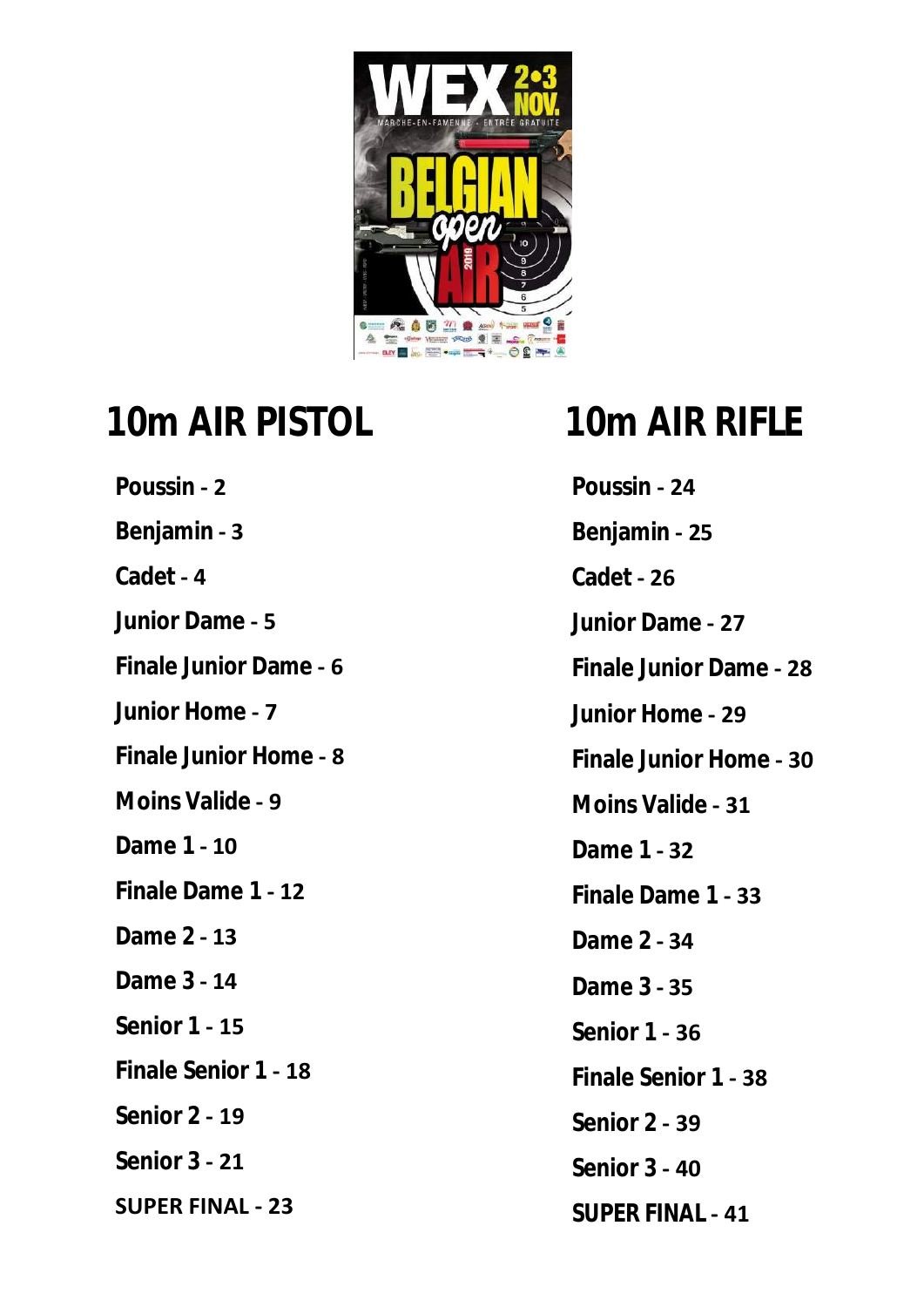<span id="page-1-0"></span>



## **RESULTS ISSF AIR PISTOL 30 PO**

SAT 2 NOV 2019, START TIME 14:45

| Rank                    | <b>Bib No</b><br>l Name |                                                                                                           |            | <b>Nat</b>           |    | <b>Series</b> |               | <b>Total</b> | <b>Remarks</b> |
|-------------------------|-------------------------|-----------------------------------------------------------------------------------------------------------|------------|----------------------|----|---------------|---------------|--------------|----------------|
|                         |                         |                                                                                                           |            |                      |    | 2             | 3             |              |                |
|                         |                         | 182 GEHLEN Leon                                                                                           |            |                      | 66 | 67            | 63            | $196 - 0x$   |                |
|                         | 9                       | <b>ANNET Shana</b>                                                                                        |            |                      |    |               |               |              | <b>DNS</b>     |
|                         |                         |                                                                                                           |            |                      |    |               |               |              |                |
| Summary                 |                         | Number of athletes on this list: 2; Total number of athletes: 39                                          |            |                      |    |               |               |              |                |
| Legend<br><b>Bib No</b> | <b>Bib Number</b>       |                                                                                                           | <b>DNS</b> | <b>Did Not Start</b> |    | Nat           | <b>Nation</b> |              |                |
| History                 |                         | Release: Approved Version 1 (02.11.2019 16:41:04)<br>Release: Preliminary Version 1 (02.11.2019 16:15:20) |            |                      |    |               |               |              |                |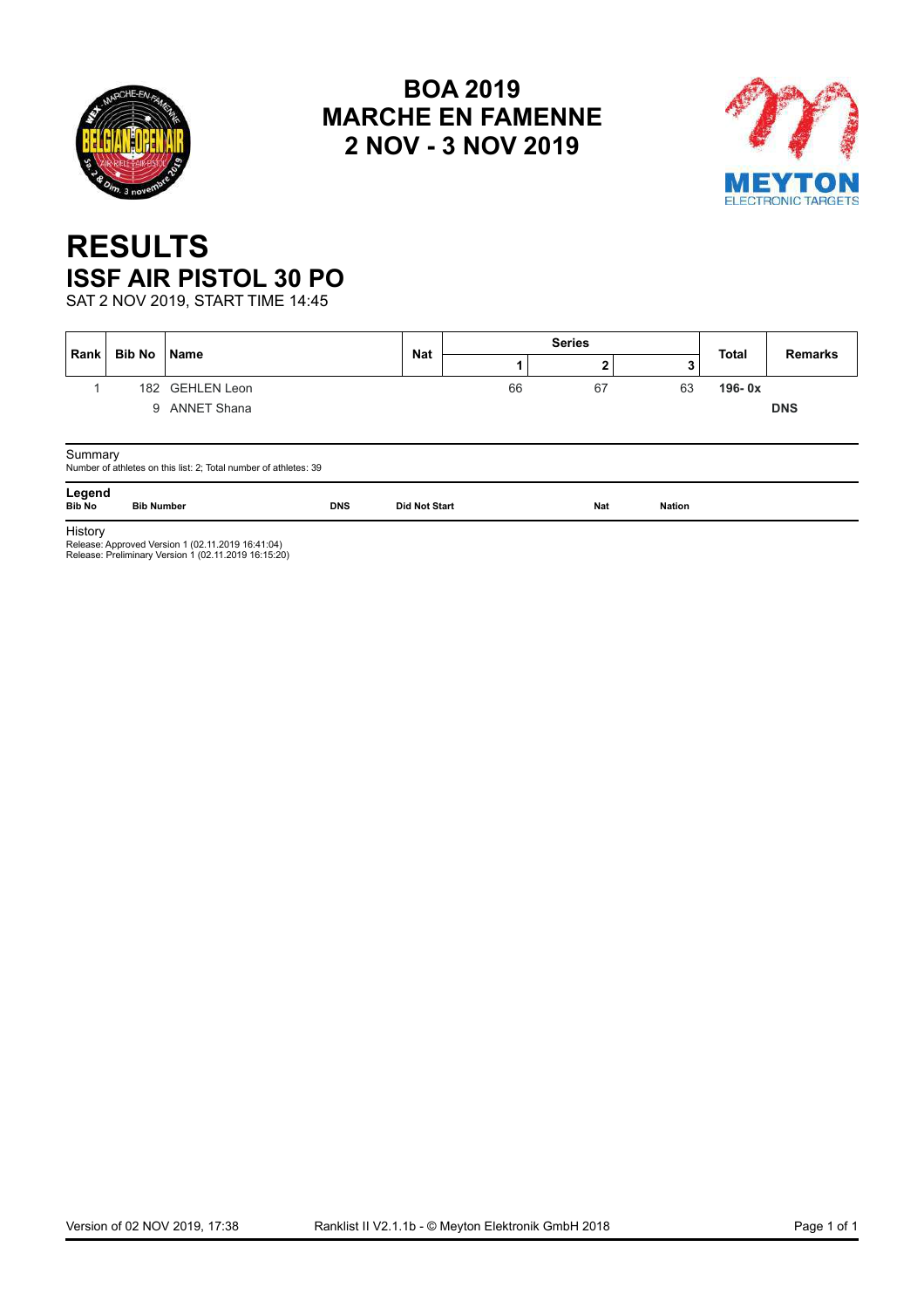<span id="page-2-0"></span>



## **RESULTS ISSF AIR PISTOL 30 BE**

SAT 2 NOV 2019, START TIME 14:45

| Rank | Bib No | <b>Name</b>             | <b>Nat</b> |    | <b>Series</b> |    | <b>Total</b> | <b>Remarks</b> |
|------|--------|-------------------------|------------|----|---------------|----|--------------|----------------|
|      |        |                         |            |    |               |    |              |                |
|      |        | 347 RENAULD Laure       |            | 88 | 89            | 94 | $271 - 5x$   |                |
| っ    |        | <b>ABRASSART Maelle</b> |            | 73 | 87            | 90 | $250 - 2x$   |                |
| 3    |        | 134 DELPERDANGE Lucas   |            | 82 | 79            | 84 | $245 - 0x$   |                |
| 4    |        | 385 THIANGE Nelly       |            | 71 | 78            | 84 | $233 - 1x$   |                |
|      |        |                         |            |    |               |    |              |                |

Summary Number of athletes on this list: 4; Total number of athletes: 39

Legend<br>Bib No

**Bib No Bib Number Nat Nation**

**History** 

Release: Approved Version 1 (02.11.2019 16:40:02) Release: Preliminary Version 1 (02.11.2019 16:13:38)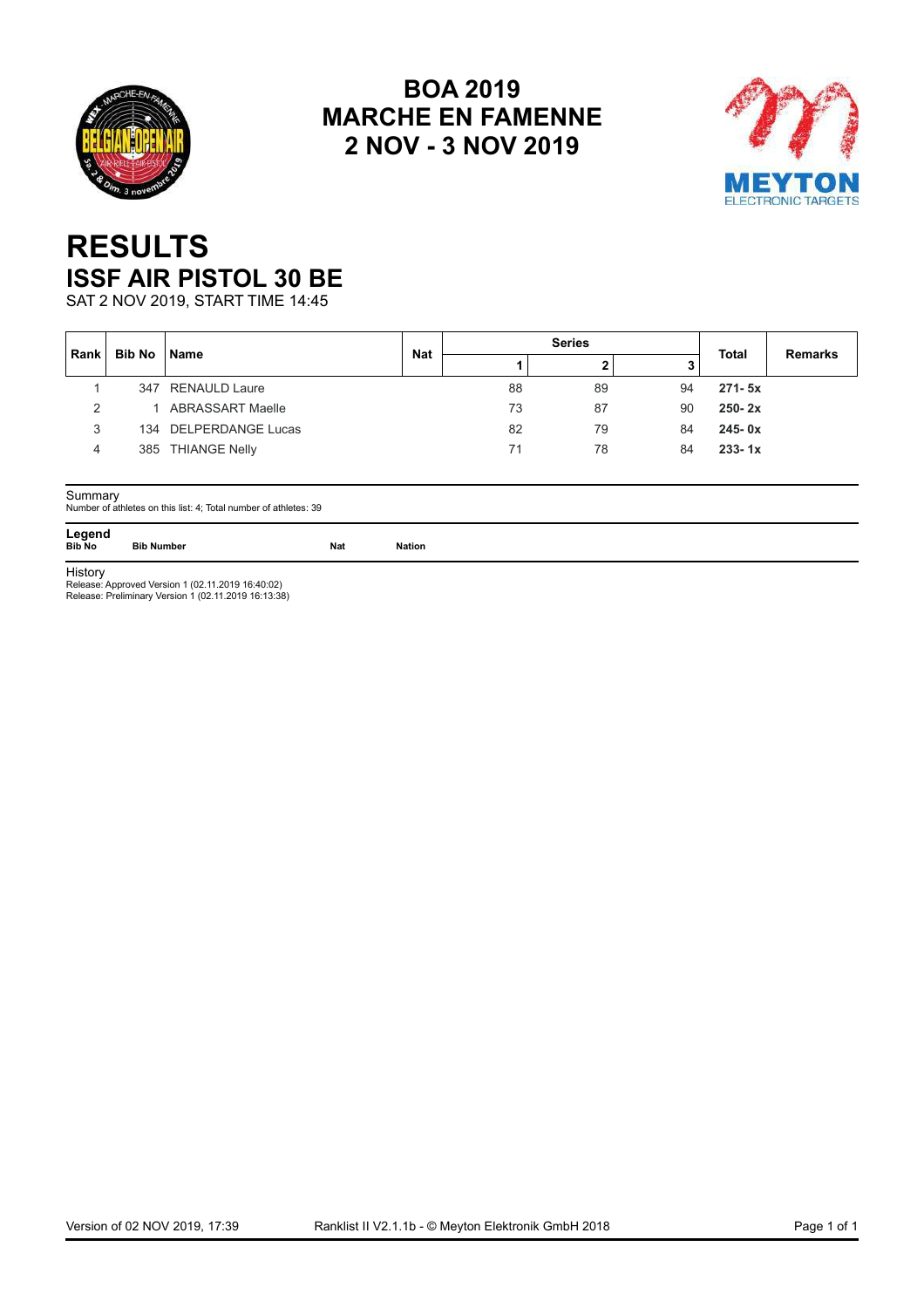<span id="page-3-0"></span>



## **RESULTS ISSF AIR PISTOL 40 CAD**

SAT 2 NOV 2019, START TIME 14:45

| ∣ Rank ∣<br>4<br>٠J<br>568 BECKERS Laurent<br>91<br>91<br>89<br>88<br>$359 - 2x$<br>444 VELGHE Lieze<br>85<br>85<br>81<br>80<br>$331 - 2x$<br>2<br>3<br>74<br>79<br>86 CRINE Alicia<br>$319 - 1x$<br>78<br>88<br>360 ROTTIERS Jean-Baptiste<br>74<br>65<br>70<br>69<br>$278 - 2x$<br>4<br>472 WILLEMS Ellien<br>78<br>50<br>62<br>$231 - 0x$<br>5<br>41 | Bib No | <b>Name</b>     | <b>Nat</b> |  | <b>Series</b> | <b>Total</b> | <b>Remarks</b> |
|---------------------------------------------------------------------------------------------------------------------------------------------------------------------------------------------------------------------------------------------------------------------------------------------------------------------------------------------------------|--------|-----------------|------------|--|---------------|--------------|----------------|
|                                                                                                                                                                                                                                                                                                                                                         |        |                 |            |  |               |              |                |
|                                                                                                                                                                                                                                                                                                                                                         |        |                 |            |  |               |              |                |
|                                                                                                                                                                                                                                                                                                                                                         |        |                 |            |  |               |              |                |
|                                                                                                                                                                                                                                                                                                                                                         |        |                 |            |  |               |              |                |
|                                                                                                                                                                                                                                                                                                                                                         |        |                 |            |  |               |              |                |
|                                                                                                                                                                                                                                                                                                                                                         |        |                 |            |  |               |              |                |
|                                                                                                                                                                                                                                                                                                                                                         |        | 569 LECOQ Medhi |            |  |               |              | <b>DNS</b>     |

Summary Number of athletes on this list: 6; Total number of athletes: 6

**Legend<br>Bib No Bib Number Bib No Bib Number DNS Did Not Start Nat Nation**

History Release: Approved Version 1 (02.11.2019 16:42:07) Release: Preliminary Version 1 (02.11.2019 16:16:33)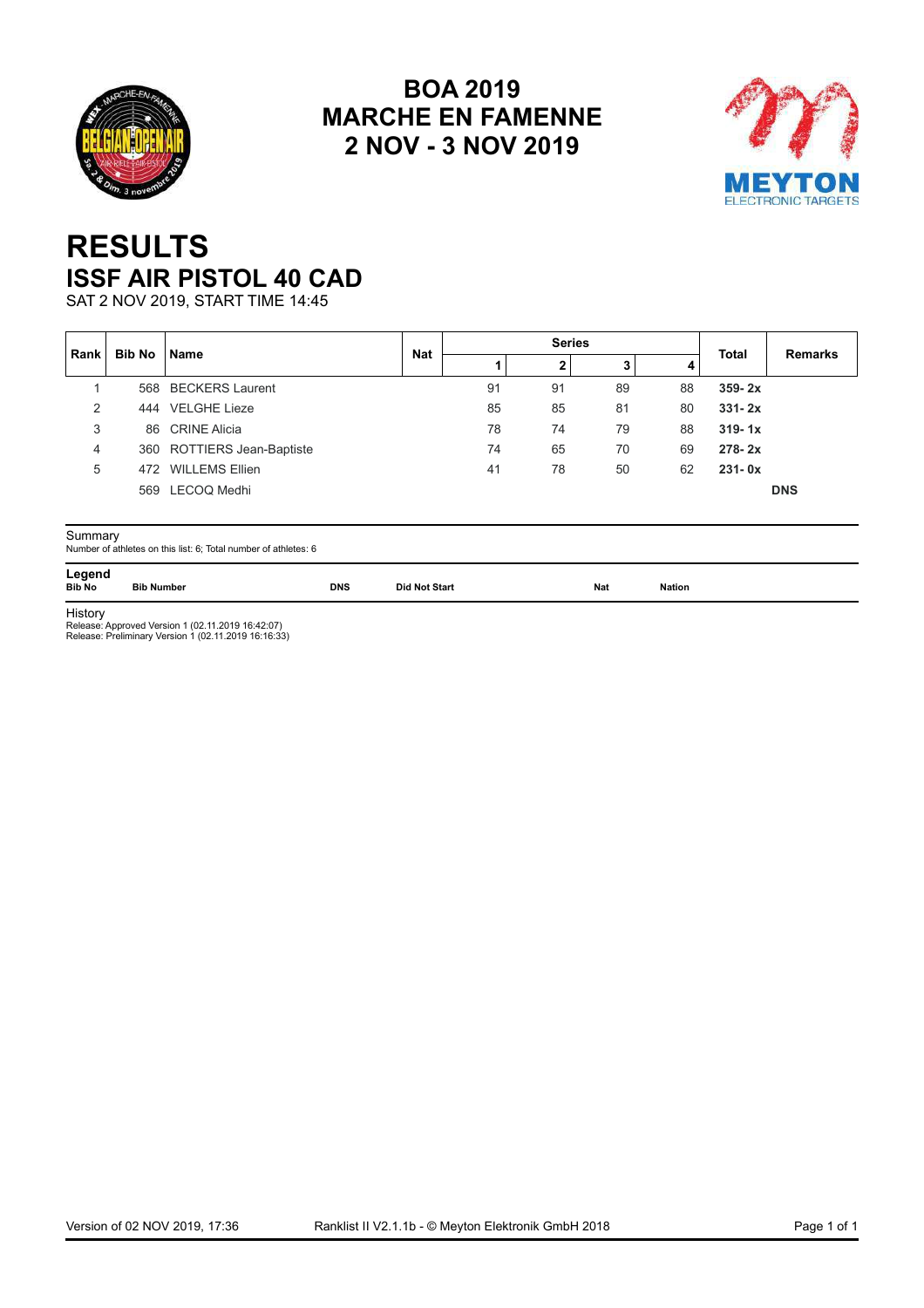<span id="page-4-0"></span>



## **RESULTS 10m AIR PISTOL WOMEN JD QUALIFICATION**

SAT 2 NOV 2019, START TIME 10:45

| <b>Bib No</b><br><b>Rank</b> | <b>Name</b> | <b>Nat</b>           |  |    |    | <b>Series</b> |    |    | <b>Total</b> | <b>Remarks</b> |            |
|------------------------------|-------------|----------------------|--|----|----|---------------|----|----|--------------|----------------|------------|
|                              |             |                      |  |    |    | 3             |    | 5  | 6            |                |            |
|                              |             | 194 GILSON Charlotte |  | 89 | 95 | 85            | 86 | 83 | 88           | 526-4x QF      |            |
| 2                            |             | 338 PRINCE Julie     |  | 87 | 84 | 89            | 90 | 91 | 84           | 525-4x QF      |            |
| 3                            |             | 85 COTTENS Justine   |  | 69 | 61 | 62            | 64 | 69 | 53           | 378-1x QF      |            |
|                              |             | 114 DE ZAEYER Rani   |  |    |    |               |    |    |              |                | <b>DNS</b> |
|                              |             | 272 LION Anne-Marie  |  |    |    |               |    |    |              |                | <b>DNS</b> |
|                              |             | 306 NEUVILLE Mélanie |  |    |    |               |    |    |              |                | <b>DNS</b> |
|                              |             |                      |  |    |    |               |    |    |              |                |            |

Summary Number of athletes on this list: 6; Total number of athletes: 60

**Legend<br>Bib No<br>QF** 

**Bib No Bib Number DNS Did Not Start Nat Nation QF Qualified for Finals**

History Release: Approved Version 1 (02.11.2019 14:15:01) Release: Preliminary Version 1 (02.11.2019 12:26:38)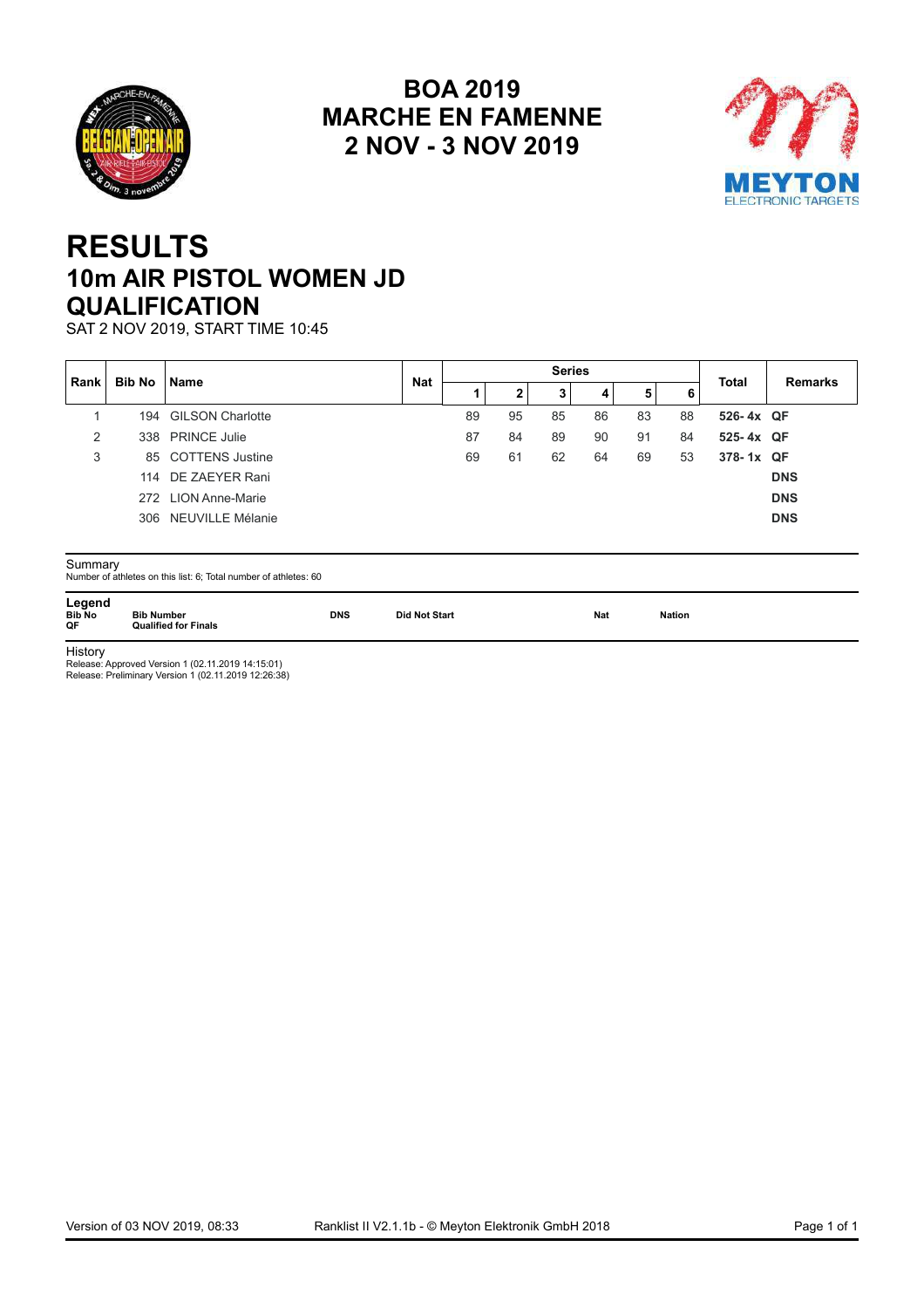<span id="page-5-0"></span>



## **RESULTS 10m AIR PISTOL WOMEN FINAL JD**

SAT 2 NOV 2019, START TIME 16:30

| Rank                    | <b>Bib No</b>     | <b>Name</b>             | <b>Nat</b> | 1st Comp.<br><b>Stage</b>                |                                          |                     | 2nd Competition Stage - Elimination |                      |                      |                     |                     |                      | <b>Total</b> | <b>Remarks</b> |
|-------------------------|-------------------|-------------------------|------------|------------------------------------------|------------------------------------------|---------------------|-------------------------------------|----------------------|----------------------|---------------------|---------------------|----------------------|--------------|----------------|
|                         | 194               | <b>GILSON Charlotte</b> |            | 46.9<br>9.4<br>10.2<br>8.0<br>9.6<br>9.7 | 94.4<br>9.6<br>10.8<br>9.3<br>9.0<br>8.8 | 112.8<br>9.3<br>9.1 | 131.7<br>9.4<br>9.5                 | 151.2<br>10.8<br>8.7 | 169.5<br>9.9<br>8.4  | 187.3<br>8.2<br>9.6 | 205.3<br>9.4<br>8.6 | 224.8<br>9.7<br>9.8  | 224.8        |                |
| 2                       | 85                | <b>COTTENS Justine</b>  |            | 37.5<br>5.4<br>9.4<br>10.2<br>7.0<br>5.5 | 73.5<br>9.7<br>3.8<br>6.2<br>7.3<br>9.0  | 91.8<br>8.3<br>10.0 | 106.2<br>7.6<br>6.8                 | 118.1<br>5.8<br>6.1  | 130.3<br>1.7<br>10.5 | 146.4<br>6.9<br>9.2 | 156.2<br>0.0<br>9.8 | 174.1<br>7.9<br>10.0 | 174.1        |                |
|                         | 338               | <b>PRINCE Julie</b>     |            |                                          |                                          |                     |                                     |                      |                      |                     |                     |                      |              | <b>DNS</b>     |
| Legend<br><b>Bib No</b> | <b>Bib Number</b> |                         | <b>DNS</b> |                                          | <b>Did Not Start</b>                     |                     |                                     |                      | <b>Nat</b>           |                     | <b>Nation</b>       |                      |              |                |

History Release: Approved Version 1 (02.11.2019 17:43:06)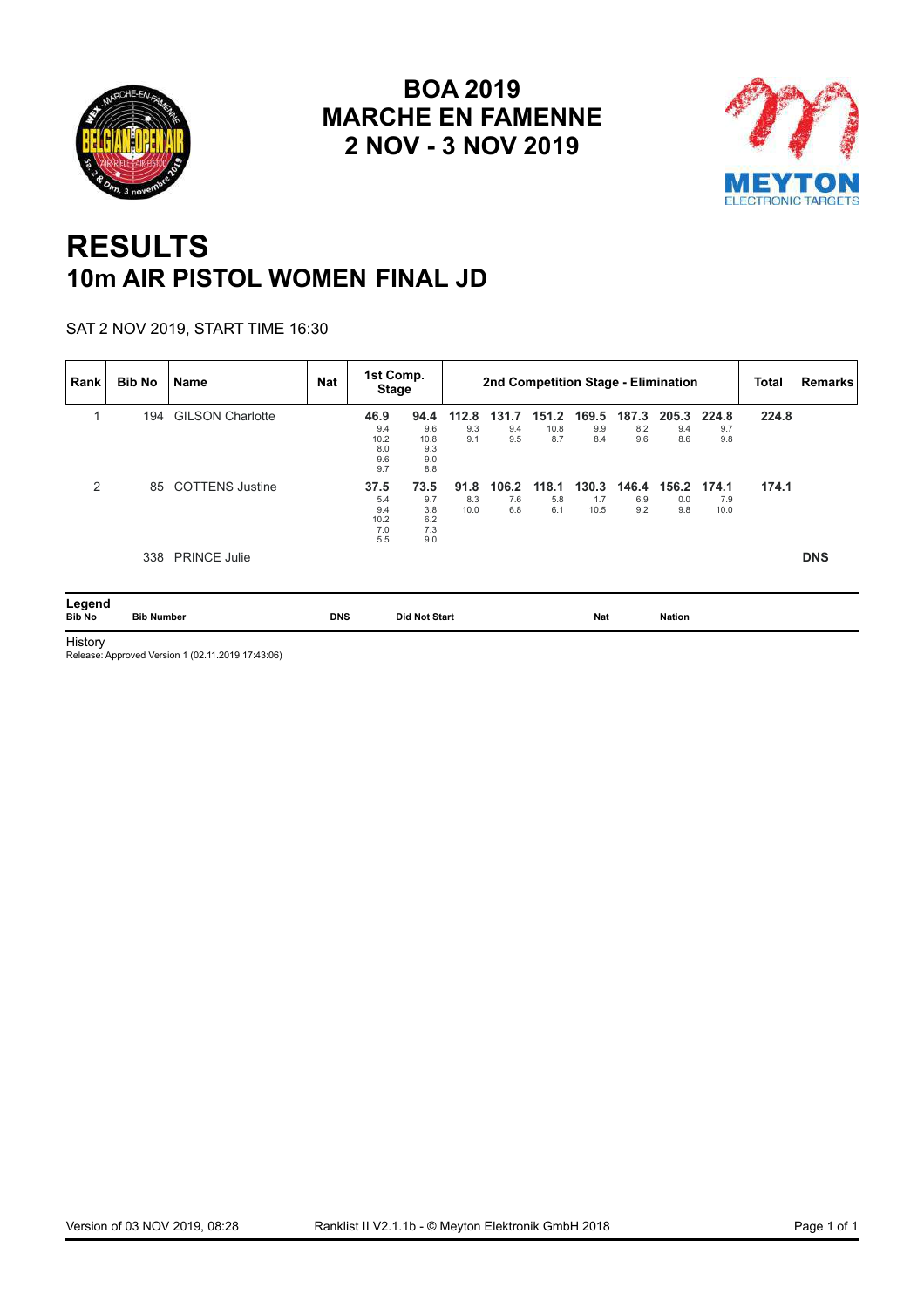<span id="page-6-0"></span>



## **RESULTS 10m AIR PISTOL MEN JH QUALIFICATION**

SAT 2 NOV 2019, START TIME 10:45

| <b>Bib No</b><br>∣ Rank ∣<br>2<br>3<br>4 | <b>Name</b><br>376 SON Jerome<br>314 PAIMPARET Quentin<br>567 BANNEUX Florent | <b>Nat</b><br>93<br>92 | 93<br>88 | 3<br>92 | 4<br>95 | 5<br>97 | 6<br>89 | Total<br>559-10x QF | <b>Remarks</b> |
|------------------------------------------|-------------------------------------------------------------------------------|------------------------|----------|---------|---------|---------|---------|---------------------|----------------|
|                                          |                                                                               |                        |          |         |         |         |         |                     |                |
|                                          |                                                                               |                        |          |         |         |         |         |                     |                |
|                                          |                                                                               |                        |          | 89      | 84      | 90      | 85      | 528-7x QF           |                |
|                                          |                                                                               | 82                     | 79       | 81      | 92      | 86      | 88      | 508-4x QF           |                |
|                                          | 168 FRAZELLE Estebane                                                         | 82                     | 90       | 75      | 86      | 87      | 84      | 504-8x QF           |                |
| 5                                        | 35 BLONDEEL Davy                                                              | 84                     | 87       | 80      | 83      | 80      | 81      | 495-3x QF           |                |
| 6                                        | 221 HUSQUET Noam                                                              | 78                     | 82       | 86      | 80      | 76      | 78      | 480-2x QF           |                |
|                                          | 45 BOUZENDORFF Julien                                                         |                        |          |         |         |         |         |                     | <b>DNS</b>     |

**Legend<br>Bib No<br>QF Bib No Bib Number DNS Did Not Start Nat Nation QF Qualified for Finals**

History

Release: Approved Version 1 (02.11.2019 14:14:16) Release: Preliminary Version 1 (02.11.2019 12:24:59)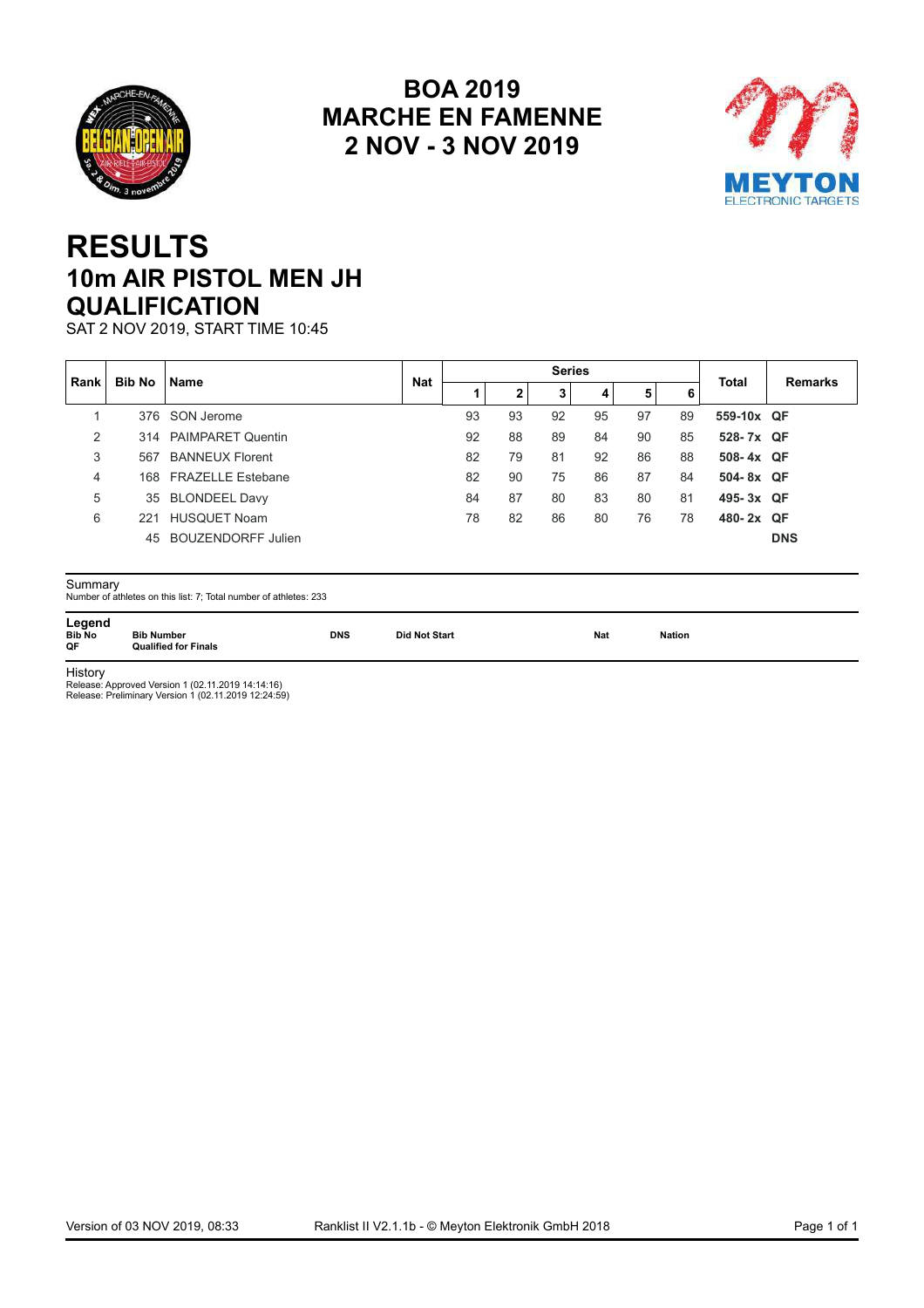<span id="page-7-0"></span>



## **RESULTS 10m AIR PISTOL MEN FINAL JH**

#### SAT 2 NOV 2019, START TIME 16:30

| Rank                    | <b>Bib No</b>     | <b>Name</b>              | <b>Nat</b> | 1st Comp.<br><b>Stage</b>                 |                                            |                      |                      | 2nd Competition Stage - Elimination |                      |                       |                       |                       | <b>Total</b> | Remarks    |
|-------------------------|-------------------|--------------------------|------------|-------------------------------------------|--------------------------------------------|----------------------|----------------------|-------------------------------------|----------------------|-----------------------|-----------------------|-----------------------|--------------|------------|
| 1                       |                   | 376 SON Jerome           |            | 49.4<br>10.1<br>10.4<br>9.2<br>9.9<br>9.8 | 99.4<br>10.0<br>10.2<br>10.1<br>9.9<br>9.8 | 118.9<br>10.4<br>9.1 | 138.7<br>9.9<br>9.9  | 159.2<br>10.5<br>10.0               | 178.8<br>10.6<br>9.0 | 199.2<br>10.1<br>10.3 | 220.1<br>10.5<br>10.4 | 240.8<br>10.2<br>10.5 | 240.8        |            |
| 2                       |                   | 314 PAIMPARET Quentin    |            | 50.3<br>9.8<br>10.6<br>9.2<br>10.9<br>9.8 | 93.2<br>9.3<br>8.6<br>7.1<br>8.2<br>9.7    | 111.5<br>9.1<br>9.2  | 131.3<br>10.5<br>9.3 | 150.6<br>10.3<br>9.0                | 168.7<br>9.9<br>8.2  | 185.8<br>8.4<br>8.7   | 202.8<br>6.9<br>10.1  | 222.1<br>9.5<br>9.8   | 222.1        |            |
| 3                       | 567               | <b>BANNEUX Florent</b>   |            | 44.5<br>9.6<br>9.5<br>6.8<br>8.2<br>10.4  | 87.7<br>7.3<br>9.6<br>10.4<br>9.1<br>6.8   | 104.8<br>9.2<br>7.9  | 123.2<br>8.5<br>9.9  | 139.1<br>8.3<br>7.6                 | 156.5<br>9.2<br>8.2  | 172.3<br>7.4<br>8.4   | 188.8<br>9.6<br>6.9   |                       | 188.8        |            |
| $\overline{4}$          | 168               | <b>FRAZELLE Estebane</b> |            | 42.6<br>9.3<br>6.2<br>9.8<br>9.5<br>7.8   | 86.1<br>9.7<br>8.2<br>6.8<br>9.2<br>9.6    | 99.5<br>7.4<br>6.0   | 116.7<br>9.5<br>7.7  | 132.7<br>9.1<br>6.9                 | 152.4<br>10.6<br>9.1 | 167.6<br>9.8<br>5.4   |                       |                       | 167.6        |            |
| 5                       | 35                | <b>BLONDEEL Davy</b>     |            | 40.5<br>5.1<br>10.0<br>9.0<br>9.4<br>7.0  | 80.2<br>8.0<br>8.7<br>7.2<br>8.0<br>7.8    | 96.9<br>8.8<br>7.9   | 112.2<br>6.3<br>9.0  | 125.0<br>5.6<br>7.2                 | 140.5<br>9.7<br>5.8  |                       |                       |                       | 140.5        |            |
|                         | 221               | <b>HUSQUET Noam</b>      |            |                                           |                                            |                      |                      |                                     |                      |                       |                       |                       |              | <b>DNS</b> |
| Legend<br><b>Bib No</b> | <b>Bib Number</b> |                          | <b>DNS</b> |                                           | <b>Did Not Start</b>                       |                      |                      |                                     | Nat                  |                       | <b>Nation</b>         |                       |              |            |

History

Release: Approved Version 1 (02.11.2019 17:41:37)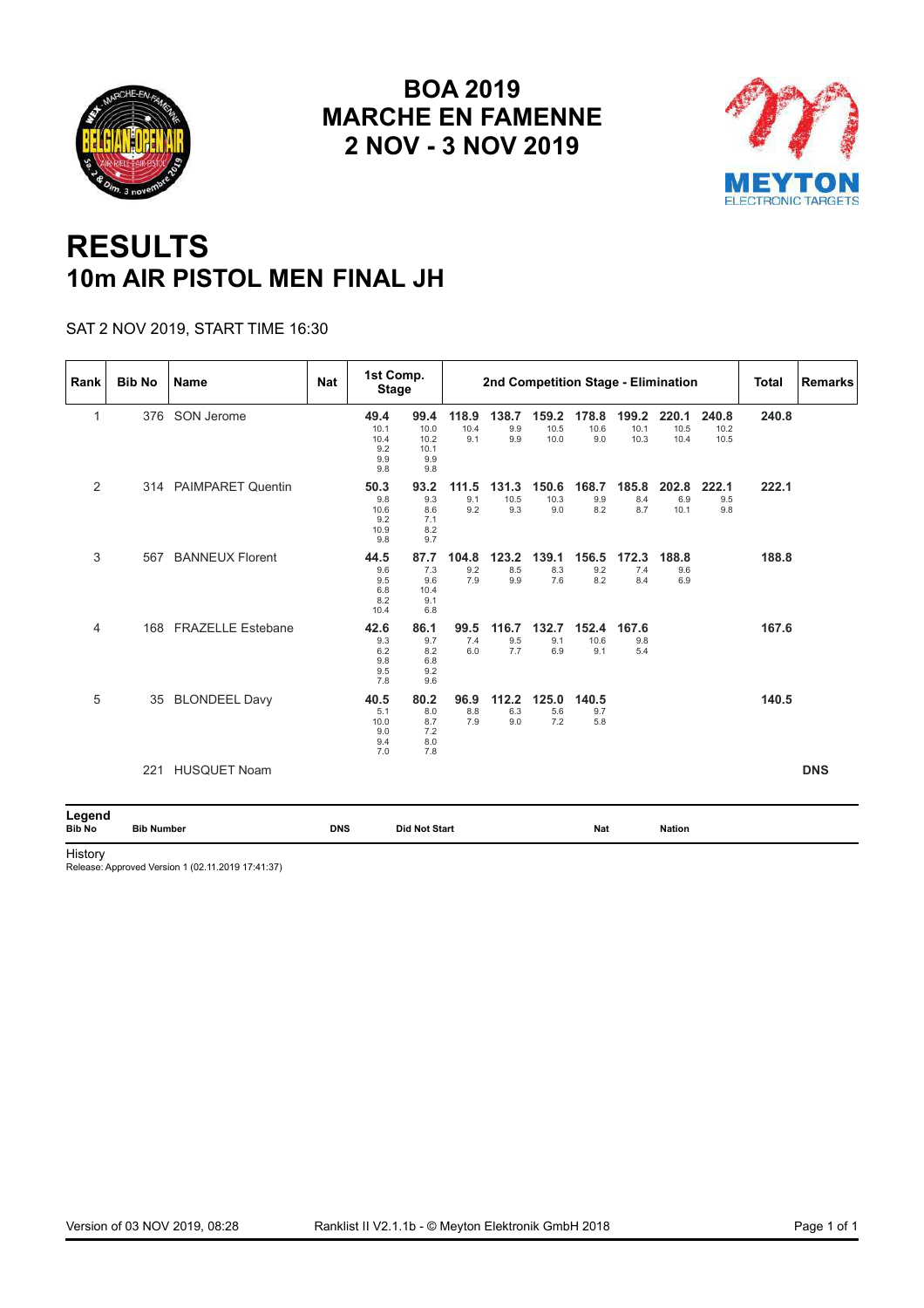<span id="page-8-0"></span>



## **RESULTS 10m AIR PISTOL MEN MV**

SAT 2 NOV 2019, START TIME 14:45

| Rank | Bib No   Name |                       | <b>Nat</b> |    |                    | <b>Series</b> |    |        |    | <b>Total</b> | <b>Remarks</b> |
|------|---------------|-----------------------|------------|----|--------------------|---------------|----|--------|----|--------------|----------------|
|      |               |                       |            |    | $\mathbf{\hat{a}}$ |               |    | к<br>J | 6  |              |                |
|      |               | 586 RENARD Jean-Louis |            | 56 | 64                 | 68            | 55 | 63     | 66 | $372 - 0x$   |                |
|      |               |                       |            |    |                    |               |    |        |    |              |                |

Summary Number of athletes on this list: 1; Total number of athletes: 636

**Legend Bib No Bib Number Nat Nation**

**History** 

Release: Approved Version 1 (02.11.2019 18:25:13)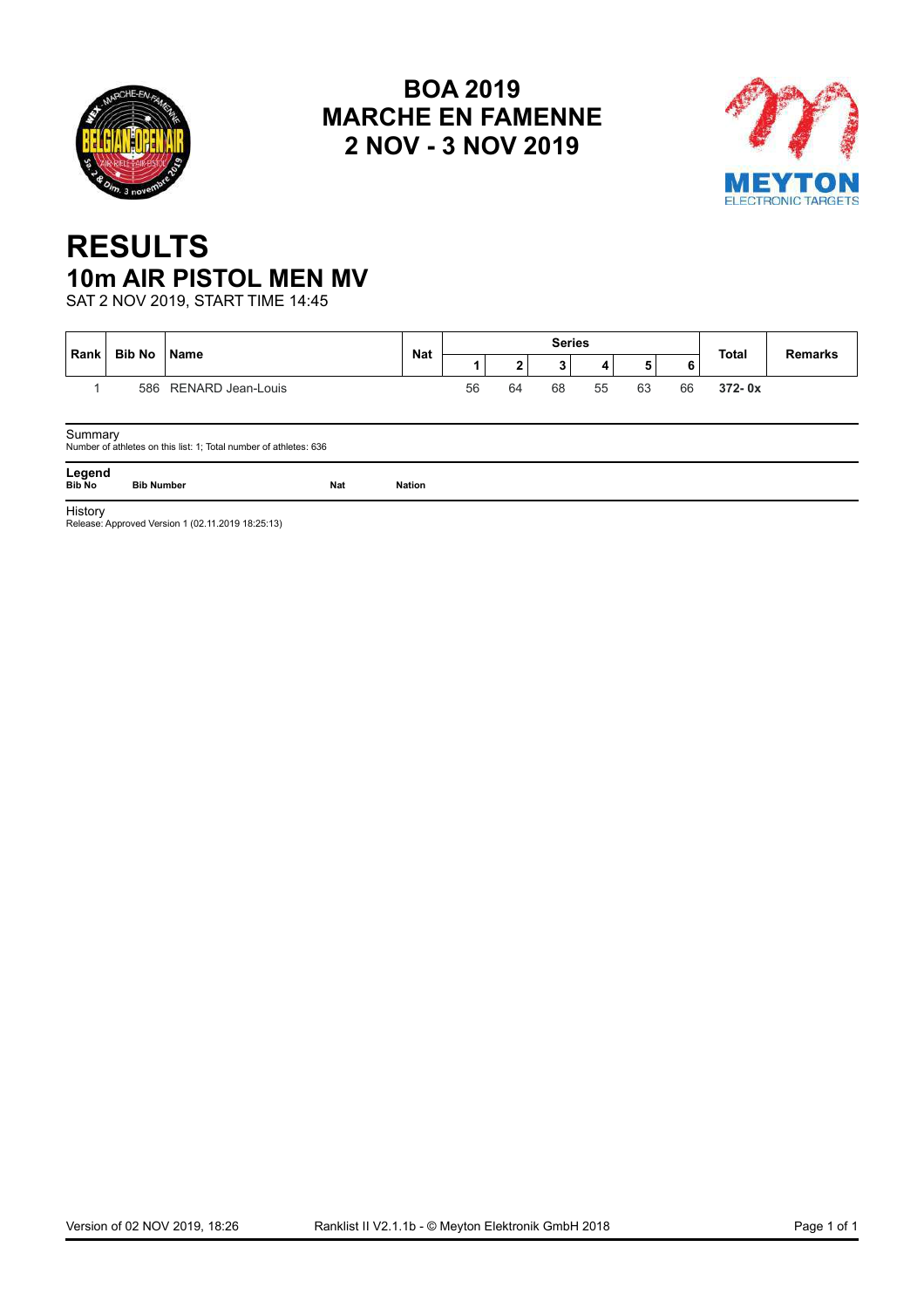<span id="page-9-0"></span>



## **RESULTS 10m AIR PISTOL WOMEN D1 QUALIFICATION**

SAT 2 NOV 2019, START TIME 14:45

|                |               |                                 |     |    |             | <b>Series</b> |    |    |    |            |                |
|----------------|---------------|---------------------------------|-----|----|-------------|---------------|----|----|----|------------|----------------|
| Rank           | <b>Bib No</b> | Name                            | Nat | 1  | $\mathbf 2$ | 3             | 4  | 5  | 6  | Total      | <b>Remarks</b> |
| $\mathbf{1}$   | 233           | <b>JANSSEN Lieselotte</b>       |     | 93 | 92          | 94            | 94 | 87 | 92 | 552-9x QF  |                |
| 2              | 207           | <b>HAMBLENNE Manon</b>          |     | 89 | 95          | 90            | 93 | 89 | 92 | 548-8x QF  |                |
| 3              | 110           | DE ROECK Eva                    |     | 88 | 91          | 87            | 93 | 93 | 95 | 547-8x QF  |                |
| 4              | 563           | <b>MACHIELS Frederique</b>      |     | 88 | 87          | 91            | 91 | 93 | 96 | 546-8x QF  |                |
| 5              |               | 374 SNIJKERS Kathleen           |     | 89 | 94          | 88            | 89 | 88 | 96 | 544-7x QF  |                |
| 6              | 78            | <b>COLLIN Pascale</b>           |     | 83 | 92          | 90            | 87 | 91 | 94 | 537-7x QF  |                |
| $\overline{7}$ | 346           | <b>REMAUT Emmely</b>            |     | 87 | 90          | 91            | 91 | 90 | 87 | 536-6x QF  |                |
| 8              | 565           | <b>HARZE Joelle</b>             |     | 90 | 87          | 91            | 85 | 88 | 92 | 533-5x QF  |                |
| 9              | 175           | <b>GALLON Tatiana</b>           |     | 88 | 86          | 90            | 86 | 92 | 90 | $532 - 8x$ |                |
| 10             | 474           | <b>WILLEMS Valerie</b>          |     | 88 | 92          | 86            | 90 | 86 | 87 | $529 - 4x$ |                |
| 11             | 566           | <b>DESSOY Catheline</b>         |     | 88 | 86          | 91            | 84 | 87 | 88 | 524-12x    |                |
| 12             | 282           | <b>MAHAUT Marylin</b>           |     | 82 | 89          | 88            | 90 | 89 | 85 | 523-6x     |                |
| 13             | 564           | <b>HORVATH Marie-Christine</b>  |     | 85 | 86          | 85            | 86 | 90 | 87 | 519-6x     |                |
| 14             | 120           | <b>DECLOEDT</b> Irena           |     | 80 | 90          | 83            | 85 | 87 | 88 | $513 - 3x$ |                |
| 15             |               | 482 ZOLTAN Betty                |     | 89 | 85          | 86            | 85 | 82 | 83 | $510 - 5x$ |                |
| 16             | 228           | <b>JACQUES Marianne</b>         |     | 78 | 86          | 84            | 86 | 83 | 87 | $504 - 4x$ |                |
| 17             | 135           | <b>DEMEY Ellen</b>              |     | 86 | 80          | 88            | 86 | 82 | 82 | $504 - 4x$ |                |
| 18             |               | 460 VISEE Laetitia              |     | 82 | 82          | 86            | 86 | 80 | 84 | $500 - 3x$ |                |
| 19             | 63            | <b>CASIER Valerie</b>           |     | 75 | 85          | 80            | 84 | 82 | 87 | 493-3x     |                |
| 20             | 324           | <b>PERILLEUX Chloe</b>          |     | 79 | 78          | 85            | 84 | 75 | 84 | 485-4x     |                |
| 21             | 477           | <b>WILLIAMS Robyn-Ann</b>       |     | 80 | 79          | 83            | 80 | 83 | 78 | $483 - 1x$ |                |
| 22             | 401           | <b>VAN BINST Iris</b>           |     | 82 | 84          | 77            | 83 | 73 | 81 | $480 - 3x$ |                |
| 23             | 153           | <b>DOYEN Fanny</b>              |     | 82 | 82          | 74            | 85 | 71 | 78 | 472-1x     |                |
| 24             | 362           | <b>SCHEPERS Erna</b>            |     | 78 | 76          | 84            | 76 | 82 | 75 | 471-3x     |                |
| 25             |               | 522 ABBELOOS Flore              |     | 78 | 77          | 77            | 81 | 83 | 75 | $471 - 2x$ |                |
| 26             |               | 170 FREDERIKSEN Anna Margrethe  |     | 80 | 81          | 81            | 75 | 73 | 70 | 460-2x     |                |
| 27             | 160           | <b>ESCAJADILLO RIVAS Shanda</b> |     | 74 | 71          | 79            | 76 | 79 | 79 | 458-2x     |                |
| 28             | 41            | <b>BOUVRY Manon</b>             |     | 80 | 75          | 73            | 78 | 75 | 69 | $450 - 0x$ |                |
| 29             |               | 307 NEVEN Kathleen              |     | 77 | 78          | 69            | 75 | 75 | 74 | 448-1x     |                |
| 30             | 321           | <b>PEELMAN Julie</b>            |     | 66 | 63          | 49            | 70 | 70 | 67 | $385 - 1x$ |                |
|                | 139           | <b>DENDOOVEN Sabine</b>         |     |    |             |               |    |    |    |            | <b>DNS</b>     |
|                |               | 206 HALING Lore                 |     |    |             |               |    |    |    |            | <b>DNS</b>     |
|                | 266           | <b>LEURS Eline</b>              |     |    |             |               |    |    |    |            | <b>DNS</b>     |
|                |               | 480 ZANETE Gianina              |     |    |             |               |    |    |    |            | <b>DNS</b>     |

| Legend<br><b>Bib No</b><br>QF | <b>Bib Number</b><br><b>Qualified for Finals</b> | <b>DNS</b> | <b>Did Not Start</b>                                | <b>Nat</b> | <b>Nation</b> |             |
|-------------------------------|--------------------------------------------------|------------|-----------------------------------------------------|------------|---------------|-------------|
|                               | Version of 03 NOV 2019, 08:33                    |            | Ranklist II V2.1.1b - © Meyton Elektronik GmbH 2018 |            |               | Page 1 of 2 |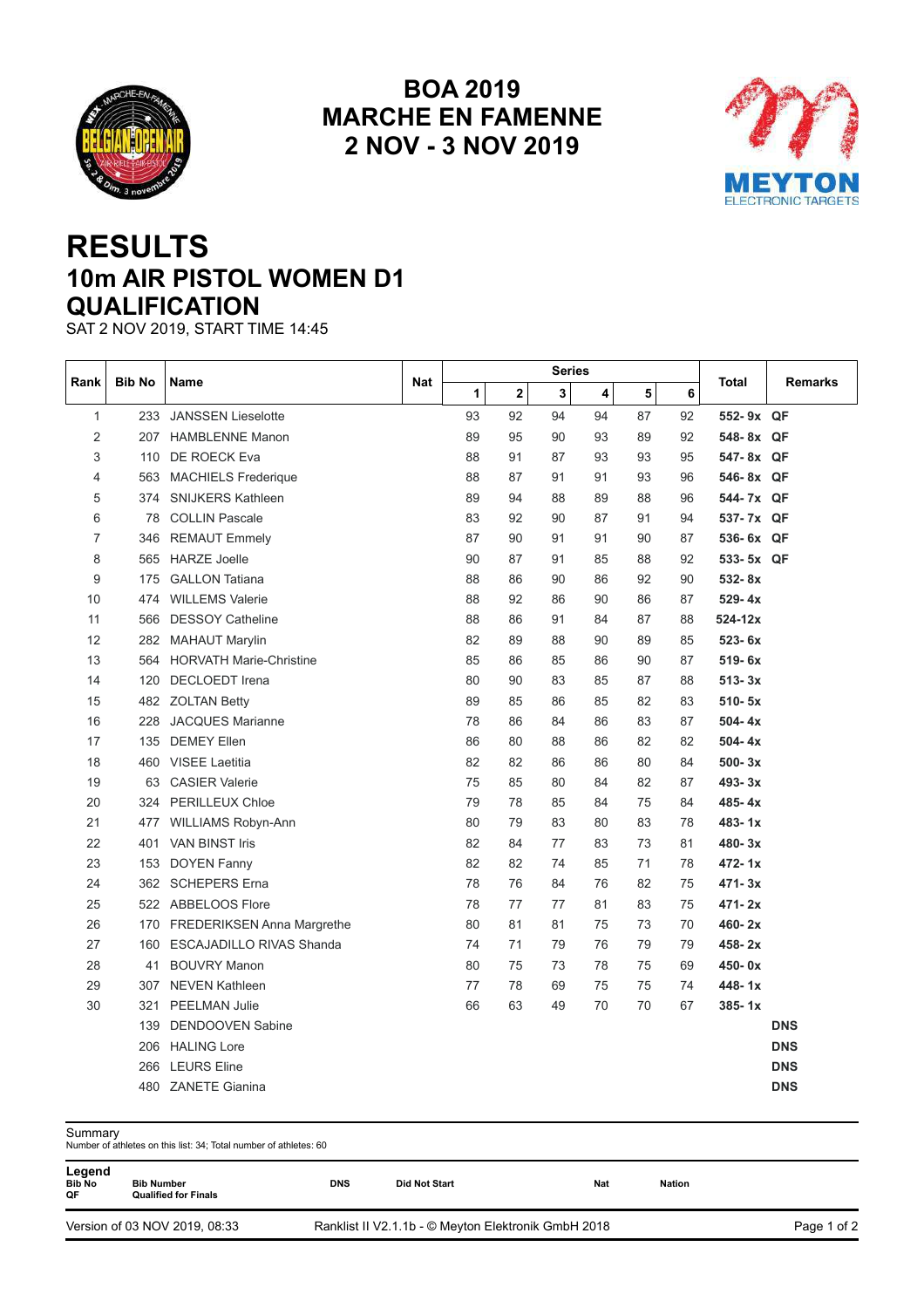| Rank | <b>Bib No</b> | l Name | <b>Nat</b> |  | Series |  | <b>Total</b> | Remarks |  |
|------|---------------|--------|------------|--|--------|--|--------------|---------|--|
|      |               |        |            |  |        |  |              |         |  |

**History**<br>Release: Approved Version 1 (02.11.2019 16:48:24)<br>Release: Preliminary Version 1 (02.11.2019 16:27:18)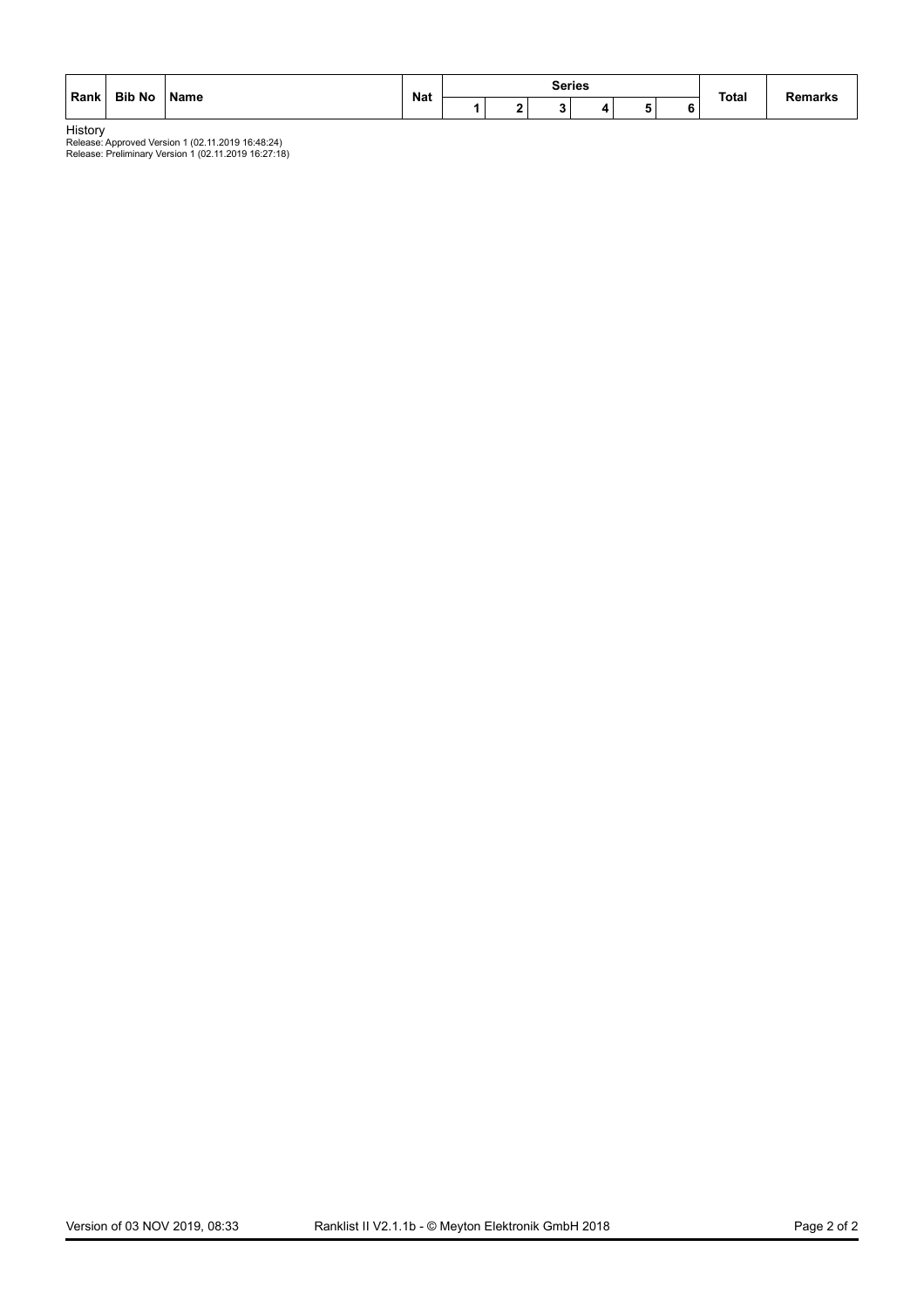<span id="page-11-0"></span>



## **RESULTS 10m AIR PISTOL WOMEN FINAL**

#### SAT 2 NOV 2019, START TIME 17:30

| Rank                    | <b>Bib No</b>     | Name                    | Nat | 1st Comp.<br><b>Stage</b>                 |                                           |                      | 2nd Competition Stage - Elimination |                      |                       |                      |                     |                      | Total    | <b>Remarks</b>                                |
|-------------------------|-------------------|-------------------------|-----|-------------------------------------------|-------------------------------------------|----------------------|-------------------------------------|----------------------|-----------------------|----------------------|---------------------|----------------------|----------|-----------------------------------------------|
| $\mathbf{1}$            |                   | 374 SNIJKERS Kathleen   |     | 48.5<br>9.7<br>10.3<br>10.3<br>9.3<br>8.9 | 96.4<br>8.8<br>9.7<br>10.5<br>10.6<br>8.3 | 116.9<br>10.9<br>9.6 | 134.3<br>8.5<br>8.9                 | 151.9<br>8.9<br>8.7  | 172.0<br>10.1<br>10.0 | 191.2<br>9.8<br>9.4  | 209.9<br>9.4<br>9.3 | 229.3<br>9.3<br>10.1 | 229.3    |                                               |
| 2                       |                   | 233 JANSSEN Lieselotte  |     | 46.5<br>9.8<br>10.5<br>9.9<br>9.0<br>7.3  | 94.1<br>9.8<br>10.7<br>9.0<br>8.8<br>9.3  | 113.3<br>9.1<br>10.1 | 133.0<br>9.9<br>9.8                 | 152.5<br>8.9<br>10.6 | 170.2<br>9.9<br>7.8   | 190.2<br>9.8<br>10.2 | 209.5<br>9.8<br>9.5 | 228.4<br>9.4<br>9.5  | 228.4    |                                               |
| 3                       |                   | 563 MACHIELS Frederique |     | 48.2<br>9.1<br>10.4<br>9.9<br>8.3<br>10.5 | 94.2<br>10.3<br>10.1<br>7.2<br>8.9<br>9.5 | 111.3<br>9.0<br>8.1  | 130.1<br>9.7<br>9.1                 | 148.8<br>9.2<br>9.5  | 166.0<br>9.1<br>8.1   | 185.5<br>9.5<br>10.0 | 202.7<br>7.9<br>9.3 |                      | 202.7    |                                               |
| 4                       |                   | 207 HAMBLENNE Manon     |     | 45.4<br>7.3<br>10.4<br>8.0<br>10.5<br>9.2 | 91.7<br>8.9<br>9.5<br>8.6<br>9.4<br>9.9   | 110.5<br>9.2<br>9.6  | 127.8<br>7.9<br>9.4                 | 146.1<br>8.9<br>9.4  | 165.1<br>9.0<br>10.0  | 183.1<br>9.1<br>8.9  |                     |                      | 183.1    |                                               |
| 5                       |                   | 346 REMAUT Emmely       |     | 45.4<br>9.7<br>9.0<br>9.7<br>7.0<br>10.0  | 90.5<br>9.1<br>10.3<br>9.9<br>8.3<br>7.5  | 111.3<br>10.9<br>9.9 | 129.1<br>9.5<br>8.3                 | 148.6<br>9.0<br>10.5 | 165.1<br>8.9<br>7.6   |                      |                     |                      | 165.1 SO |                                               |
| 6                       |                   | 78 COLLIN Pascale       |     | 45.3<br>7.4<br>8.5<br>10.4<br>10.0<br>9.0 | 90.4<br>9.6<br>8.9<br>8.4<br>8.3<br>9.9   | 108.0<br>7.7<br>9.9  | 126.6<br>9.2<br>9.4                 | 143.2<br>8.1<br>8.5  |                       |                      |                     |                      | 143.2    |                                               |
| $\overline{7}$          |                   | 110 DE ROECK Eva        |     | 40.7<br>7.9<br>9.5<br>6.2<br>8.8<br>8.3   | 85.5<br>9.3<br>9.0<br>9.9<br>8.4<br>8.2   | 105.2<br>10.1<br>9.6 | 121.9<br>8.2<br>8.5                 |                      |                       |                      |                     |                      | 121.9    |                                               |
| 8                       |                   | 565 HARZE Joelle        |     | 39.8<br>6.0<br>8.7<br>9.0<br>7.6<br>8.5   | 85.1<br>6.6<br>9.4<br>9.0<br>9.5<br>10.8  | 103.9<br>9.6<br>9.2  |                                     |                      |                       |                      |                     |                      | 103.9    |                                               |
| Legend<br><b>Bib No</b> | <b>Bib Number</b> |                         | Nat |                                           | <b>Nation</b>                             |                      |                                     |                      | so                    |                      |                     |                      |          | Athlete or team eliminated by Shoot-off for t |

History

Release: Approved Version 1 (02.11.2019 18:34:31)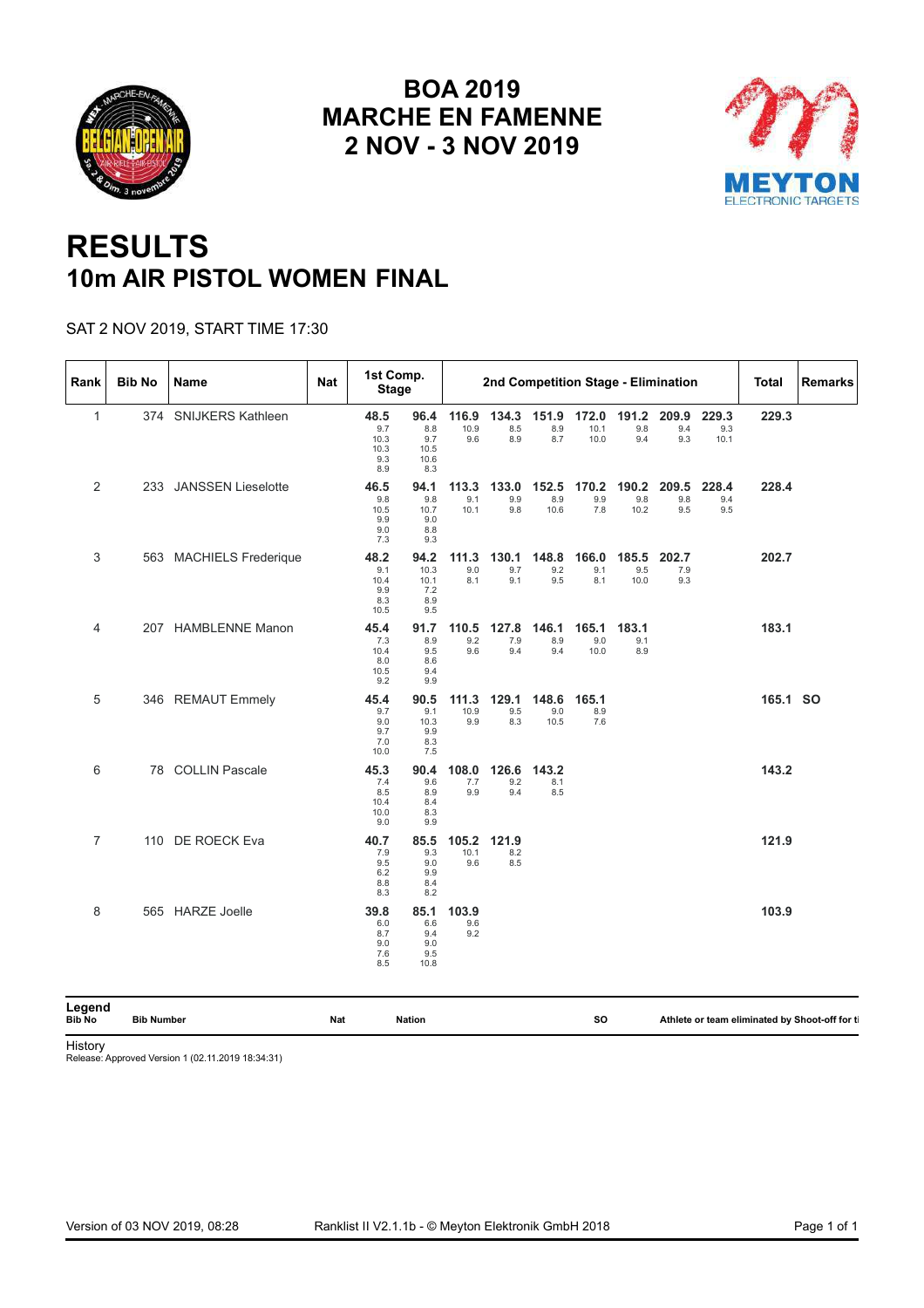<span id="page-12-0"></span>



## **RESULTS 10m AIR PISTOL WOMEN D2**

SAT 2 NOV 2019, START TIME 10:45

| ∣ Rank l       | <b>Bib No</b> | <b>Name</b>              | <b>Nat</b> |    |    | <b>Series</b> |    |    |    | <b>Total</b> | <b>Remarks</b> |
|----------------|---------------|--------------------------|------------|----|----|---------------|----|----|----|--------------|----------------|
|                |               |                          |            | 1  | 2  | 3             | 4  | 5  | 6  |              |                |
| 1              | 17            | <b>BAL Bettina</b>       |            | 88 | 90 | 87            | 93 | 89 | 92 | $539 - 7x$   |                |
| 2              | 337           | <b>PRAET Chantal</b>     |            | 78 | 88 | 90            | 85 | 90 | 84 | $515 - 2x$   |                |
| 3              | 195           | GJINAJ Suzana            |            | 77 | 78 | 84            | 89 | 84 | 88 | $500 - 4x$   |                |
| 4              |               | 260 LEJEUNE Viviane      |            | 88 | 81 | 86            | 79 | 84 | 80 | $498 - 3x$   |                |
| 5              |               | 222 HUTSEBAUT Andrea     |            | 79 | 80 | 77            | 87 | 73 | 79 | $475 - 2x$   |                |
| 6              | 426           | <b>VANBRABANT Cecile</b> |            | 79 | 86 | 81            | 66 | 67 | 81 | $460 - 2x$   |                |
| $\overline{7}$ |               | 443 VEKEMANS Els         |            | 75 | 75 | 79            | 72 | 77 | 71 | $449 - 1x$   |                |
| 8              |               | 375 SOENEN Rita          |            | 75 | 72 | 73            | 74 | 78 | 74 | $446 - 2x$   |                |
| 9              | 131           | <b>DELCORPS Murielle</b> |            | 74 | 74 | 65            | 77 | 81 | 70 | $441 - 2x$   |                |
| 10             | 38            | <b>BOLLE Cathérine</b>   |            | 69 | 72 | 69            | 86 | 69 | 70 | $435 - 3x$   |                |
| 11             | 452           | <b>VERMASSEN Carine</b>  |            | 51 | 72 | 76            | 60 | 73 | 69 | $401 - 2x$   |                |

Summary Number of athletes on this list: 11; Total number of athletes: 60

**Legend**

**Bib No Bib Number Nat Nation**

History

Release: Approved Version 1 (02.11.2019 14:14:02) Release: Preliminary Version 1 (02.11.2019 12:26:17)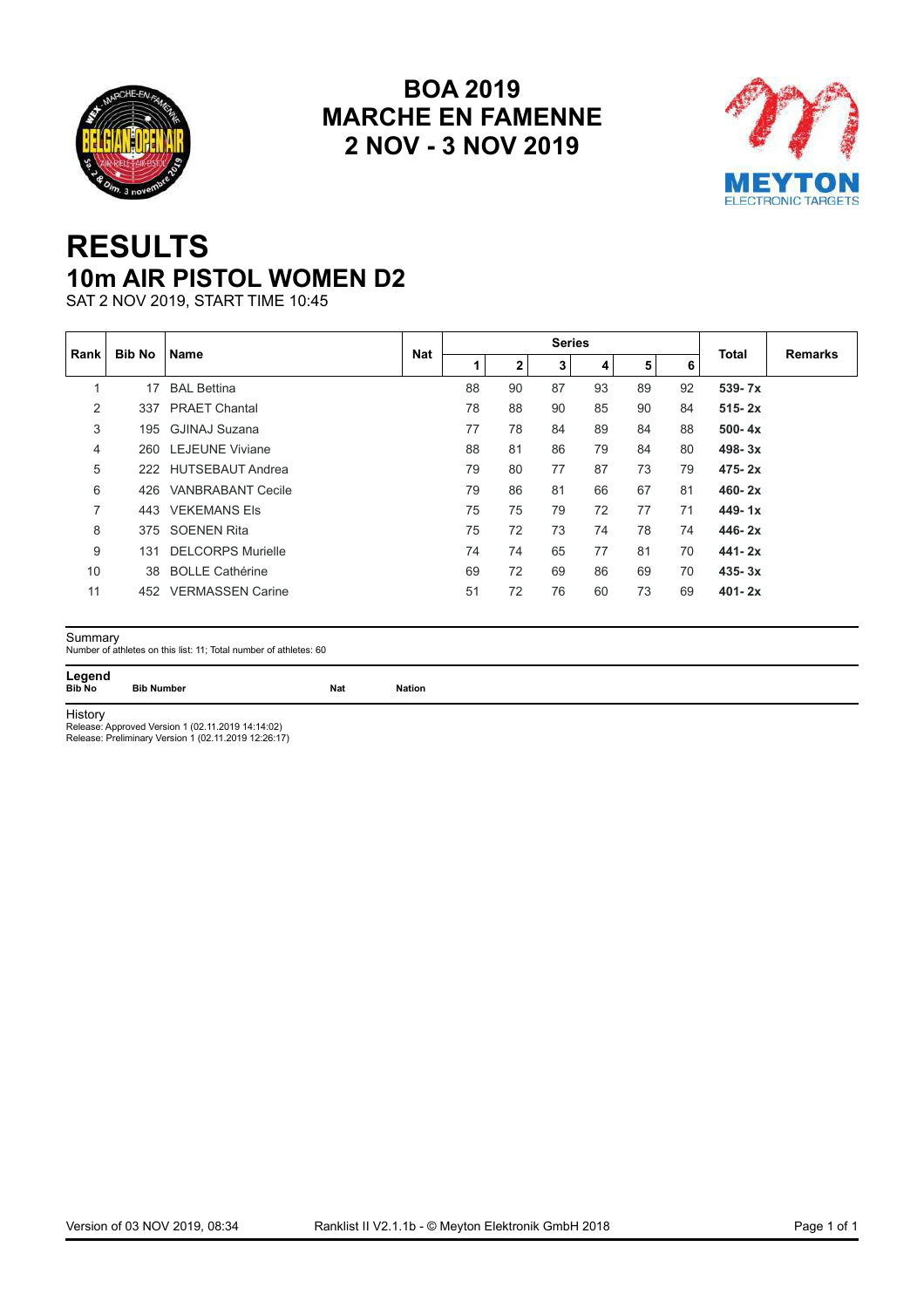<span id="page-13-0"></span>



## **RESULTS 10m AIR PISTOL WOMEN D3**

SAT 2 NOV 2019, START TIME 10:45

| ∣Rank l<br>2<br>3<br>4 | Bib No<br>81 | <b>Name</b><br>64 CHALTIN Christine<br><b>CORBIER Francoise</b> | <b>Nat</b> | 84 | 2<br>89 | 3  | 4  | 5  | 6  | <b>Total</b> | <b>Remarks</b> |
|------------------------|--------------|-----------------------------------------------------------------|------------|----|---------|----|----|----|----|--------------|----------------|
|                        |              |                                                                 |            |    |         |    |    |    |    |              |                |
|                        |              |                                                                 |            |    |         | 88 | 87 | 91 | 82 | $521 - 3x$   |                |
|                        |              |                                                                 |            | 77 | 84      | 83 | 85 | 83 | 86 | $498 - 3x$   |                |
|                        |              | 434 VANDERWEYEN Anne Marie                                      |            | 76 | 91      | 83 | 82 | 78 | 86 | $496 - 6x$   |                |
|                        |              | 290 MEERPOEL Anna-Maria                                         |            | 74 | 77      | 83 | 87 | 83 | 84 | $488 - 4x$   |                |
| 5                      |              | 411 VAN DESSEL Ingrid                                           |            | 78 | 75      | 81 | 82 | 81 | 87 | $484 - 0x$   |                |
| 6                      | 481          | ZIZZI Marie                                                     |            | 77 | 74      | 80 | 75 | 86 | 65 | $457 - 1x$   |                |
| $\overline{7}$         |              | 372 SMET Adelina                                                |            | 67 | 66      | 62 | 59 | 71 | 70 | $395 - 2x$   |                |
|                        |              | 65 CHEVALIER Marie-Laure                                        |            |    |         |    |    |    |    |              | <b>DNS</b>     |
|                        |              | 188 GERITS Lisette                                              |            |    |         |    |    |    |    |              | <b>DNS</b>     |

**Legend<br>Bib No Bib Number Bib No Bib Number DNS Did Not Start Nat Nation**

**History** 

Release: Approved Version 1 (02.11.2019 15:08:45) Release: Preliminary Version 2 (02.11.2019 14:19:25) Release: Preliminary Version 1 (02.11.2019 12:26:28)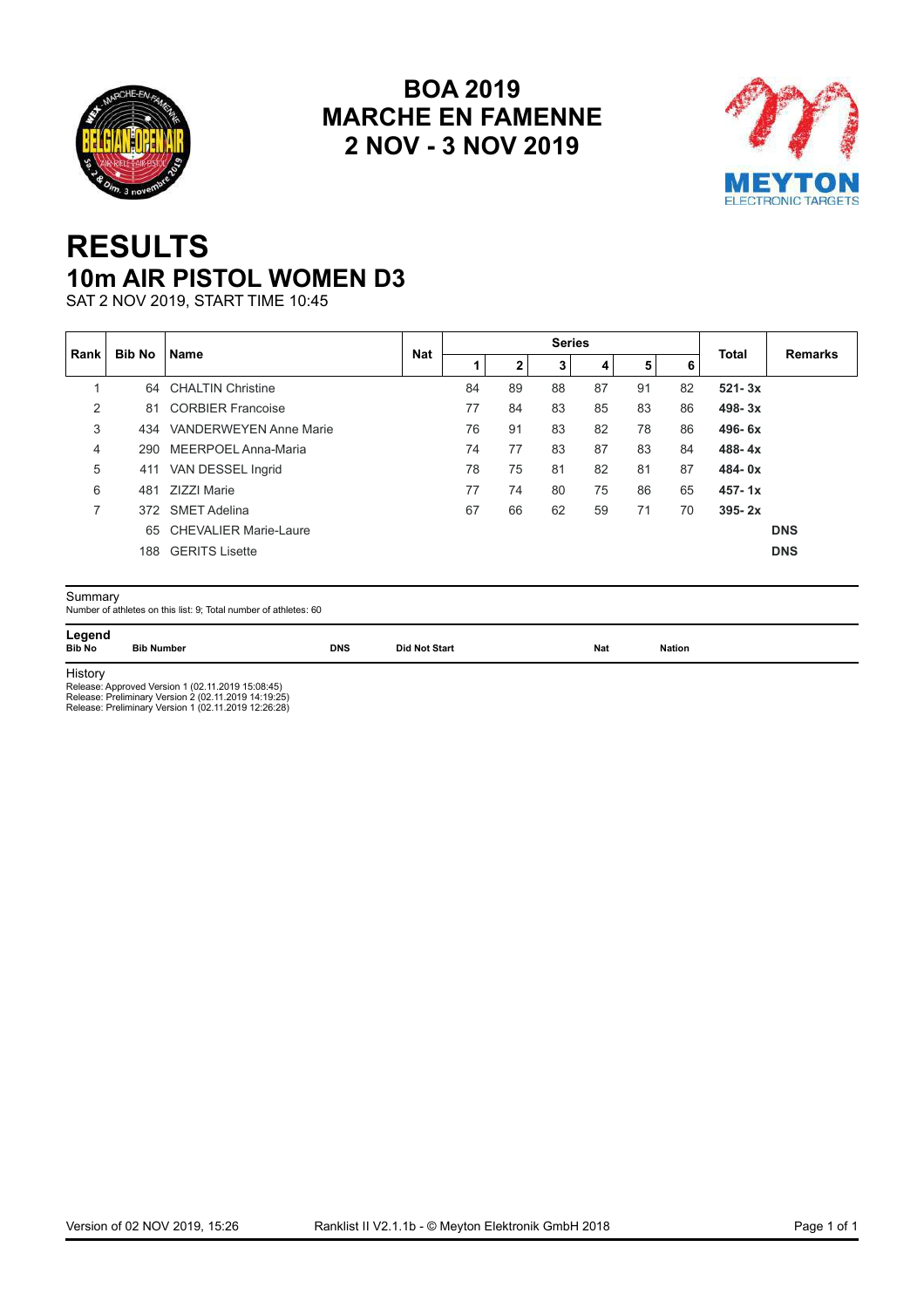<span id="page-14-0"></span>



## **RESULTS 10m AIR PISTOL MEN S1 QUALIFICATION**

SAT 2 NOV 2019, START TIME 10:45

| Rank         | <b>Bib No</b> | Name                                                                                 | Nat |    |              | Series |    |    |    | Total       | Remarks     |
|--------------|---------------|--------------------------------------------------------------------------------------|-----|----|--------------|--------|----|----|----|-------------|-------------|
|              |               |                                                                                      |     | 1  | $\mathbf{2}$ | 3      | 4  | 5  | 6  |             |             |
| $\mathbf{1}$ |               | 397 VAN AKEN Raf                                                                     |     | 93 | 94           | 94     | 93 | 90 | 95 | 559-6x QF   |             |
| 2            |               | 570 PIRSON Julien                                                                    |     | 93 | 92           | 92     | 94 | 93 | 94 | 558-10x QF  |             |
| 3            | 93            | <b>D'ALMAGNE Tim</b>                                                                 |     | 94 | 91           | 94     | 94 | 93 | 92 | 558-8x QF   |             |
| 4            | 547           | PAGGEN Raphael                                                                       |     | 90 | 93           | 91     | 92 | 96 | 95 | 557-10x QF  |             |
| 5            |               | 50 BRINK Jan                                                                         |     | 92 | 91           | 93     | 95 | 91 | 92 | 554-12x QF  |             |
| 6            |               | 393 ULBRICH Marvin                                                                   |     | 90 | 89           | 94     | 95 | 91 | 94 | 553-12x QF  |             |
| 7            | 200           | <b>GRAULICH Karl</b>                                                                 |     | 95 | 92           | 91     | 90 | 91 | 94 | 553-10x QF  |             |
| 8            |               | 172 FUJII Kenji                                                                      |     | 87 | 91           | 95     | 90 | 95 | 92 | 550-9x QF   |             |
| 9            | 309           | <b>NUYENS Youri</b>                                                                  |     | 92 | 89           | 92     | 91 | 93 | 93 | 550-7x      |             |
| 10           |               | 143 DERMIENCE Ludovic                                                                |     | 92 | 91           | 90     | 92 | 93 | 92 | 550-7x      |             |
| 11           |               | 247 LAMBERT Fabrice                                                                  |     | 85 | 93           | 96     | 89 | 91 | 95 | 549-8x      |             |
| 12           | 23            | <b>BERGIERS Sebastien</b>                                                            |     | 91 | 95           | 91     | 90 | 93 | 87 | 547-6x      |             |
| 13           |               | 548 DEROUAUX Jean-Marc                                                               |     | 87 | 90           | 94     | 93 | 95 | 87 | 546-8x      |             |
| 14           | 248           | <b>LAMBERT Rudolph</b>                                                               |     | 91 | 92           | 89     | 90 | 94 | 90 | 546-7x      |             |
| 15           | 386           | <b>THIBAUT Damien</b>                                                                |     | 87 | 90           | 90     | 95 | 93 | 90 | 545-10x     |             |
| 16           | 330           | PINSKI Gregor                                                                        |     | 91 | 91           | 93     | 92 | 87 | 91 | $545 - 9x$  |             |
| 17           | 115           | <b>DEBEL Davy</b>                                                                    |     | 94 | 95           | 90     | 88 | 90 | 88 | $545 - 9x$  |             |
| 18           | 43            | <b>BOUVY Christophe</b>                                                              |     | 89 | 94           | 89     | 88 | 92 | 93 | 545-8x      |             |
| 19           |               | 329 PIERRE Vincent                                                                   |     | 91 | 94           | 90     | 90 | 88 | 92 | 545-8x      |             |
| 20           | 370           | <b>SERVAIS Denis</b>                                                                 |     | 91 | 87           | 90     | 90 | 94 | 92 | 544-5x      |             |
| 21           |               | 446 VERBIST Shane                                                                    |     | 88 | 92           | 96     | 90 | 86 | 91 | $543 - 8x$  |             |
| 22           | 409           | VAN DEN BREEN Wim                                                                    |     | 89 | 93           | 89     | 88 | 90 | 93 | $542 - 5x$  |             |
| 23           |               | 142 DEPREZ Olivier                                                                   |     | 90 | 89           | 91     | 87 | 93 | 89 | 539-7x      |             |
| 24           | 551           | <b>LONNEUX Christian</b>                                                             |     | 88 | 90           | 88     | 93 | 89 | 90 | $538 - 13x$ |             |
| 25           | 16            | <b>BAES Marnix</b>                                                                   |     | 88 | 89           | 90     | 86 | 96 | 89 | 538-8x      |             |
| 26           | 265           | <b>LEROUX Sam</b>                                                                    |     | 90 | 92           | 85     | 94 | 92 | 84 | $537 - 3x$  |             |
| 27           | 404           | VAN DAMME Ken                                                                        |     | 90 | 91           | 87     | 88 | 91 | 89 | $536 - 7x$  |             |
| 28           |               | 394 UREEL Thomas                                                                     |     | 92 | 88           | 87     | 91 | 90 | 87 | $535 - 5x$  |             |
| 29           | 104           | DE GROEF Jeroen                                                                      |     | 90 | 90           | 92     | 89 | 84 | 89 | 534-8x      |             |
| 30           | 198           | <b>GORIS Danny</b>                                                                   |     | 92 | 88           | 91     | 85 | 90 | 88 | $534 - 8x$  |             |
| 31           | 359           | <b>ROSSIGNOL Frank</b>                                                               |     | 87 | 89           | 89     | 90 | 89 | 90 | $534 - 3x$  |             |
| 32           | 76            | <b>COLLIGNON Francis</b>                                                             |     | 90 | 84           | 91     | 88 | 90 | 90 | 533-6x      |             |
| 33           |               | 87 CROCHET Vincent                                                                   |     | 83 | 92           | 85     | 92 | 92 | 88 | 532-7x      |             |
| 34           |               | 361 SAENEN Noel                                                                      |     | 83 | 90           | 92     | 95 | 88 | 84 | 532-6x      |             |
| 35           |               | 466 WALLACE Lawrence                                                                 |     | 87 | 91           | 86     | 86 | 91 | 91 | 532-5x      |             |
| 36           |               | 253 LANGEN Mario                                                                     |     | 86 | 89           | 94     | 83 | 86 | 92 | 530-9x      |             |
| 37           |               | 550 FRANKINET Mathias                                                                |     | 84 | 88           | 88     | 89 | 90 | 87 | 526-7x      |             |
| 38           |               | 552 LONNEUX Philippe                                                                 |     | 87 | 85           | 93     | 82 | 88 | 89 | 524-6x      |             |
| 39           |               | 379 SUAREZ VAZQUEZ Ramon                                                             |     | 92 | 87           | 85     | 89 | 85 | 86 | 524-5x      |             |
|              |               | Version of 03 NOV 2019, 08:33<br>Ranklist II V2.1.1b - © Meyton Elektronik GmbH 2018 |     |    |              |        |    |    |    |             | Page 1 of 3 |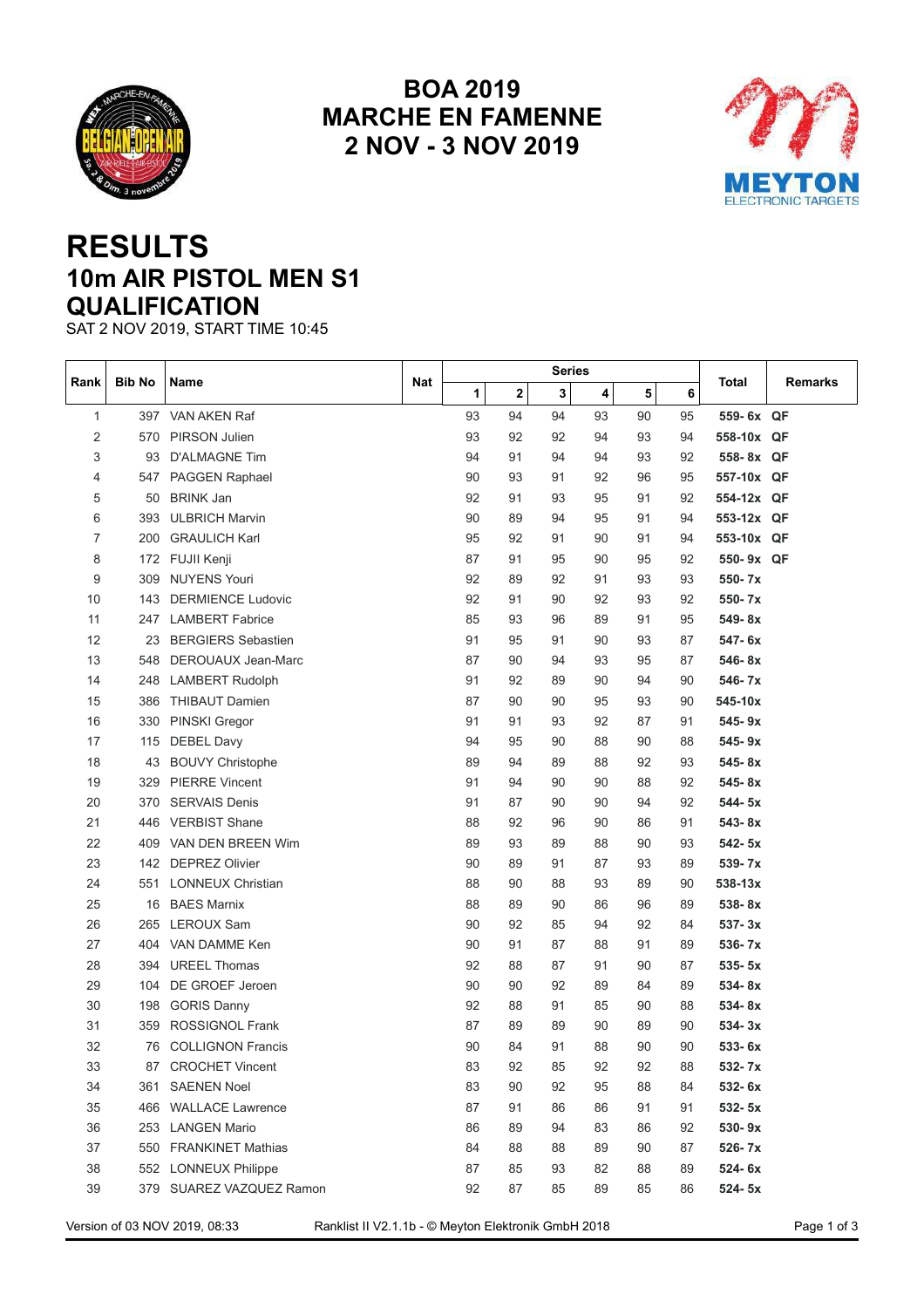| Rank | <b>Bib No</b> | Name                        | Nat |    |             | Series |    |    |    | Total      | Remarks    |
|------|---------------|-----------------------------|-----|----|-------------|--------|----|----|----|------------|------------|
|      |               |                             |     | 1  | $\mathbf 2$ | 3      | 4  | 5  | 6  |            |            |
| 40   | 236           | <b>JAUQUET Michael</b>      |     | 91 | 85          | 91     | 86 | 85 | 84 | $522 - 7x$ |            |
| 41   |               | 344 RAYNAUD Christian       |     | 85 | 89          | 82     | 91 | 85 | 90 | $522 - 3x$ |            |
| 42   |               | 453 VERMEIREN Saber         |     | 81 | 85          | 89     | 89 | 91 | 87 | $522 - 1x$ |            |
| 43   | 459           | <b>VINCK Steve</b>          |     | 82 | 88          | 93     | 83 | 88 | 85 | 519-4x     |            |
| 44   | 205           | <b>HAENTJENS Koen</b>       |     | 82 | 82          | 89     | 87 | 84 | 95 | $519 - 3x$ |            |
| 45   | 39            | <b>BOLLEN Yves</b>          |     | 87 | 91          | 91     | 85 | 81 | 82 | $517 - 7x$ |            |
| 46   | 590           | <b>BLEECKS Marwan</b>       |     | 86 | 84          | 85     | 87 | 87 | 88 | $517 - 3x$ |            |
| 47   |               | 473 WILLEMS Gert            |     | 83 | 89          | 87     | 92 | 88 | 77 | $516 - 3x$ |            |
| 48   | 149           | D'HAUWER Jordy              |     | 88 | 90          | 83     | 84 | 86 | 85 | $516 - 2x$ |            |
| 49   | 289           | MAWET Frédéric              |     | 81 | 86          | 88     | 86 | 89 | 84 | $514 - 6x$ |            |
| 50   | 28            | <b>BETTENDORF Christian</b> |     | 85 | 83          | 88     | 88 | 91 | 79 | $514 - 6x$ |            |
| 51   | 357           | <b>ROEKENS Robin</b>        |     | 88 | 91          | 88     | 80 | 79 | 87 | $513 - 4x$ |            |
| 52   | 174           | <b>GALLE Bjorn</b>          |     | 85 | 86          | 85     | 90 | 82 | 79 | $507 - 6x$ |            |
| 53   | 339           | <b>PRINCE Pascal</b>        |     | 86 | 82          | 78     | 92 | 81 | 86 | $505 - 5x$ |            |
| 54   | 246           | <b>KHRAMOV Oleg</b>         |     | 83 | 86          | 87     | 82 | 86 | 81 | $505 - 4x$ |            |
| 55   | 204           | <b>HABARU</b> Serge         |     | 91 | 78          | 87     | 87 | 77 | 84 | $504 - 4x$ |            |
| 56   | 196           | <b>GODRY</b> Ingmar         |     | 87 | 83          | 82     | 85 | 84 | 83 | $504 - 2x$ |            |
| 57   | 137           | <b>DEMOL Stefaan</b>        |     | 81 | 85          | 85     | 84 | 81 | 87 | $503 - 0x$ |            |
| 58   |               | 258 LEGLISE Didier          |     | 85 | 85          | 84     | 85 | 81 | 83 | $503 - 0x$ |            |
| 59   | 190           | <b>GEULETTE Vincent</b>     |     | 80 | 88          | 90     | 84 | 80 | 80 | $502 - 4x$ |            |
| 60   | 84            | <b>COTTENS Alexandre</b>    |     | 86 |             |        |    |    | 85 | $501 - 6x$ |            |
|      |               |                             |     |    | 84          | 83     | 77 | 86 |    |            |            |
| 61   | 176           | <b>GAUCHEZ Koen</b>         |     | 79 | 83          | 84     | 80 | 89 | 83 | $498 - 1x$ |            |
| 62   | 239           | JEURISSEN Jan               |     | 84 | 78          | 84     | 84 | 86 | 79 | 495-5x     |            |
| 63   | 107           | DE NAER Tom                 |     | 88 | 83          | 81     | 76 | 86 | 80 | 494-6x     |            |
| 64   | 69            | <b>CLARINVAL Bertrand</b>   |     | 80 | 83          | 82     | 84 | 77 | 83 | $489 - 4x$ |            |
| 65   |               | 463 VRANCX Andre            |     | 85 | 80          | 80     | 79 | 79 | 84 | $487 - 3x$ |            |
| 66   | 326           | <b>PERLEAU Mathieu</b>      |     | 75 | 81          | 91     | 80 | 80 | 80 | $487 - 3x$ |            |
| 67   |               | 402 VAN CAUWENBERGE Marc    |     | 80 | 82          | 86     | 75 | 84 | 79 | 486-5x     |            |
| 68   | 144           | <b>DESCAN Pieterjan</b>     |     | 75 | 80          | 79     | 85 | 81 | 82 | 482-1x     |            |
| 69   |               | 414 VAN DRIESSCHE Senne     |     | 81 | 84          | 80     | 79 | 81 | 76 | 481-2x     |            |
| 70   | 364           | <b>SCHMICKRATH Cédric</b>   |     | 80 | 82          | 85     | 76 | 79 | 76 | 478-4x     |            |
| 71   | 58            | <b>CABACABA Camilo</b>      |     | 78 | 71          | 74     | 81 | 80 | 90 | 474-5x     |            |
| 72   |               | 554 WERA Thierry            |     | 79 | 81          | 72     | 73 | 83 | 83 | $471 - 3x$ |            |
| 73   |               | 270 LIEKENS Mario           |     | 72 | 82          | 81     | 80 | 82 | 70 | $467 - 1x$ |            |
| 74   |               | 291 MERGALET Richard        |     | 80 | 73          | 77     | 78 | 83 | 75 | $466 - 2x$ |            |
| 75   |               | 283 MAQUET Daniel           |     | 76 | 76          | 67     | 80 | 83 | 81 | 463-3x     |            |
| 76   | 301           | <b>MUSICK Cédric</b>        |     | 70 | 72          | 75     | 78 | 79 | 75 | 449-0x     |            |
| 77   |               | 171 FREDERIKSEN Jesper      |     | 67 | 76          | 80     | 74 | 77 | 73 | 447-0x     |            |
| 78   |               | 356 ROCHETTE Yves           |     | 69 | 73          | 64     | 79 | 67 | 76 | 428-1x     |            |
| 79   |               | 177 GEENTJES Dave           |     | 57 | 44          | 69     | 73 | 59 | 62 | $364 - 1x$ |            |
|      |               | 2 ACHTERGAEL Jason          |     |    |             |        |    |    |    |            | <b>DNS</b> |
|      |               | 26 BERNARD Dimitri          |     |    |             |        |    |    |    |            | <b>DNS</b> |
|      | 37            | <b>BOECKMANS Christophe</b> |     |    |             |        |    |    |    |            | <b>DNS</b> |
|      |               | 47 BRACKE Maarten           |     |    |             |        |    |    |    |            | <b>DNS</b> |
|      |               | 60 CALLAERT Luc             |     |    |             |        |    |    |    |            | <b>DNS</b> |
|      |               | 553 CHAUTARD Alexis         |     |    |             |        |    |    |    |            | <b>DNS</b> |
|      |               | 79 CONRAD Patrick           |     |    |             |        |    |    |    |            | <b>DNS</b> |
|      |               | 123 DECOSTER Jorgen         |     |    |             |        |    |    |    |            | <b>DNS</b> |
|      |               | 203 GUILLAUME Florian       |     |    |             |        |    |    |    |            | <b>DNS</b> |
|      |               | 318 PARMENTIER Romain       |     |    |             |        |    |    |    |            | <b>DNS</b> |
|      |               | 549 STIEL Gaetan            |     |    |             |        |    |    |    |            | <b>DNS</b> |
|      |               | 412 VAN DOOREN Gert         |     |    |             |        |    |    |    |            | <b>DNS</b> |
|      |               | 413 VAN DRIESSCHE Anthony   |     |    |             |        |    |    |    |            | <b>DNS</b> |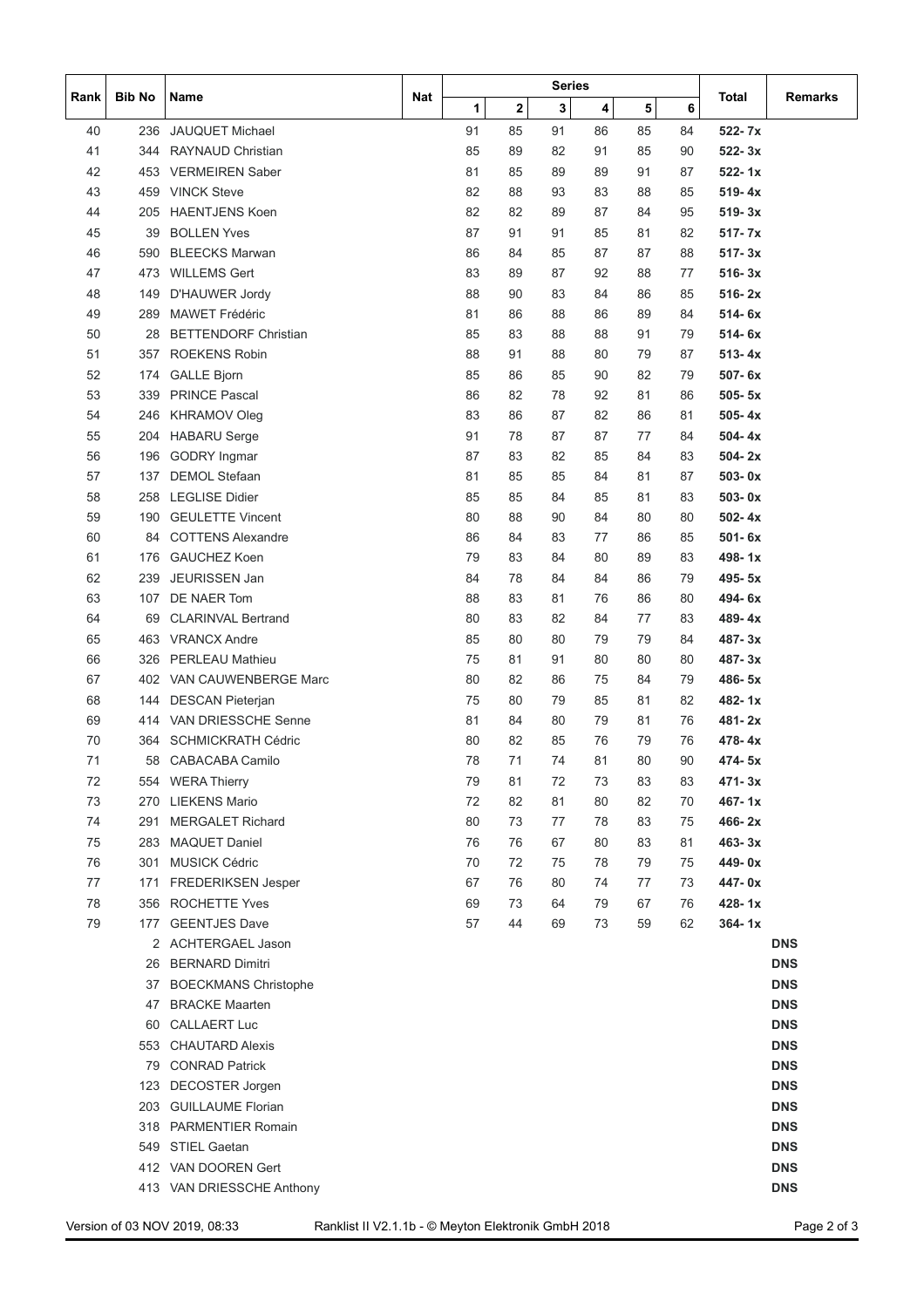|                               | <b>Bib No</b>     | <b>Name</b>                                                        |            | <b>Nat</b>           |  | <b>Series</b> |            |   |        | <b>Total</b> | <b>Remarks</b> |
|-------------------------------|-------------------|--------------------------------------------------------------------|------------|----------------------|--|---------------|------------|---|--------|--------------|----------------|
| Rank                          |                   |                                                                    |            |                      |  | $3^{\circ}$   | 4          | 5 | 6      |              |                |
|                               |                   | 448 VERBURGH Olivier                                               |            |                      |  |               |            |   |        |              | <b>DNS</b>     |
|                               |                   | 478 WOUTERS Stef                                                   |            |                      |  |               |            |   |        |              | <b>DNS</b>     |
|                               |                   |                                                                    |            |                      |  |               |            |   |        |              |                |
|                               |                   |                                                                    |            |                      |  |               |            |   |        |              |                |
| Summary                       |                   |                                                                    |            |                      |  |               |            |   |        |              |                |
|                               |                   | Number of athletes on this list: 94; Total number of athletes: 233 |            |                      |  |               |            |   |        |              |                |
| Legend<br><b>Bib No</b><br>QF | <b>Bib Number</b> | <b>Qualified for Finals</b>                                        | <b>DNS</b> | <b>Did Not Start</b> |  |               | <b>Nat</b> |   | Nation |              |                |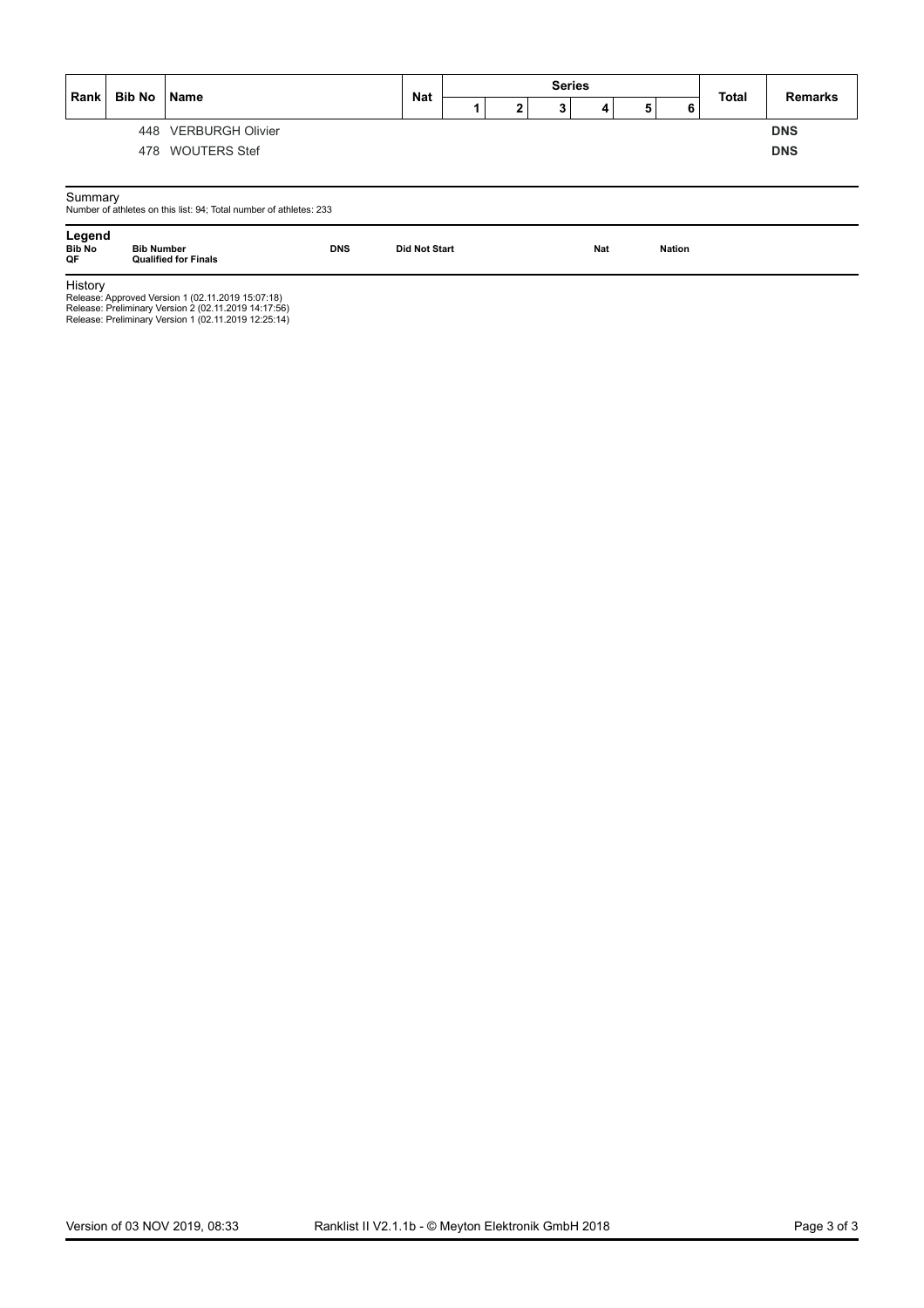<span id="page-17-0"></span>



## **RESULTS 10m AIR PISTOL MEN FINAL**

#### SAT 2 NOV 2019, START TIME 17:30

| Rank                    | <b>Bib No</b>     | Name               | <b>Nat</b> | 1st Comp.<br><b>Stage</b>                  |                                              |                       | 2nd Competition Stage - Elimination |                      |                       |                      |                       |                      | <b>Total</b> | Remarks |
|-------------------------|-------------------|--------------------|------------|--------------------------------------------|----------------------------------------------|-----------------------|-------------------------------------|----------------------|-----------------------|----------------------|-----------------------|----------------------|--------------|---------|
| $\mathbf{1}$            |                   | 50 BRINK Jan       |            | 49.6<br>8.4<br>10.5<br>9.9<br>10.3<br>10.5 | 98.1<br>9.3<br>9.7<br>8.9<br>10.2<br>10.4    | 119.1<br>10.3<br>10.7 | 137.2<br>9.3<br>8.8                 | 156.1<br>9.5<br>9.4  | 175.7<br>9.8<br>9.8   | 194.2<br>9.5<br>9.0  | 214.7<br>10.5<br>10.0 | 234.5<br>10.1<br>9.7 | 234.5        |         |
| 2                       |                   | 172 FUJII Kenji    |            | 47.3<br>10.3<br>9.7<br>8.7<br>9.9<br>8.7   | 95.3<br>9.8<br>9.8<br>9.4<br>10.3<br>8.7     | 114.0<br>10.3<br>8.4  | 135.6<br>10.8<br>10.8               | 154.8<br>9.1<br>10.1 | 176.2<br>10.7<br>10.7 | 192.8<br>7.7<br>8.9  | 211.9<br>9.9<br>9.2   | 229.8<br>8.3<br>9.6  | 229.8        |         |
| 3                       |                   | 570 PIRSON Julien  |            | 48.2<br>9.3<br>9.9<br>9.4<br>9.0<br>10.6   | 94.6<br>9.9<br>7.8<br>9.5<br>9.9<br>9.3      | 115.4<br>10.2<br>10.6 | 135.2<br>9.3<br>10.5                | 153.3<br>8.5<br>9.6  | 173.3<br>9.9<br>10.1  | 193.2<br>10.2<br>9.7 | 211.8<br>9.0<br>9.6   |                      | 211.8        |         |
| 4                       |                   | 200 GRAULICH Karl  |            | 48.1<br>8.5<br>10.5<br>10.5<br>8.9<br>9.7  | 99.5<br>10.5<br>10.2<br>10.4<br>10.3<br>10.0 | 117.1<br>9.0<br>8.6   | 134.5<br>8.0<br>9.4                 | 152.0<br>8.8<br>8.7  | 171.7<br>9.5<br>10.2  | 190.0<br>9.6<br>8.7  |                       |                      | 190.0        |         |
| 5                       |                   | 393 ULBRICH Marvin |            | 46.7<br>10.3<br>10.1<br>8.7<br>9.4<br>8.2  | 94.5<br>8.9<br>9.2<br>10.1<br>9.4<br>10.2    | 114.2<br>10.0<br>9.7  | 133.6<br>8.8<br>10.6                | 151.7<br>9.4<br>8.7  | 170.4<br>9.3<br>9.4   |                      |                       |                      | 170.4        |         |
| 6                       |                   | 397 VAN AKEN Raf   |            | 47.9<br>10.6<br>9.3<br>9.1<br>8.6<br>10.3  | 95.6<br>8.9<br>9.5<br>9.8<br>9.8<br>9.7      | 113.2<br>9.0<br>8.6   | 132.4<br>9.5<br>9.7                 | 150.2<br>10.1<br>7.7 |                       |                      |                       |                      | 150.2        |         |
| $\overline{7}$          |                   | 93 D'ALMAGNE Tim   |            | 47.0<br>10.0<br>10.0<br>9.2<br>9.1<br>8.7  | 97.1<br>9.6<br>10.4<br>10.5<br>9.9<br>9.7    | 114.5<br>8.8<br>8.6   | 132.3<br>8.3<br>9.5                 |                      |                       |                      |                       |                      | 132.3        |         |
| 8                       |                   | 547 PAGGEN Raphael |            | 44.8<br>9.0<br>8.4<br>8.4<br>9.5<br>9.5    | 91.9<br>9.7<br>7.8<br>10.5<br>10.0<br>9.1    | 109.6<br>9.0<br>8.7   |                                     |                      |                       |                      |                       |                      | 109.6        |         |
| Legend<br><b>Bib No</b> | <b>Bib Number</b> |                    | Nat        |                                            | <b>Nation</b>                                |                       |                                     |                      |                       |                      |                       |                      |              |         |

History

**Bib No Bib Number Nat Nation**

Release: Approved Version 1 (02.11.2019 18:35:28)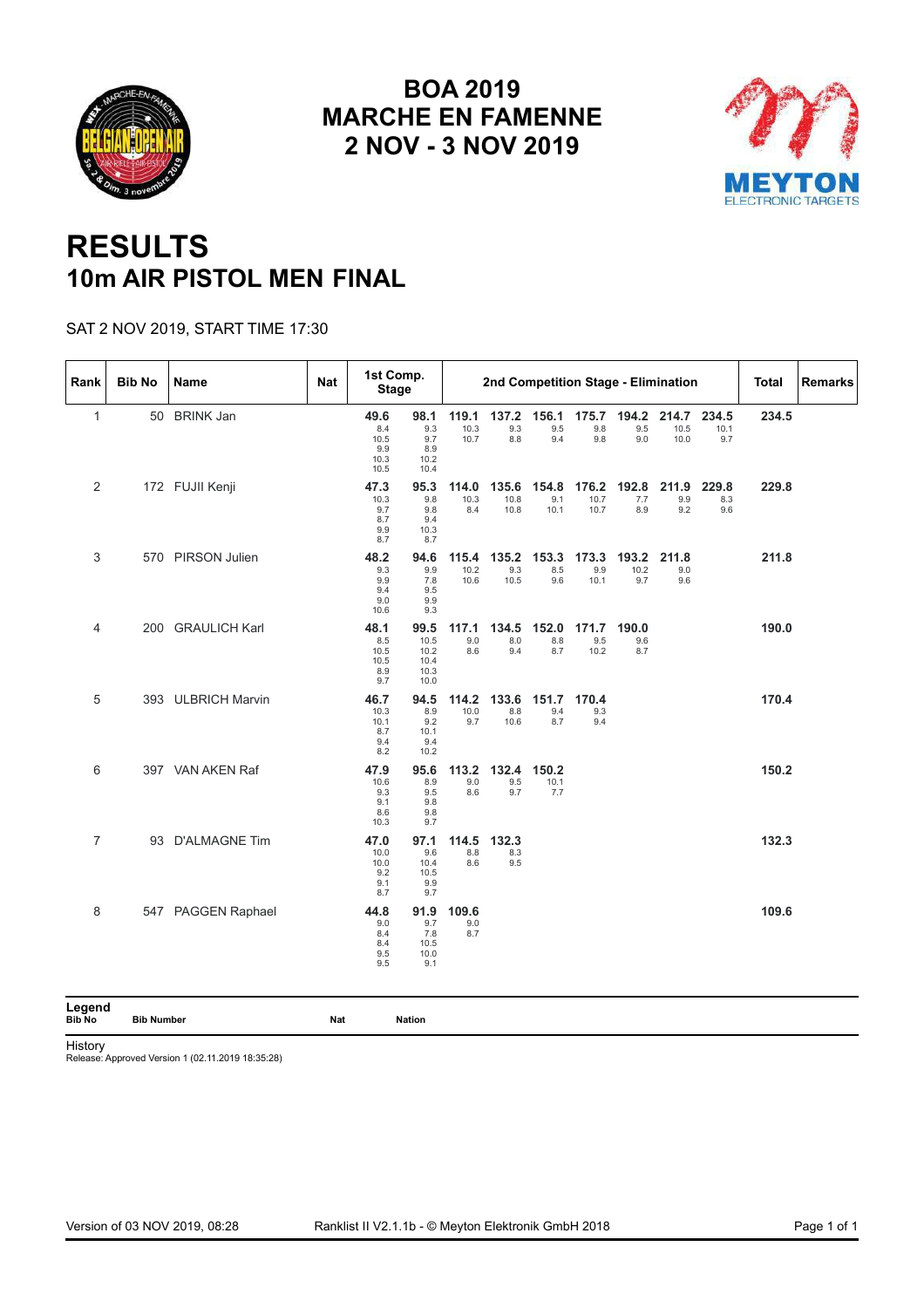<span id="page-18-0"></span>



## **RESULTS 10m AIR PISTOL MEN S2**

SAT 2 NOV 2019, START TIME 08:45

|      |               |                               |     |    |    | <b>Series</b> |    |    |    |            |         |
|------|---------------|-------------------------------|-----|----|----|---------------|----|----|----|------------|---------|
| Rank | <b>Bib No</b> | Name                          | Nat | 1  | 2  | 3             | 4  | 5  | 6  | Total      | Remarks |
| 1    | 130           | <b>DEHON Bernard</b>          |     | 92 | 95 | 92            | 94 | 92 | 89 | 554-12x    |         |
| 2    | 373           | <b>SMETS Marc</b>             |     | 91 | 94 | 92            | 87 | 96 | 94 | 554-9x     |         |
| 3    | 106           | DE MEEUS D'ARGENTEUIL Vincent |     | 91 | 91 | 91            | 94 | 90 | 92 | 549-9x     |         |
| 4    | 31            | <b>BIJNENS Dirk</b>           |     | 91 | 92 | 89            | 91 | 87 | 93 | 543-14x    |         |
| 5    | 268           | <b>LHOIR Patrice</b>          |     | 90 | 92 | 89            | 93 | 87 | 92 | 543-10x    |         |
| 6    | 165           | <b>FEREMANS Koenraad</b>      |     | 88 | 88 | 87            | 94 | 92 | 92 | 541-6x     |         |
| 7    | 30            | <b>BIJNENS Daniel</b>         |     | 93 | 90 | 89            | 92 | 86 | 91 | 541-6x     |         |
| 8    | 387           | <b>THIRION Patrick</b>        |     | 84 | 89 | 92            | 90 | 92 | 92 | 539-7x     |         |
| 9    | 42            | <b>BOUVRY Michael</b>         |     | 88 | 92 | 84            | 90 | 90 | 92 | 536-9x     |         |
| 10   | 75            | <b>COLLET Michel</b>          |     | 88 | 88 | 89            | 91 | 87 | 89 | 532-6x     |         |
| 11   | 470           | WETS Jan                      |     | 94 | 88 | 86            | 92 | 87 | 84 | $531 - 9x$ |         |
| 12   | 431           | VANDERMEULEN Dominique        |     | 91 | 91 | 89            | 93 | 86 | 81 | $531 - 6x$ |         |
| 13   | 235           | <b>JASPART Yves</b>           |     | 91 | 84 | 88            | 90 | 90 | 88 | $531 - 5x$ |         |
| 14   | 73            | <b>COLIN Didier</b>           |     | 85 | 90 | 84            | 93 | 89 | 89 | 530-6x     |         |
| 15   | 257           | <b>LEBRUN Albert</b>          |     | 86 | 86 | 95            | 87 | 87 | 89 | 530-3x     |         |
| 16   | 68            | <b>CLARA Jacques</b>          |     | 86 | 87 | 88            | 87 | 89 | 91 | $528 - 5x$ |         |
| 17   | 390           | TOLWINSKI Andrzej             |     | 84 | 90 | 84            | 90 | 86 | 89 | 523-7x     |         |
| 18   |               | 406 VAN DE VEN Jan            |     | 88 | 88 | 86            | 83 | 88 | 88 | $521 - 4x$ |         |
| 19   | 3             | <b>ACKAERT Peter</b>          |     | 83 | 91 | 86            | 88 | 89 | 80 | 517-6x     |         |
| 20   | 299           | <b>MORLEGHEM Alain</b>        |     | 80 | 87 | 85            | 87 | 92 | 86 | $517 - 5x$ |         |
| 21   | 161           | <b>EVANS Stephen</b>          |     | 85 | 79 | 86            | 91 | 90 | 86 | $517 - 5x$ |         |
| 22   | 18            | <b>BALLIEU Pascal</b>         |     | 80 | 86 | 90            | 89 | 87 | 85 | $517 - 4x$ |         |
| 23   | 261           | <b>LEMPEREUR Serge</b>        |     | 89 | 83 | 88            | 86 | 87 | 84 | $517 - 4x$ |         |
| 24   | 54            | <b>BURY Robert</b>            |     | 85 | 86 | 88            | 86 | 86 | 85 | $516 - 5x$ |         |
| 25   | 281           | <b>MAHAUT Claudy</b>          |     | 81 | 92 | 84            | 81 | 81 | 92 | $511 - 3x$ |         |
| 26   | 555           | <b>CARNEVALI Emilio</b>       |     | 85 | 86 | 85            | 90 | 78 | 84 | $508 - 2x$ |         |
| 27   |               | 423 VAN RAEMDONCK Dirk        |     | 87 | 81 | 90            | 87 | 83 | 79 | 507-6x     |         |
| 28   | 133           | <b>DELHAYE Luc</b>            |     | 80 | 86 | 83            | 84 | 85 | 88 | $506 - 6x$ |         |
| 29   | 99            | DE CAUWER Tony                |     | 79 | 79 | 90            | 86 | 85 | 87 | $506 - 5x$ |         |
| 30   | 215           | <b>HERMANS Karel</b>          |     | 82 | 81 | 83            | 87 | 86 | 86 | $505 - 3x$ |         |
| 31   | 352           | <b>ROBENS Luc</b>             |     | 84 | 82 | 85            | 84 | 87 | 83 | $505 - 3x$ |         |
| 32   |               | 245 KETELSLEGERS Danny        |     | 85 | 83 | 79            | 86 | 86 | 86 | $505 - 2x$ |         |
| 33   |               | 400 VAN BELLEGHEM Peter       |     | 85 | 83 | 84            | 91 | 79 | 82 | $504 - 4x$ |         |
| 34   |               | 136 DEMEY Peter               |     | 83 | 82 | 91            | 83 | 80 | 81 | 500-5x     |         |
| 35   |               | 320 PEELMAN Jean-Philippe     |     | 86 | 87 | 89            | 81 | 72 | 78 | 493-3x     |         |
| 36   |               | 20 BASTIN Dirk                |     | 77 | 87 | 83            | 78 | 84 | 79 | 488-4x     |         |
| 37   |               | 44 BOUZENDORFF Daniel         |     | 74 | 81 | 78            | 83 | 90 | 82 | 488-2x     |         |
| 38   |               | 70 CLAUWAERT Dirk             |     | 72 | 81 | 84            | 85 | 82 | 84 | 488-1x     |         |
| 39   |               | 556 VIATOUR Robert            |     | 64 | 80 | 83            | 88 | 81 | 87 | 483-4x     |         |
| 40   |               | 417 VAN ENIS Johan            |     | 80 | 77 | 80            | 89 | 75 | 82 | 483-3x     |         |

Version of 02 NOV 2019, 14:30 Ranklist II V2.1.1b - © Meyton Elektronik GmbH 2018 Page 1 of 2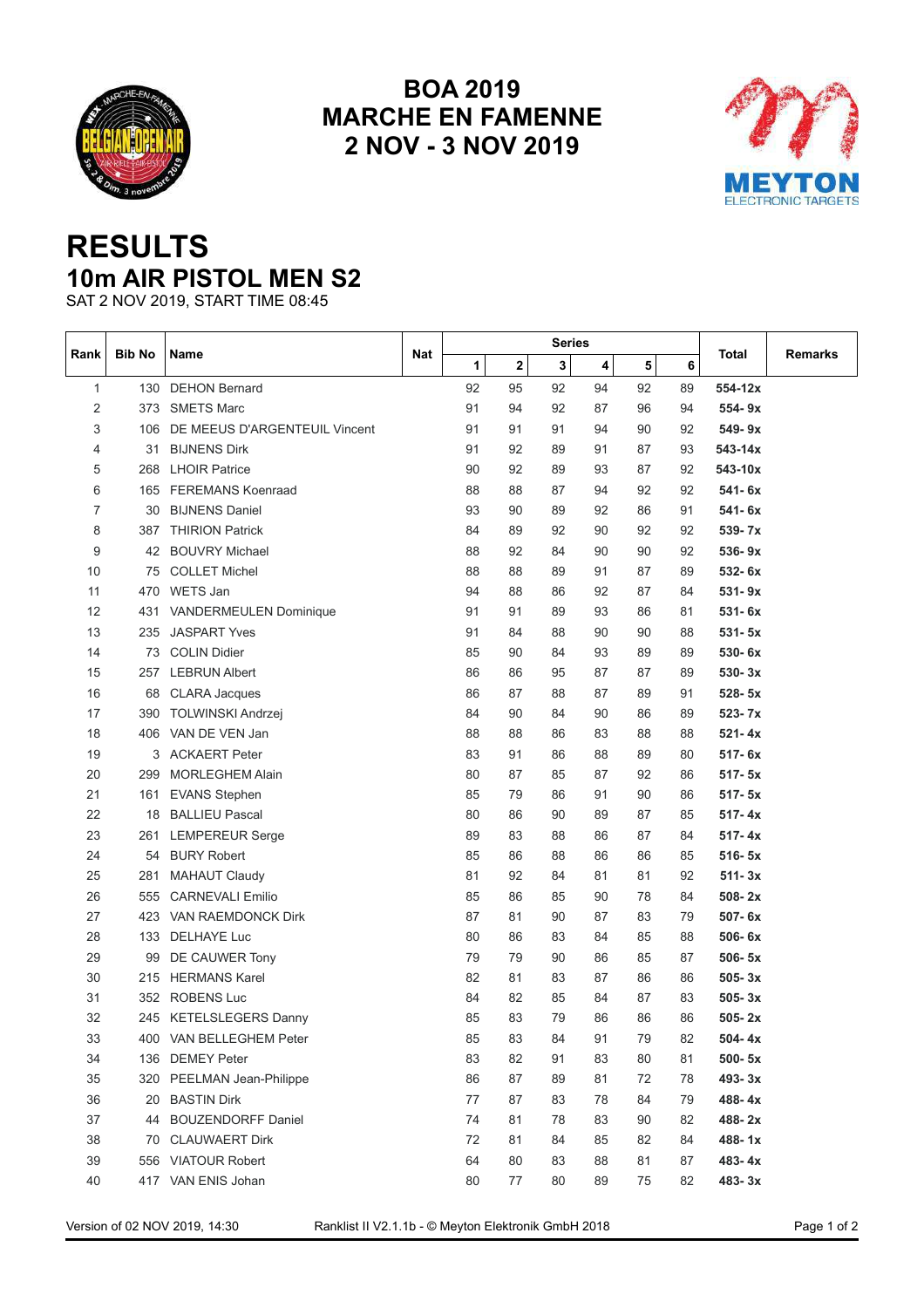|      | <b>Bib No</b> | l Name                    |            |    |              | <b>Series</b> |    |    |    | <b>Total</b> |                |
|------|---------------|---------------------------|------------|----|--------------|---------------|----|----|----|--------------|----------------|
| Rank |               |                           | <b>Nat</b> | 1  | $\mathbf{2}$ | 3             | 4  | 5  | 6  |              | <b>Remarks</b> |
| 41   | 27            | <b>BESARD Jos</b>         |            | 77 | 76           | 78            | 86 | 81 | 83 | $481 - 4x$   |                |
| 42   | 310           | <b>NYS Yannic</b>         |            | 74 | 81           | 80            | 79 | 84 | 82 | $480 - 3x$   |                |
| 43   | 128           | <b>DEGRAEVE Dirk</b>      |            | 77 | 86           | 76            | 77 | 81 | 74 | $471 - 1x$   |                |
| 44   | 34            | <b>BLONDEAU Michel</b>    |            | 70 | 83           | 80            | 72 | 77 | 82 | $464 - 3x$   |                |
| 45   | 467           | <b>WALLACE Robert</b>     |            | 71 | 78           | 77            | 73 | 80 | 85 | $464 - 1x$   |                |
| 46   | 62            | <b>CALLEWAERT Wim</b>     |            | 70 | 82           | 79            | 74 | 72 | 77 | $454 - 2x$   |                |
| 47   | 191           | GHELEYNS Jan              |            | 79 | 71           | 76            | 68 | 75 | 79 | 448-2x       |                |
| 48   | 354           | <b>ROCHE Philippe</b>     |            | 72 | 73           | 68            | 71 | 79 | 74 | $437 - 2x$   |                |
| 49   |               | 462 VOLKAERT Peter        |            | 67 | 79           | 72            | 71 | 71 | 76 | $436 - 4x$   |                |
|      | 49            | <b>BRAUN André</b>        |            |    |              |               |    |    |    |              | <b>DNS</b>     |
|      | 90            | <b>CUCHET Thierry</b>     |            |    |              |               |    |    |    |              | <b>DNS</b>     |
|      | 122           | <b>DECOSTER Johan</b>     |            |    |              |               |    |    |    |              | <b>DNS</b>     |
|      | 192           | <b>GHEYSEN Marnix</b>     |            |    |              |               |    |    |    |              | <b>DNS</b>     |
|      |               | 216 HEYLEN Christiaan     |            |    |              |               |    |    |    |              | <b>DNS</b>     |
|      | 241           | <b>KAHN Olivier</b>       |            |    |              |               |    |    |    |              | <b>DNS</b>     |
|      | 308           | NORGA Johan               |            |    |              |               |    |    |    |              | <b>DNS</b>     |
|      | 333           | <b>POPULAIRE Frederic</b> |            |    |              |               |    |    |    |              | <b>DNS</b>     |
|      | 334           | <b>PORTION Luc</b>        |            |    |              |               |    |    |    |              | <b>DNS</b>     |
|      | 377           | STEFANOVIC Zoran          |            |    |              |               |    |    |    |              | <b>DNS</b>     |
|      |               | 415 VAN DRIESSCHE Tony    |            |    |              |               |    |    |    |              | <b>DNS</b>     |

 $\mathsf{Summary} \ \mathsf{Number}$  of athletes on this list: 60; Total number of athletes: 233

**Legend**<br>
Bib No Bib Number **Bib No Bib Number DNS Did NotStart Nat Nation**

**History**<br>Release: Approved Version 1 (02.11.2019 14:13:48)<br>Release: Preliminary Version 1 (02.11.2019 10:29:00)<br>Release: Preliminary Version 1 (02.11.2019 10:29:00)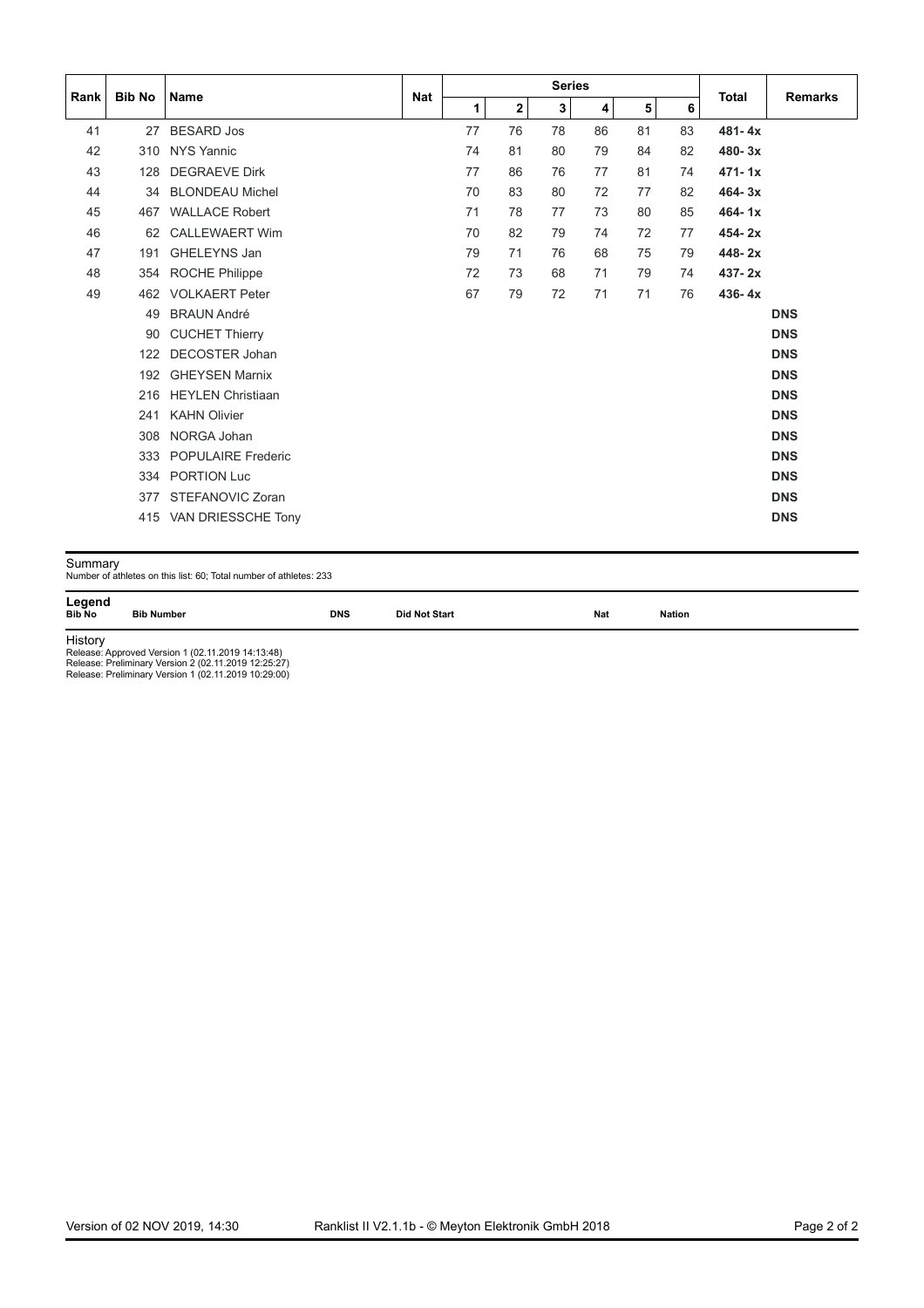<span id="page-20-0"></span>



## **RESULTS 10m AIR PISTOL MEN S3**

SAT 2 NOV 2019, START TIME 08:45

|      |               |                             |     |    |    | <b>Series</b> |    |    |    |             |         |
|------|---------------|-----------------------------|-----|----|----|---------------|----|----|----|-------------|---------|
| Rank | <b>Bib No</b> | Name                        | Nat | 1  | 2  | 3             | 4  | 5  | 6  | Total       | Remarks |
| 1    |               | 264 LEPAGE Paul             |     | 91 | 91 | 86            | 90 | 89 | 93 | 540-6x      |         |
| 2    |               | 22 BECQUET Jean-Marie       |     | 87 | 97 | 86            | 91 | 85 | 92 | 538-9x      |         |
| 3    | 461           | VOESTERZOONS Eddy           |     | 89 | 91 | 90            | 96 | 91 | 81 | $538 - 2x$  |         |
| 4    | 158           | <b>ERMACORA Patrice</b>     |     | 85 | 88 | 86            | 87 | 93 | 93 | $532 - 1x$  |         |
| 5    |               | 162 EYCKENS René            |     | 87 | 86 | 88            | 92 | 91 | 87 | $531 - 5x$  |         |
| 6    | 557           | <b>CROES Robert</b>         |     | 86 | 85 | 86            | 89 | 88 | 90 | $524 - 11x$ |         |
| 7    |               | 572 ZANATTA Yves            |     | 93 | 85 | 90            | 83 | 90 | 80 | $521 - 5x$  |         |
| 8    | 368           | <b>SCHOLLIER Eddy</b>       |     | 87 | 87 | 87            | 87 | 88 | 85 | $521 - 4x$  |         |
| 9    |               | 422 VAN PRAET Urbain        |     | 81 | 89 | 92            | 86 | 89 | 83 | 520-7x      |         |
| 10   |               | 447 VERBRUGGEN Claude       |     | 81 | 90 | 83            | 91 | 82 | 91 | 518-8x      |         |
| 11   | 560           | <b>MARCHOT Richard</b>      |     | 82 | 82 | 86            | 83 | 90 | 90 | $513 - 4x$  |         |
| 12   | 558           | <b>FISCHER Bernard</b>      |     | 82 | 88 | 88            | 84 | 90 | 81 | $513 - 0x$  |         |
| 13   |               | 440 VANSTALLE Achille       |     | 82 | 89 | 85            | 87 | 85 | 84 | $512 - 2x$  |         |
| 14   | 577           | <b>DEPIREUX Robert</b>      |     | 91 | 82 | 82            | 85 | 85 | 87 | $512 - 1x$  |         |
| 15   |               | 430 VANDENHOVE Patrick      |     | 83 | 86 | 80            | 83 | 85 | 93 | 510-6x      |         |
| 16   |               | 396 VALEE Jef               |     | 82 | 78 | 87            | 87 | 86 | 89 | 509-3x      |         |
| 17   | 199           | <b>GOYSENS Francis</b>      |     | 83 | 82 | 83            | 86 | 84 | 89 | 507-3x      |         |
| 18   | 317           | <b>PANICHI Carlo</b>        |     | 83 | 81 | 92            | 83 | 82 | 84 | $505 - 4x$  |         |
| 19   | 109           | DE RILA Michel              |     | 83 | 87 | 81            | 81 | 90 | 83 | $505 - 0x$  |         |
| 20   | 197           | <b>GOISSE Michel</b>        |     | 76 | 77 | 93            | 87 | 84 | 87 | $504 - 2x$  |         |
| 21   | 441           | VANWASSENHOVE Geert         |     | 83 | 87 | 80            | 83 | 83 | 87 | $503 - 5x$  |         |
| 22   | 287           | <b>MARTIGNONI Viliam</b>    |     | 75 | 89 | 86            | 90 | 83 | 80 | $503 - 2x$  |         |
| 23   | 112           | DE SCHRIJVER Johan          |     | 84 | 83 | 82            | 83 | 87 | 82 | $501 - 1x$  |         |
| 24   | 325           | <b>PERILLEUX Eric</b>       |     | 84 | 86 | 83            | 86 | 85 | 75 | 499-3x      |         |
| 25   | 559           | <b>PIROTTON Raymond</b>     |     | 87 | 83 | 82            | 86 | 76 | 85 | 499-2x      |         |
| 26   | 173           | <b>GABRIELS Jean-Pierre</b> |     | 72 | 87 | 85            | 85 | 81 | 85 | 495-4x      |         |
| 27   | 408           | VAN DEN ABBEELE Clement     |     | 78 | 81 | 79            | 81 | 89 | 86 | 494-4x      |         |
| 28   | 391           | <b>TORFS Marc</b>           |     | 78 | 84 | 81            | 78 | 84 | 88 | 493-0x      |         |
| 29   |               | 425 VAN RILLAER Jacques     |     | 80 | 84 | 83            | 78 | 82 | 84 | $491 - 4x$  |         |
| 30   | 11            | <b>ARNOULD Andre</b>        |     | 83 | 85 | 82            | 82 | 81 | 78 | $491 - 4x$  |         |
| 31   | 56            | <b>BUYS Eddy</b>            |     | 80 | 86 | 82            | 78 | 84 | 81 | 491-2x      |         |
| 32   | 389           | <b>TIELEMANS Walter</b>     |     | 85 | 81 | 86            | 81 | 83 | 74 | $490 - 3x$  |         |
| 33   |               | 476 WILLIAMS Martin         |     | 83 | 78 | 84            | 75 | 81 | 88 | 489-4x      |         |
| 34   | 234           | <b>JANSSENS Paul</b>        |     | 79 | 82 | 83            | 78 | 83 | 83 | 488-4x      |         |
| 35   | 189           | <b>GEROLAMI Masimiliano</b> |     | 81 | 74 | 79            | 84 | 81 | 85 | 484-5x      |         |
| 36   | 141           | <b>DEPREZ Geert</b>         |     | 73 | 84 | 76            | 85 | 89 | 76 | 483-1x      |         |
| 37   | 584           | <b>BODANKA Joseph</b>       |     | 76 | 78 | 79            | 83 | 84 | 82 | 482-6x      |         |
| 38   |               | 249 LAMBRECHTS Paul         |     | 78 | 79 | 86            | 81 | 79 | 78 | 481-6x      |         |
| 39   |               | 74 COLLARD Georges          |     | 84 | 79 | 70            | 83 | 75 | 90 | 481-2x      |         |
| 40   |               | 515 VOZ Daniel              |     | 80 | 80 | 80            | 84 | 78 | 76 | 478-4x      |         |

Version of 02 NOV 2019, 15:24 Ranklist II V2.1.1b - © Meyton Elektronik GmbH 2018 Page 1 of 2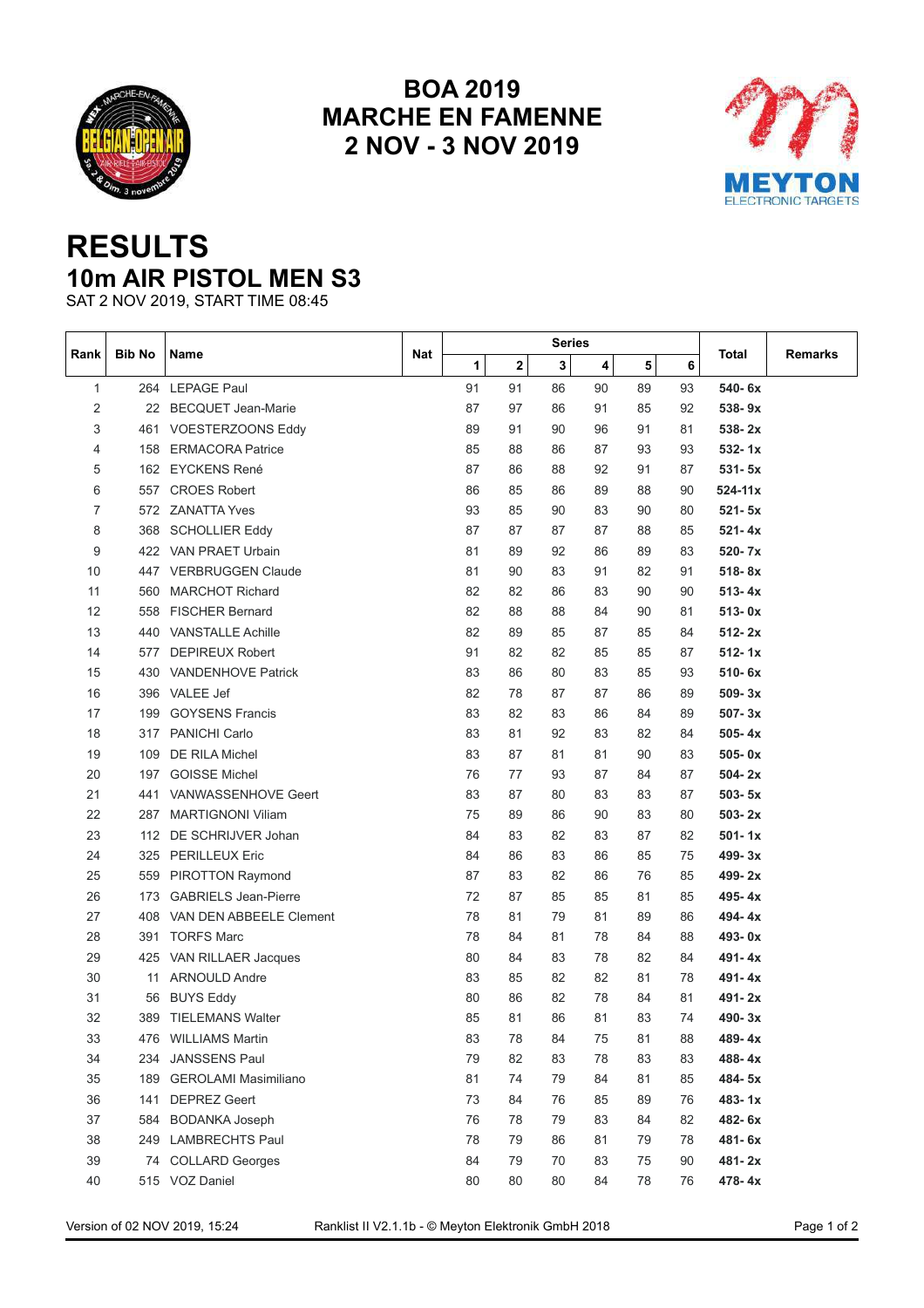|      |               |                                   |            |    |             | <b>Series</b> |    |    |    |            |                |
|------|---------------|-----------------------------------|------------|----|-------------|---------------|----|----|----|------------|----------------|
| Rank | <b>Bib No</b> | Name                              | <b>Nat</b> | 1  | $\mathbf 2$ | 3             | 4  | 5  | 6  | Total      | <b>Remarks</b> |
| 41   |               | 315 PALART Andre                  |            | 75 | 83          | 84            | 85 | 78 | 72 | 477-3x A1  |                |
| 42   | 159           | <b>ESCAJADILLO JIMENEZ Eliseo</b> |            | 73 | 78          | 82            | 85 | 74 | 83 | $475 - 3x$ |                |
| 43   | 33            | <b>BINST Robrecht</b>             |            | 72 | 88          | 78            | 82 | 81 | 74 | $475 - 2x$ |                |
| 44   | 285           | MARIQUE Jean-Luc                  |            | 81 | 78          | 76            | 79 | 74 | 84 | $472 - 3x$ |                |
| 45   | 371           | <b>SMEERS Roeland</b>             |            | 77 | 76          | 86            | 83 | 67 | 77 | $466 - 5x$ |                |
| 46   |               | 514 HENRION Alain                 |            | 76 | 74          | 77            | 75 | 73 | 87 | 462-0x     |                |
| 47   | 117           | <b>DECKERS Francis</b>            |            | 76 | 70          | 79            | 78 | 76 | 81 | $460 - 1x$ |                |
| 48   | 358           | <b>ROMBAUX Alex</b>               |            | 77 | 71          | 71            | 86 | 75 | 80 | $460 - 1x$ |                |
| 49   |               | 254 LARBALESTRIER Michel          |            | 70 | 78          | 75            | 77 | 85 | 73 | $458 - 1x$ |                |
| 50   |               | 217 HOFFMANN Richard              |            | 75 | 75          | 79            | 79 | 76 | 73 | 457-2x     |                |
| 51   | 15            | <b>BAERT Ludo</b>                 |            | 84 | 65          | 76            | 80 | 82 | 66 | $453 - 0x$ |                |
| 52   | 366           | <b>SCHOENAERS Jef</b>             |            | 65 | 75          | 81            | 68 | 84 | 78 | $451 - 3x$ |                |
| 53   | 561           | <b>VRANCKEN Francis</b>           |            | 75 | 76          | 69            | 72 | 82 | 74 | 448-0x     |                |
| 54   | 328           | <b>PIERRE Claude</b>              |            | 75 | 70          | 76            | 73 | 75 | 78 | 447-1x     |                |
| 55   | 231           | JALLET Jean-Pierre                |            | 81 | 56          | 77            | 77 | 81 | 70 | 442-3x     |                |
| 56   | 350           | <b>RICHEZ Jacques</b>             |            | 71 | 73          | 76            | 72 | 78 | 72 | 442-0x     |                |
| 57   | 57            | <b>BUYTAERT Jan</b>               |            | 80 | 73          | 61            | 72 | 74 | 77 | 437-2x     |                |
| 58   | 298           | <b>MOREL Xavier</b>               |            | 70 | 73          | 75            | 71 | 63 | 68 | $420 - 2x$ |                |
| 59   | 213           | <b>HERBILLON Paul</b>             |            | 73 |             |               |    |    |    | 73-2x DNF  |                |
|      | 121           | <b>DECLOEDT Redjy</b>             |            |    |             |               |    |    |    |            | <b>DNS</b>     |
|      | 227           | <b>JACOPS Joris</b>               |            |    |             |               |    |    |    |            | <b>DNS</b>     |
|      | 230           | <b>JAEGER Johannes</b>            |            |    |             |               |    |    |    |            | <b>DNS</b>     |
|      | 562           | <b>KOCH Andre</b>                 |            |    |             |               |    |    |    |            | <b>DNS</b>     |
|      | 280           | <b>MAENE Marc</b>                 |            |    |             |               |    |    |    |            | <b>DNS</b>     |
|      | 345           | <b>REINARTZ Walter</b>            |            |    |             |               |    |    |    |            | <b>DNS</b>     |
|      | 573           | <b>TONOLLI Alain</b>              |            |    |             |               |    |    |    |            | <b>DNS</b>     |
|      | 403           | VAN DAMME Albert                  |            |    |             |               |    |    |    |            | <b>DNS</b>     |
|      | 405           | <b>VAN DAMME Theofiel</b>         |            |    |             |               |    |    |    |            | <b>DNS</b>     |
|      |               | 407 VAN DE WIELE Philippe         |            |    |             |               |    |    |    |            | <b>DNS</b>     |
|      |               | 410 VAN DER MEULEN Josef          |            |    |             |               |    |    |    |            | <b>DNS</b>     |

 $\mathsf{Summary} \ \mathsf{Number}$  of athletes on this list: 70; Total number of athletes: 233

| A1                             |                                                   |            |                       | Athlete 315 PALART Andre () - ISSF 6.11.5 - too many shots in an event or position (-2) |                      |  |
|--------------------------------|---------------------------------------------------|------------|-----------------------|-----------------------------------------------------------------------------------------|----------------------|--|
| Legend<br><b>Bib No</b><br>Nat | <b>Bib Number</b><br>Nation                       | <b>DNF</b> | <b>Did Not Finish</b> | <b>DNS</b>                                                                              | <b>Did Not Start</b> |  |
| History                        | Release: Approved Version 1 (02.11.2019 15:07:54) |            |                       |                                                                                         |                      |  |

Release: Approved Version 1 (02.11.2019 15:07:54)<br>Release: Preliminary Version 3 (02.11.2019 14:18:26)<br>Release: Preliminary Version 1 (02.11.2019 12:25:44)<br>Release: Preliminary Version 1 (02.11.2019 10:29:08)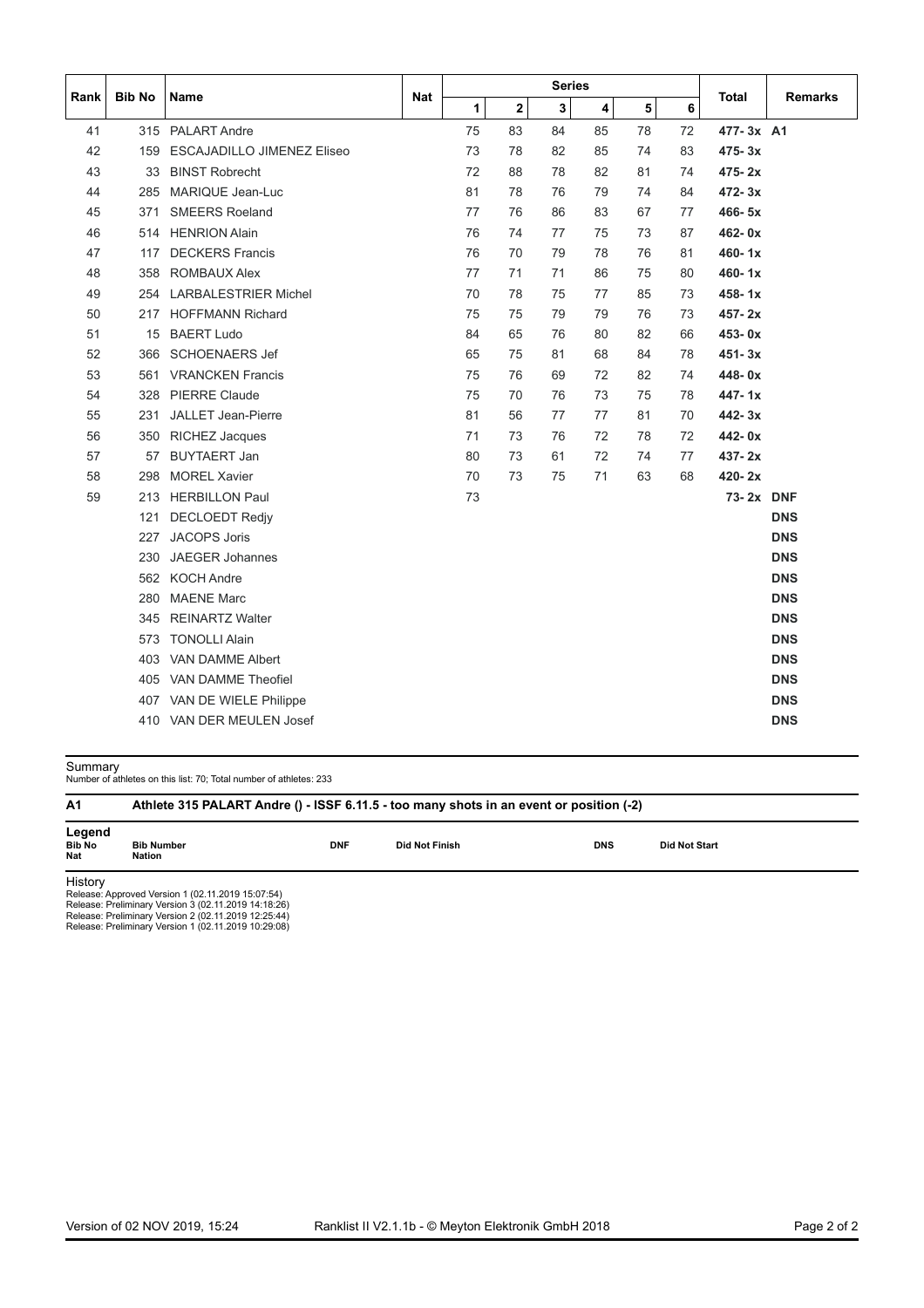<span id="page-22-0"></span>



## **RESULTS 10m AIR PISTOL SUPER FINAL**

#### SAT 2 NOV 2019, START TIME 18:30

| Rank           | <b>Bib No</b> | Name                   | <b>Nat</b> | 1st Comp.<br><b>Stage</b>                   |                                            |                          | 2nd Competition Stage - Elimination |                             |                      |                       |                      |                      | <b>Total</b> | <b>Remarks</b> |
|----------------|---------------|------------------------|------------|---------------------------------------------|--------------------------------------------|--------------------------|-------------------------------------|-----------------------------|----------------------|-----------------------|----------------------|----------------------|--------------|----------------|
| $\mathbf{1}$   |               | 233 JANSSEN Lieselotte |            | 49.2<br>10.3<br>10.0<br>9.5<br>10.3<br>9.1  | 97.3<br>8.4<br>9.8<br>10.0<br>9.6<br>10.3  | 117.8<br>10.0<br>10.5    | 137.1<br>9.3<br>10.0                | 157.5 177.9<br>10.3<br>10.1 | 10.3<br>10.1         | 196.8<br>9.1<br>9.8   | 215.5<br>9.4<br>9.3  | 233.7<br>10.6<br>7.6 | 233.7        |                |
| 2              |               | 397 VAN AKEN Raf       |            | 49.8<br>10.7<br>10.0<br>9.8<br>9.5<br>9.8   | 99.6<br>9.6<br>9.7<br>10.6<br>10.4<br>9.5  | 118.4<br>9.4<br>9.4      | 138.8<br>10.6<br>9.8                | 159.0<br>10.0<br>10.2       | 177.7<br>9.4<br>9.3  | 197.9<br>10.6<br>9.6  | 215.1<br>8.4<br>8.8  | 233.0<br>10.1<br>7.8 | 233.0        |                |
| 3              |               | 376 SON Jerome         |            | 48.0<br>10.6<br>9.7<br>9.2<br>10.5<br>8.0   | 98.8<br>9.7<br>10.8<br>10.4<br>9.3<br>10.6 | 119.3<br>10.1<br>10.4    | 138.0<br>9.7<br>9.0                 | 154.9<br>7.6<br>9.3         | 174.8<br>9.8<br>10.1 | 194.8<br>10.0<br>10.0 | 214.1<br>10.4<br>8.9 |                      | 214.1        |                |
| 4              |               | 547 PAGGEN Raphael     |            | 51.3<br>9.7<br>10.9<br>10.3<br>10.0<br>10.4 | 99.8<br>9.2<br>9.2<br>9.5<br>10.7<br>9.9   | 118.0<br>10.3<br>7.9     | 138.0<br>10.3<br>9.7                | 156.0<br>9.4<br>8.6         | 175.1<br>9.3<br>9.8  | 193.5<br>9.1<br>9.3   |                      |                      | 193.5        |                |
| 5              |               | 93 D'ALMAGNE Tim       |            | 48.3<br>10.6<br>10.3<br>8.0<br>9.6<br>9.8   | 96.3<br>9.4<br>9.9<br>10.3<br>9.5<br>8.9   | 116.1<br>10.4<br>9.4     | 135.8<br>9.9<br>9.8                 | 153.6<br>9.6<br>8.2         | 171.6<br>8.9<br>9.1  |                       |                      |                      | 171.6        |                |
| 6              |               | 393 ULBRICH Marvin     |            | 48.7<br>10.4<br>9.3<br>8.6<br>10.4<br>10.0  | 94.4<br>9.9<br>8.7<br>9.4<br>8.3<br>9.4    | 113.7<br>9.6<br>9.7      | 134.0<br>10.8<br>9.5                | 149.3<br>6.5<br>8.8         |                      |                       |                      |                      | 149.3        |                |
| $\overline{7}$ |               | 200 GRAULICH Karl      |            | 46.0<br>6.8<br>10.3<br>9.7<br>9.8<br>9.4    | 89.1<br>8.9<br>10.6<br>9.5<br>7.5<br>6.6   | 108.7<br>10.3<br>9.3     | 128.8<br>10.4<br>9.7                |                             |                      |                       |                      |                      | 128.8        |                |
| 8              |               | 110 DE ROECK Eva       |            | 46.9<br>8.6<br>10.3<br>8.8<br>8.5<br>10.7   | 7.9<br>8.0<br>10.2<br>9.1<br>7.1           | 89.2 106.1<br>9.2<br>7.7 |                                     |                             |                      |                       |                      |                      | 106.1        |                |

Legend<br>Bib No

**Bib No Bib Number Nat Nation**

History

Release: Approved Version 1 (02.11.2019 19:45:50)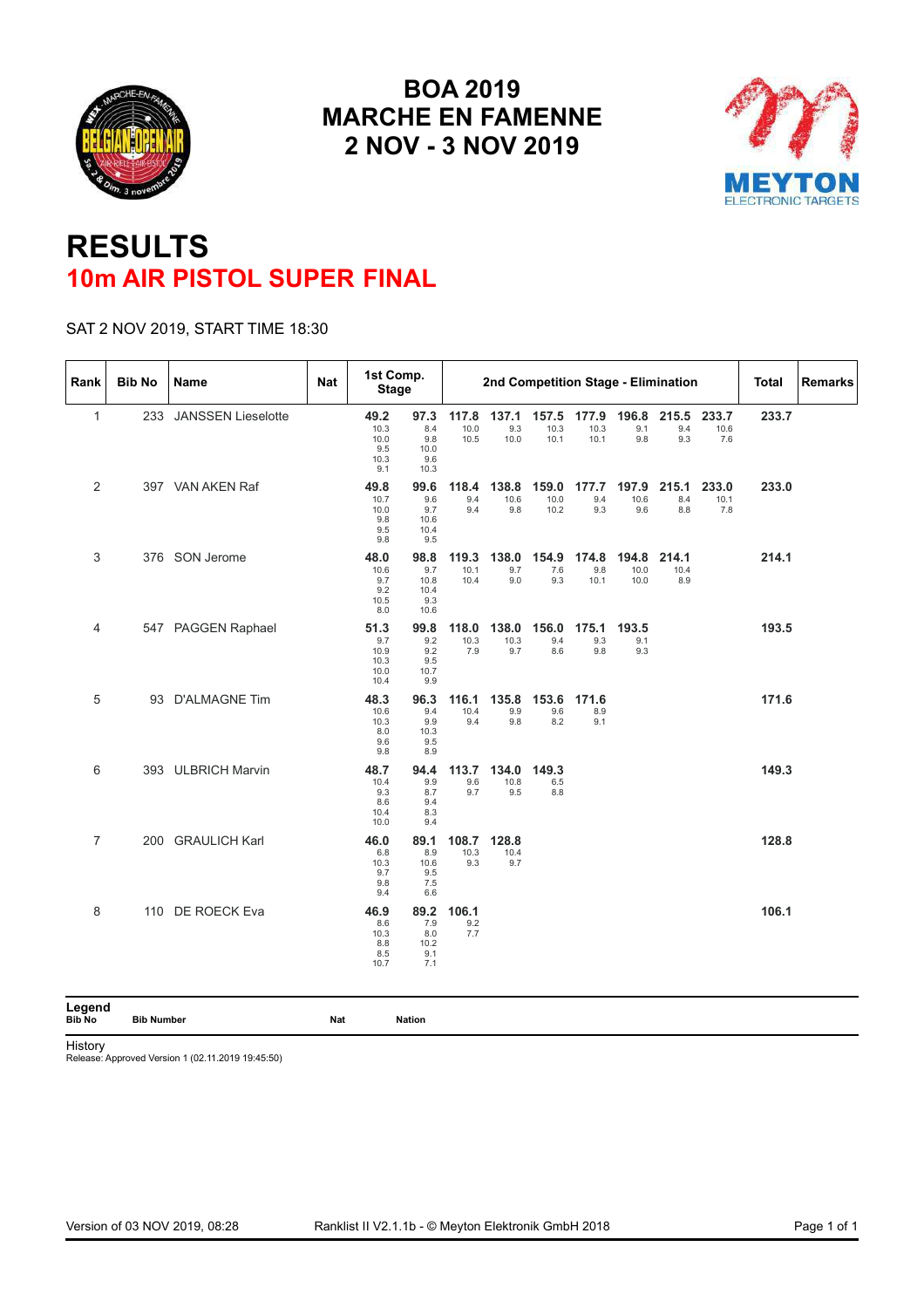<span id="page-23-0"></span>



## **RESULTS ISSF AIR RIFLE 30 PO**

SUN 3 NOV 2019, START TIME 14:45

|                | <b>Bib No</b> |                           |            |       | <b>Series</b> |       |       | <b>Remarks</b> |
|----------------|---------------|---------------------------|------------|-------|---------------|-------|-------|----------------|
| Rank           |               | <b>Name</b>               | <b>Nat</b> | 1     | $\mathbf 2$   | 3     | Total |                |
| 1              | 182           | <b>GEHLEN Leon</b>        |            | 100.2 | 101.0         | 101.0 | 302.2 |                |
| $\overline{2}$ | 543           | <b>HERBILLON Lana</b>     |            | 98.7  | 97.5          | 96.5  | 292.7 |                |
| 3              | 184           | <b>GEHLEN Timeo</b>       |            | 99.8  | 94.9          | 95.2  | 289.9 |                |
| 4              | 365           | <b>SCHMICKRATH Robin</b>  |            | 90.9  | 98.3          | 93.7  | 282.9 |                |
| 5              | 202           | <b>GUEVORKIAN Michael</b> |            | 92.6  | 93.2          | 95.0  | 280.8 |                |
| 6              | 580           | PERLEAU Coleen            |            | 92.7  | 92.7          | 94.2  | 279.6 |                |
| 7              | 240           | <b>JOIRIS Gabriel</b>     |            | 91.9  | 90.9          | 86.9  | 269.7 |                |
| 8              | 591           | VAN BOSSUYT Sil           |            | 81.5  | 78.2          | 87.3  | 247.0 |                |
| 9              | 6             | <b>ALLEBOS Milla</b>      |            | 75.5  | 77.6          | 80.8  | 233.9 |                |
| 10             | 544           | MUSETTE Noé               |            | 81.1  | 73.2          | 69.9  | 224.2 |                |
| 11             | 220           | <b>HUBEAU Lorys</b>       |            | 61.6  | 72.1          | 65.9  | 199.6 |                |
| 12             | 295           | <b>MEYFROIDT Xander</b>   |            | 68.6  | 54.4          | 69.6  | 192.6 |                |
| 13             | 585           | <b>RIGNANESE Mattéo</b>   |            | 69.5  | 61.5          | 36.2  | 167.2 |                |
| 14             | 124           | <b>DECOURTY Eloise</b>    |            | 58.1  | 45.7          | 57.8  | 161.6 |                |
| 15             | 255           | <b>LAURANT Elena</b>      |            | 51.4  | 45.5          | 55.0  | 151.9 |                |
|                | 8             | <b>ANNET Louane</b>       |            |       |               |       |       | <b>DNS</b>     |
|                | 212           | <b>HERBILLON Mathew</b>   |            |       |               |       |       | <b>DNS</b>     |
|                | 286           | <b>MARTENS Achille</b>    |            |       |               |       |       | <b>DNS</b>     |

| Summary                 | Number of athletes on this list: 18; Total number of athletes: 78 |            |               |     |               |
|-------------------------|-------------------------------------------------------------------|------------|---------------|-----|---------------|
| Legend<br><b>Bib No</b> | <b>Bib Number</b>                                                 | <b>DNS</b> | Did Not Start | Nat | <b>Nation</b> |

History Release: Approved Version 1 (03.11.2019 16:47:20) Release: Preliminary Version 1 (03.11.2019 15:47:47)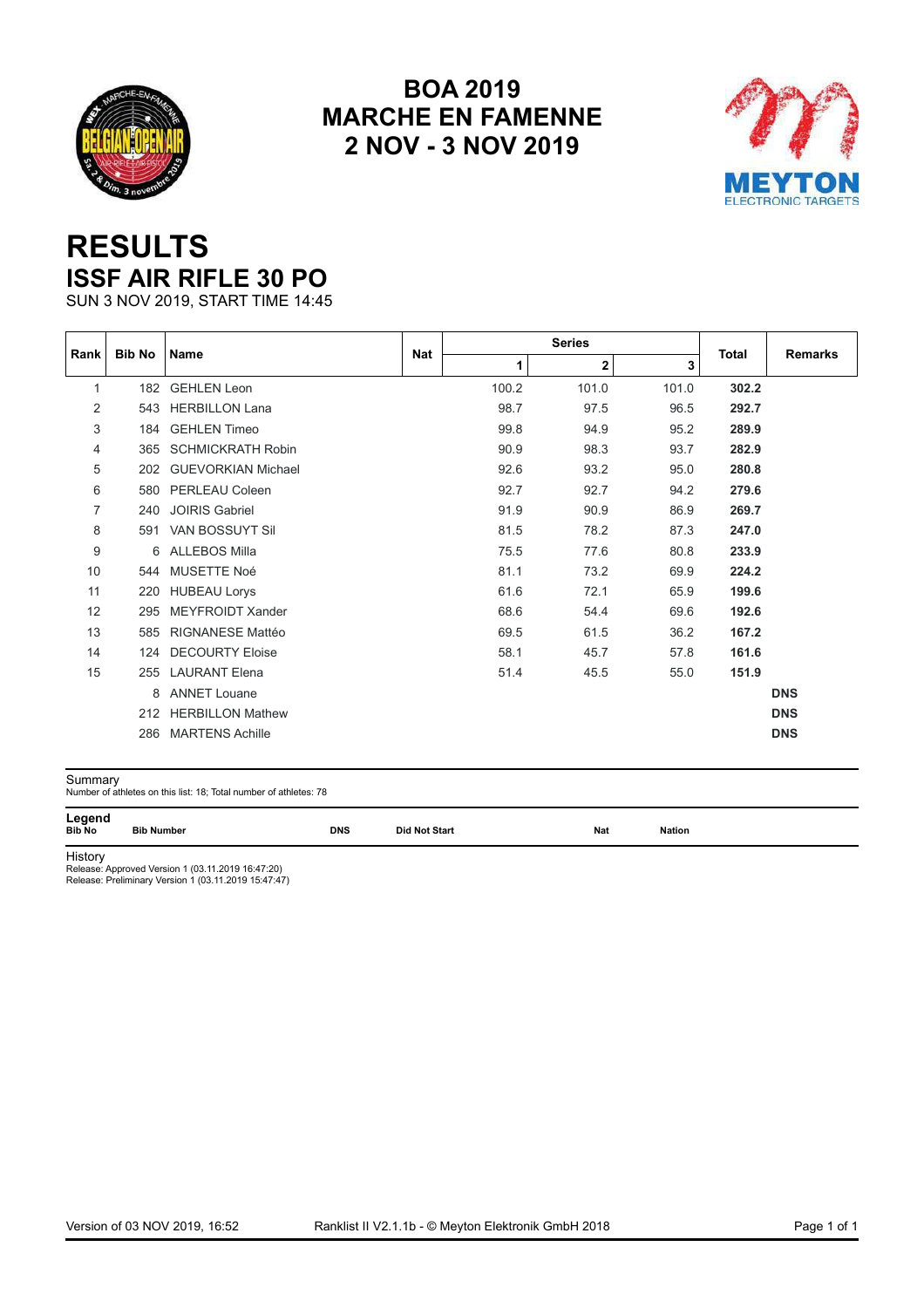<span id="page-24-0"></span>



## **RESULTS ISSF AIR RIFLE 30 BE**

SUN 3 NOV 2019, START TIME 14:45

| Rank           | <b>Bib No</b> | <b>Name</b>              | <b>Nat</b> |      |      |      |              | <b>Remarks</b> |
|----------------|---------------|--------------------------|------------|------|------|------|--------------|----------------|
|                |               |                          |            | 1    | 2    | 3    | <b>Total</b> |                |
| 1              |               | 263 LEONARD Louise       |            | 92.0 | 97.9 | 94.0 | 283.9        |                |
| 2              | 132           | <b>DELFOSSE Juliette</b> |            | 90.7 | 89.9 | 93.0 | 273.6        |                |
| 3              | 302           | <b>MUSICK Lucien</b>     |            | 86.8 | 94.7 | 89.5 | 271.0        |                |
| 4              | 336           | POULEUR Nolan            |            | 83.2 | 94.1 | 90.4 | 267.7        |                |
| 5              | 436           | VANDROOGENBROECK Océane  |            | 81.6 | 91.9 | 88.7 | 262.2        |                |
| 6              | 296           | MEYFROIDT Xandra         |            | 88.8 | 89.4 | 83.5 | 261.7        |                |
| $\overline{7}$ | 593           | DE VLEESCHAUWER Théo     |            | 94.8 | 84.0 | 80.7 | 259.5        |                |
| 8              | 349           | <b>RENER Nathan</b>      |            | 84.3 | 81.9 | 86.8 | 253.0        |                |
| 9              | 80            | COP Tiago                |            | 84.4 | 90.1 | 78.0 | 252.5        |                |
| 10             | 181           | <b>GEHLEN Celia</b>      |            | 78.0 | 85.1 | 87.6 | 250.7        |                |
| 11             | 468           | <b>WARGE Mathis</b>      |            | 90.9 | 69.4 | 80.2 | 240.5        |                |
| 12             | 348           | <b>RENER Maël</b>        |            | 80.1 | 74.8 | 72.7 | 227.6        |                |
| 13             | 32            | <b>BIJNENS Rikkert</b>   |            | 71.5 | 71.9 | 66.9 | 210.3        |                |
| 14             | 420           | VAN MECHELEN Bjorn       |            | 72.7 | 65.9 | 69.1 | 207.7        |                |
| 15             | 471           | <b>WILLEMET Arthur</b>   |            | 48.6 | 56.6 | 78.3 | 183.5        |                |
|                | 5             | <b>ALLEBOS Ethel</b>     |            |      |      |      |              | <b>DNS</b>     |
|                | 152           | <b>DOUXCHAMPS Basile</b> |            |      |      |      |              | <b>DNS</b>     |
|                | 540           | <b>HOTTE Tom</b>         |            |      |      |      |              | <b>DNS</b>     |

| Summary                 | Number of athletes on this list: 18; Total number of athletes: 78 |            |                      |     |        |  |
|-------------------------|-------------------------------------------------------------------|------------|----------------------|-----|--------|--|
| Legend<br><b>Bib No</b> | <b>Bib Number</b>                                                 | <b>DNS</b> | <b>Did Not Start</b> | Nat | Nation |  |

History Release: Approved Version 1 (03.11.2019 16:46:07) Release: Preliminary Version 2 (03.11.2019 15:55:21) Release: Preliminary Version 1 (03.11.2019 15:48:53)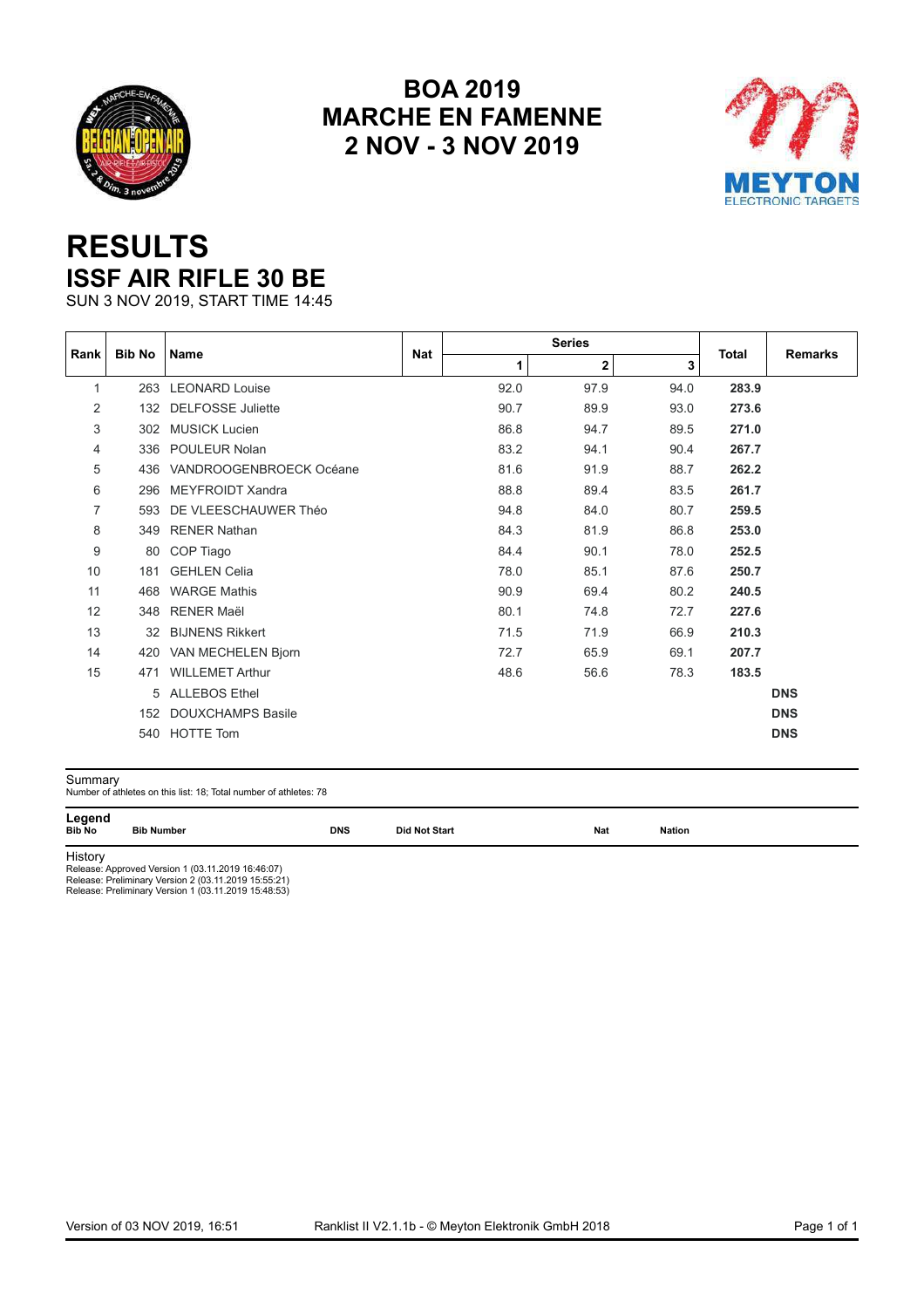<span id="page-25-0"></span>



## **RESULTS ISSF AIR RIFLE 40 CAD**

SUN 3 NOV 2019, START TIME 12:45

|                |               |                                |            | <b>Series</b> |              |       |       |              |                |
|----------------|---------------|--------------------------------|------------|---------------|--------------|-------|-------|--------------|----------------|
| Rank           | <b>Bib No</b> | Name                           | <b>Nat</b> | 1             | $\mathbf{2}$ | 3     | 4     | <b>Total</b> | <b>Remarks</b> |
| $\mathbf{1}$   | 250           | <b>LAMBRECHTS Tessa</b>        |            | 103.0         | 99.7         | 101.5 | 103.0 | 407.2        |                |
| 2              | 353           | <b>ROBERT Stella</b>           |            | 99.4          | 99.8         | 99.6  | 97.7  | 396.5        |                |
| 3              | 154           | <b>DUBIE Théo</b>              |            | 99.7          | 99.6         | 94.3  | 97.7  | 391.3        |                |
| 4              | 163           | <b>FAUTRE Valentin</b>         |            | 98.4          | 99.9         | 93.9  | 98.9  | 391.1        |                |
| 5              | 284           | <b>MARCHAL Romane</b>          |            | 96.9          | 99.2         | 97.0  | 96.8  | 389.9        |                |
| 6              | 479           | <b>WUIDAR Batiste</b>          |            | 97.5          | 93.2         | 94.7  | 101.0 | 386.4        |                |
| $\overline{7}$ | 539           | <b>BRAECKERS Achille</b>       |            | 95.2          | 94.7         | 98.0  | 94.8  | 382.7        |                |
| 8              | 331           | <b>PINZIN Alessia</b>          |            | 91.6          | 99.6         | 95.6  | 92.4  | 379.2        |                |
| 9              | 59            | <b>CALCOEN Jolien</b>          |            | 88.0          | 97.0         | 94.8  | 96.2  | 376.0        |                |
| 10             | 538           | <b>DETRE Diego</b>             |            | 93.1          | 91.7         | 92.0  | 95.8  | 372.6        |                |
| 11             | 29            | <b>BIJNENS Annelore</b>        |            | 93.8          | 92.3         | 94.3  | 92.1  | 372.5        |                |
| 12             | 271           | <b>LIEKENS Michelle</b>        |            | 88.1          | 95.3         | 97.1  | 89.2  | 369.7        |                |
| 13             | 312           | <b>OOMS Nelle</b>              |            | 93.4          | 96.1         | 87.0  | 93.1  | 369.6        |                |
| 14             | 437           | <b>VANHOUTTE Jessie</b>        |            | 95.4          | 90.5         | 88.2  | 84.7  | 358.8        |                |
| 15             | 125           | <b>DECOURTY Julian</b>         |            | 85.1          | 71.6         | 89.8  | 81.6  | 328.1        |                |
| 16             | 219           | <b>HUBEAU Audric</b>           |            | 75.9          | 77.0         | 84.4  | 80.9  | 318.2        |                |
| 17             | 542           | <b>DELMOTTE Timurhan</b>       |            | 70.9          | 71.1         | 74.0  | 64.0  | 280.0 MAN    |                |
| 18             | 40            | <b>BORTOLOTTI Téo</b>          |            | 70.2          | 64.5         | 68.5  | 68.8  | 272.0        |                |
| 19             | 77            | <b>COLLIGNON Lenny</b>         |            | 52.2          | 36.7         | 65.2  | 61.1  | 215.2        |                |
| 20             | 541           | <b>LEBLANC Antoine</b>         |            | 53.5          | 58.2         | 44.2  | 54.2  | 210.1 MAN    |                |
|                | 103           | DE COSTER Lien                 |            |               |              |       |       |              | <b>DNS</b>     |
|                | 164           | <b>FEDELI Francois-Nicolas</b> |            |               |              |       |       |              | <b>DNS</b>     |

| Summary                 | Number of athletes on this list: 22: Total number of athletes: 98 |            |                      |            |                            |
|-------------------------|-------------------------------------------------------------------|------------|----------------------|------------|----------------------------|
| Legend<br>Bib No<br>Nat | <b>Bib Number</b><br><b>Nation</b>                                | <b>DNS</b> | <b>Did Not Start</b> | <b>MAN</b> | Result was scored manually |
| History                 |                                                                   |            |                      |            |                            |
|                         | Release: Approved Version 2 (03.11.2019 16:48:58)                 |            |                      |            |                            |
|                         | Release: Preliminary Version 4 (03.11.2019 16:06:33)              |            |                      |            |                            |
|                         | Release: Preliminary Version 3 (03.11.2019 15:52:09)              |            |                      |            |                            |
|                         | Release: Preliminary Version 2 (03.11.2019 15:46:48)              |            |                      |            |                            |
|                         | Release: Approved Version 1 (03.11.2019 15:06:06)                 |            |                      |            |                            |
|                         | Release: Preliminary Version 1 (03.11.2019 14:16:05)              |            |                      |            |                            |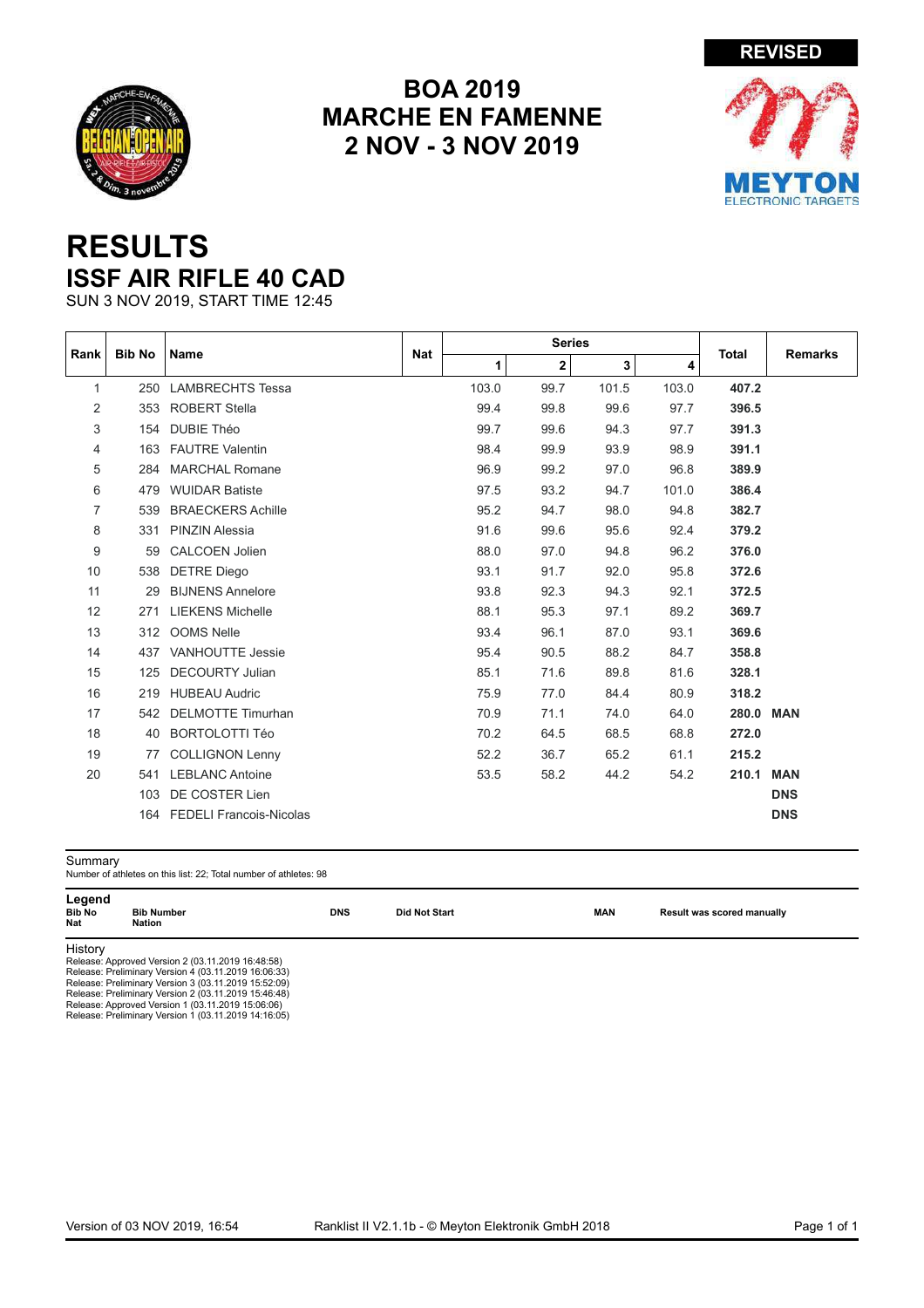<span id="page-26-0"></span>



## **RESULTS 10m AIR RIFLE WOMEN JUNIOR QUALIFICATION**

SUN 3 NOV 2019, START TIME 12:45

|      |               |                           |            |       |             | <b>Series</b> |       |             |       |          |                |
|------|---------------|---------------------------|------------|-------|-------------|---------------|-------|-------------|-------|----------|----------------|
| Rank | <b>Bib No</b> | <b>Name</b>               | Nat        | 1     | $\mathbf 2$ | 3             | 4     | 5           | 6     | Total    | <b>Remarks</b> |
| 1    | 575           | <b>VERRET Jolien</b>      |            | 103.6 | 103.4       | 102.9         | 106.2 | 100.4 104.3 |       | 620.8 QF |                |
| 2    | 537           | <b>JOASSIN Annaelle</b>   |            | 102.7 | 102.5       | 101.1         | 100.5 | 104.1       | 102.6 | 613.5 QF |                |
| 3    | 183           | <b>GEHLEN Melissa</b>     |            | 102.7 | 102.4       | 103.2         | 101.2 | 104.0       | 100.0 | 613.5 QF |                |
| 4    | 229           | <b>JAEGER Anke</b>        |            | 101.8 | 102.2       | 102.5         | 99.9  | 101.7       | 104.1 | 612.2 QF |                |
| 5    | 535           | <b>BLONDEAU Tiphaine</b>  |            | 101.3 | 99.5        | 100.9         | 99.9  | 103.1       | 102.6 | 607.3 QF |                |
| 6    | 581           | <b>GIUFFRA Julie</b>      | <b>FRA</b> | 100.4 | 101.7       | 99.4          | 101.6 | 100.6       | 101.1 | 604.8 QF |                |
| 7    | 13            | <b>BADDOUH Anissa</b>     |            | 101.1 | 100.9       | 98.5          | 103.2 | 98.9        | 101.2 | 603.8 QF |                |
| 8    | 208           | <b>HANSEN Anais</b>       |            | 101.0 | 102.0       | 101.5         | 96.7  | 100.7       | 98.7  | 600.6 QF |                |
| 9    | 588           | <b>CORNEZ Erin</b>        |            | 100.8 | 97.4        | 102.0         | 100.1 | 98.9        | 99.8  | 599.0    |                |
| 10   | 380           | <b>SWENNEN Eline</b>      |            | 97.2  | 101.0       | 103.1         | 95.2  | 100.2       | 101.4 | 598.1    |                |
| 11   | 243           | <b>KECH Melanie</b>       |            | 100.9 | 98.5        | 97.5          | 101.8 | 101.1       | 97.8  | 597.6    |                |
| 12   | 276           | LUCAS Daphné              |            | 95.2  | 96.2        | 99.2          | 101.3 | 96.5        | 101.2 | 589.6    |                |
| 13   | 46            | <b>BOUZENDORFF Louise</b> |            | 97.3  | 97.9        | 98.1          | 98.6  | 98.3        | 98.2  | 588.4    |                |
| 14   | 288           | MASI Ippolita             |            | 91.9  | 99.8        | 101.2         | 98.4  | 96.4        | 99.6  | 587.3    |                |
| 15   | 169           | <b>FRAZELLE Tissia</b>    |            | 97.0  | 98.4        | 99.2          | 97.3  | 99.5        | 95.7  | 587.1    |                |
| 16   | 157           | <b>ERGOT Léa</b>          |            | 92.2  | 100.0       | 98.2          | 94.7  | 99.2        | 99.3  | 583.6    |                |
| 17   | 259           | <b>LEHNEN Michaela</b>    |            | 98.2  | 97.1        | 97.7          | 97.7  | 94.1        | 96.3  | 581.1    |                |
| 18   |               | 262 LENGELE Jade          |            | 97.7  | 98.8        | 99.6          | 93.9  | 95.1        | 95.0  | 580.1    |                |
| 19   | 225           | <b>ISTACE Maëlle</b>      |            | 99.7  | 96.1        | 93.3          | 95.6  | 94.9        | 99.7  | 579.3    |                |
| 20   | 363           | <b>SCHILTZ Clara</b>      |            | 94.1  | 98.0        | 92.9          | 93.3  | 96.3        | 98.1  | 572.7    |                |
| 21   |               | 382 TERNET Chloé          |            | 96.8  | 99.1        | 97.4          | 91.8  | 92.9        | 92.9  | 570.9    |                |
| 22   | 218           | <b>HOSDEY Marine</b>      |            | 92.3  | 97.3        | 92.4          | 95.1  | 95.1        | 95.4  | 567.6    |                |
| 23   | 292           | <b>MEYFROIDT Amber</b>    |            | 99.9  | 95.9        | 91.7          | 96.2  | 89.7        | 92.7  | 566.1    |                |
| 24   | 438           | <b>VANNESTE Sofie</b>     |            | 90.5  | 88.7        | 92.5          | 92.9  | 97.7        | 94.1  | 556.4    |                |
| 25   |               | 4 ALLEBOS Caroline        |            | 95.5  | 89.3        | 89.0          | 87.5  | 93.7        | 96.0  | 551.0    |                |
| 26   | 210           | <b>HECQ Emilie</b>        |            | 96.6  | 91.6        | 91.4          | 93.9  | 86.4        | 87.5  | 547.4    |                |
| 27   | 384           | <b>THIANGE Gwenaelle</b>  |            | 96.4  | 84.9        | 91.3          | 91.1  | 90.6        | 92.2  | 546.5    |                |
| 28   | 186           | <b>GEORIS Aude</b>        |            | 79.9  | 75.3        | 92.8          | 83.9  | 93.3        | 80.4  | 505.6    |                |
|      | 536           | <b>FRANSSEN Juliette</b>  |            |       |             |               |       |             |       |          | <b>DNS</b>     |
|      |               | 458 VINCHON Megane        |            |       |             |               |       |             |       |          | <b>DNS</b>     |

Summary Number of athletes on this list: 30; Total number of athletes: 30

| Legend<br><b>Bib No</b><br>OF. | <b>Bib Number</b><br><b>Qualified for Finals</b>                                                                                                                  | <b>DNS</b> | <b>Did Not Start</b> | <b>Nat</b> | <b>Nation</b> |
|--------------------------------|-------------------------------------------------------------------------------------------------------------------------------------------------------------------|------------|----------------------|------------|---------------|
| History                        | Release: Approved Version 1 (03.11.2019 15:14:34)<br>Release: Preliminary Version 2 (03.11.2019 14:21:06)<br>Release: Preliminary Version 1 (03.11.2019 14:15:30) |            |                      |            |               |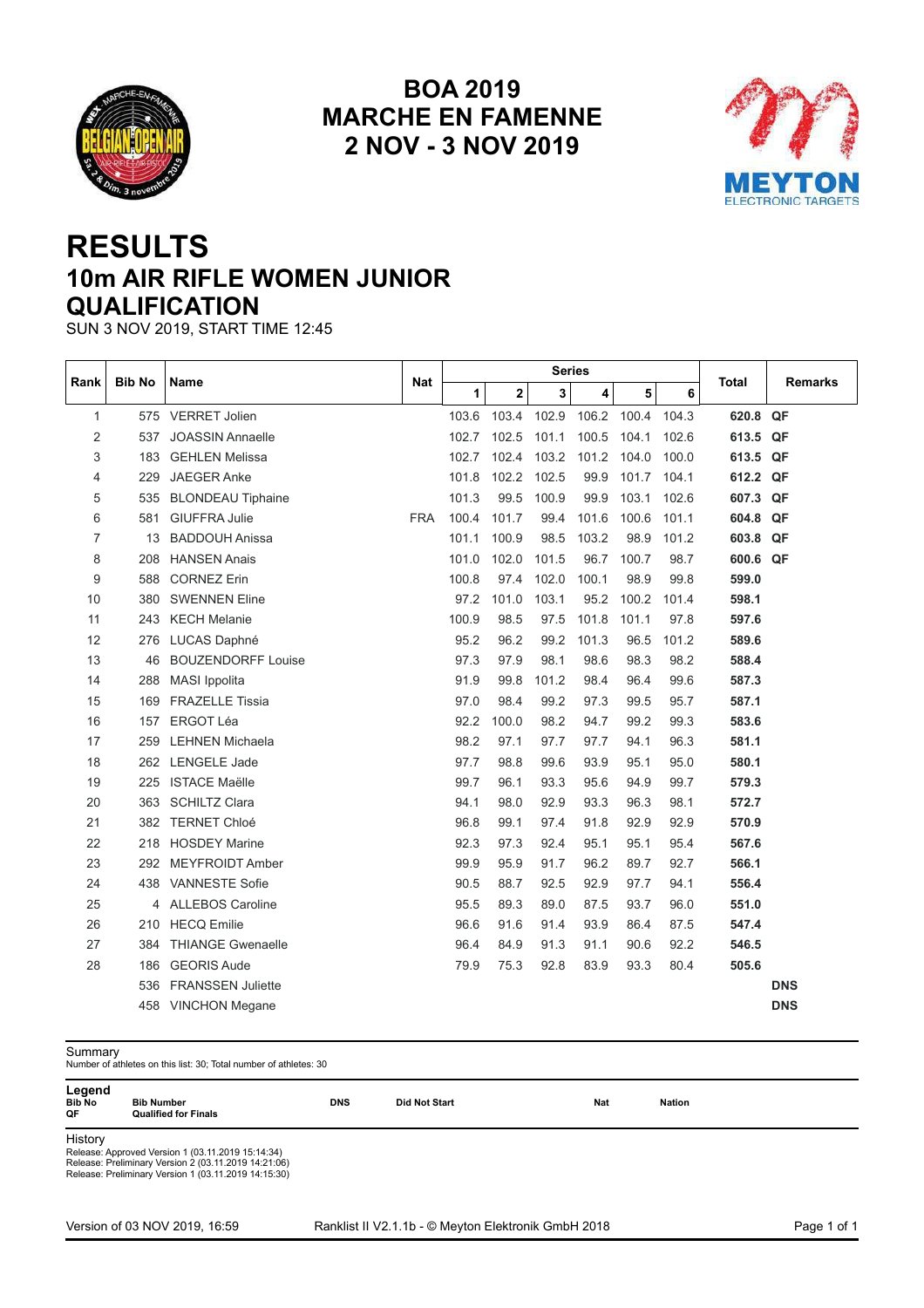<span id="page-27-0"></span>



## **RESULTS 10m AIR RIFLE WOMEN JUNIOR FINAL**

SUN 3 NOV 2019, START TIME 17:30

| Rank           | <b>Bib No</b> | Name                  | <b>Nat</b> | 1st Comp.<br><b>Stage</b>                    |                                              |                       |                       |                       |                       | 2nd Competition Stage - Elimination |                       |                       | <b>Total</b> | <b>Remarks</b> |
|----------------|---------------|-----------------------|------------|----------------------------------------------|----------------------------------------------|-----------------------|-----------------------|-----------------------|-----------------------|-------------------------------------|-----------------------|-----------------------|--------------|----------------|
| $\mathbf{1}$   |               | 537 JOASSIN Annaelle  |            | 52.4<br>10.2<br>10.7<br>10.8<br>9.9<br>10.8  | 102.4<br>10.0<br>10.1<br>9.4<br>10.3<br>10.2 | 123.2<br>10.2<br>10.6 | 143.8<br>10.4<br>10.2 | 164.6<br>10.5<br>10.3 | 185.3<br>10.0<br>10.7 | 205.6<br>10.3<br>10.0               | 226.4<br>10.7<br>10.1 | 247.1<br>10.2<br>10.5 | 247.1        |                |
| 2              |               | 535 BLONDEAU Tiphaine |            | 51.8<br>10.8<br>10.1<br>10.3<br>10.2<br>10.4 | 102.4<br>10.4<br>10.4<br>10.6<br>9.7<br>9.5  | 122.7<br>10.3<br>10.0 | 143.5<br>10.5<br>10.3 | 164.3<br>10.1<br>10.7 | 184.8<br>10.6<br>9.9  | 204.9<br>10.4<br>9.7                | 225.3<br>10.8<br>9.6  | 246.3<br>10.6<br>10.4 | 246.3        |                |
| 3              |               | 183 GEHLEN Melissa    |            | 51.7<br>10.8<br>10.6<br>10.2<br>9.5<br>10.6  | 99.3<br>10.1<br>9.9<br>9.5<br>8.8<br>9.3     | 120.5<br>10.9<br>10.3 | 140.6<br>10.0<br>10.1 | 161.2<br>10.9<br>9.7  | 182.3<br>10.6<br>10.5 | 202.8<br>10.6<br>9.9                | 222.1<br>10.3<br>9.0  |                       | 222.1        |                |
| 4              |               | 575 VERRET Jolien     |            | 49.3<br>9.8<br>10.1<br>10.0<br>9.7<br>9.7    | 99.2<br>10.4<br>9.8<br>9.7<br>9.2<br>10.8    | 120.2<br>10.5<br>10.5 | 140.2<br>10.5<br>9.5  | 159.6<br>9.6<br>9.8   | 180.2<br>10.1<br>10.5 | 199.8<br>9.7<br>9.9                 |                       |                       | 199.8        |                |
| 5              |               | 13 BADDOUH Anissa     |            | 49.6<br>10.3<br>9.9<br>10.7<br>8.8<br>9.9    | 100.1<br>10.5<br>10.4<br>9.8<br>10.1<br>9.7  | 120.7<br>10.4<br>10.2 | 139.5<br>10.5<br>8.3  | 159.9<br>10.1<br>10.3 | 179.1<br>8.7<br>10.5  |                                     |                       |                       | 179.1        |                |
| 6              |               | 229 JAEGER Anke       |            | 48.6<br>9.7<br>9.9<br>9.6<br>9.8<br>9.6      | 99.2<br>10.5<br>10.7<br>9.6<br>10.8<br>9.0   | 118.8<br>9.8<br>9.8   | 139.1<br>10.2<br>10.1 | 159.1<br>9.5<br>10.5  |                       |                                     |                       |                       | 159.1        |                |
| $\overline{7}$ |               | 581 GIUFFRA Julie     | <b>FRA</b> | 49.2<br>8.9<br>10.3<br>10.1<br>9.9<br>10.0   | 99.6<br>10.0<br>10.3<br>9.6<br>10.2<br>10.3  | 119.6<br>10.4<br>9.6  | 138.3<br>8.4<br>10.3  |                       |                       |                                     |                       |                       | 138.3        |                |
| 8              |               | 208 HANSEN Anais      |            | 48.0<br>10.5<br>9.3<br>8.7<br>10.1<br>9.4    | 98.6<br>9.4<br>10.5<br>9.8<br>10.4<br>10.5   | 118.4<br>9.4<br>10.4  |                       |                       |                       |                                     |                       |                       | 118.4        |                |

**Legend**

**Bib No Bib Number Nat Nation**

History

Release: Approved Version 1 (03.11.2019 17:54:09)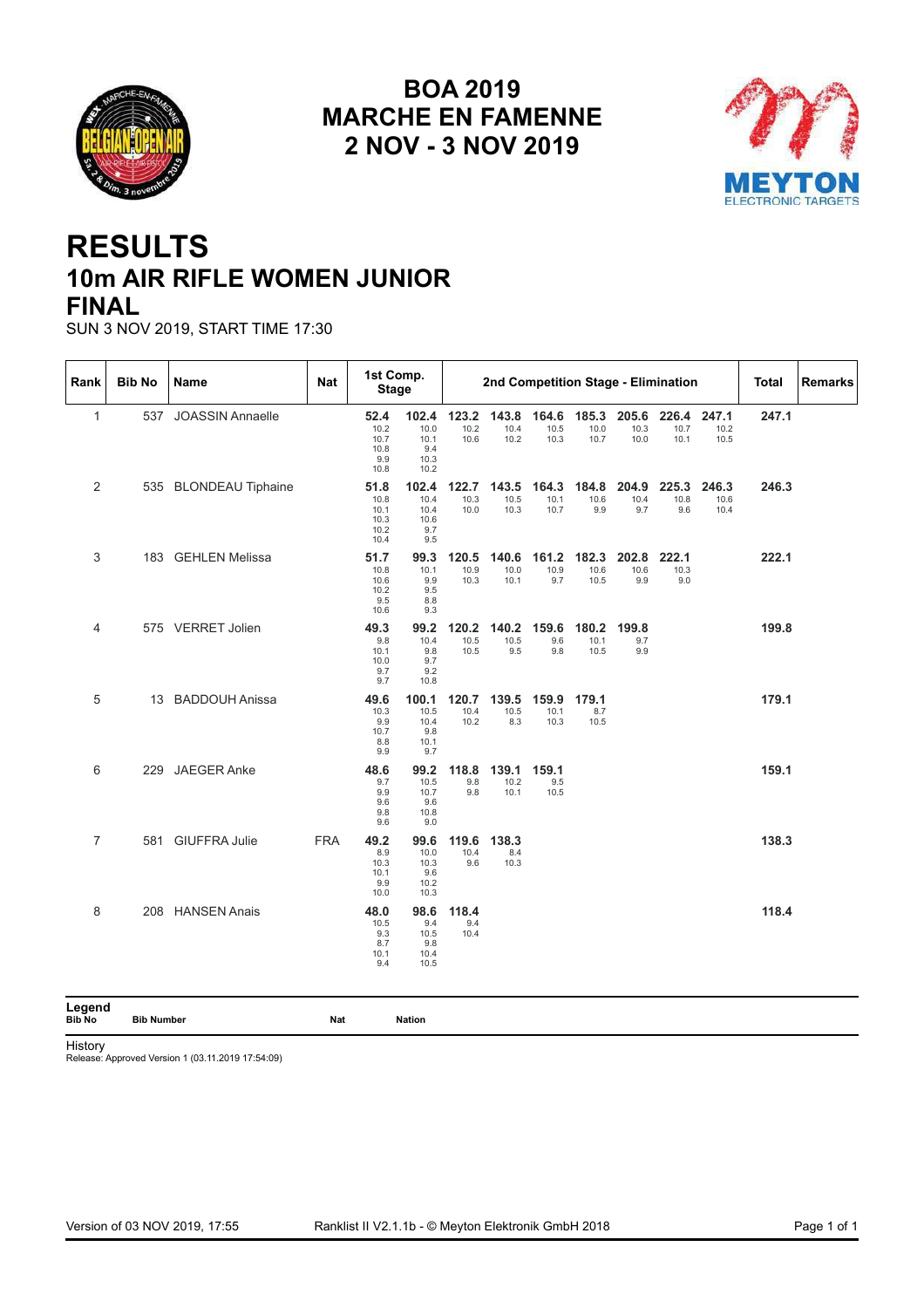<span id="page-28-0"></span>



## **RESULTS 10m AIR RIFLE MEN JUNIOR QUALIFICATION**

SUN 3 NOV 2019, START TIME 12:45

| <b>Name</b><br>Total<br><b>Remarks</b><br>3<br>1<br>$\mathbf 2$<br>4<br>5<br>6<br>$\mathbf{1}$<br><b>BEBRONNE William</b><br>98.7<br>101.5<br>102.8<br>98.9<br>99.5<br>101.1<br>602.5 QF<br>531<br>$\overline{2}$<br><b>WERA Corentin</b><br>97.7<br>97.5<br>100.7<br>97.7<br>99.6<br>100.3<br>593.5 QF<br>534<br>97.1<br>97.7<br>3<br>96.0<br>97.4<br>97.1<br>98.2<br><b>LANDRAIN Antoine</b><br>583.5 QF<br>252<br>98.5<br>96.8<br>98.7<br><b>DECAT Maxime</b><br>92.9<br>91.8<br>94.9<br>573.6 QF<br>116<br>4<br>5<br>332 PIP Sebastian<br>97.0<br>93.6<br>93.6<br>94.1<br>96.2<br>96.6<br>571.1 QF<br><b>ROCHETTE Glenn</b><br>95.6<br>95.0<br>95.2<br>6<br>93.7<br>95.3<br>94.2<br>569.0 QF<br>355<br>93.6<br>7<br><b>THEODOR Jens</b><br>94.4<br>94.5<br>95.9<br>93.8<br>95.7<br>567.9 QF<br>383<br>8<br>DE GROOTE Julien<br>93.5<br>93.1<br>90.9<br>96.4<br>92.8<br>99.4<br>566.1 QF<br>105<br>96.2<br>VANDENBROELE Daan<br>94.5<br>92.3<br>91.8<br>91.3<br>562.4<br>9<br>96.3<br>429<br>96.8<br>10<br>90.0<br>92.8<br>100.1<br>88.8<br>93.3<br>561.8<br><b>DONNAY Thomas</b><br>532<br>94.2<br><b>HANSEN Raphael</b><br>94.0<br>92.3<br>93.8<br>92.5<br>93.3<br>560.1<br>11<br>209<br>95.2<br>91.3<br>95.2<br>96.0<br>12<br><b>NELLES Christoph</b><br>89.0<br>92.5<br>559.2<br>305<br>13<br><b>WERA Adrien</b><br>93.7<br>92.8<br>89.8<br>95.4<br>92.6<br>556.1<br>533<br>91.8<br>85.9<br>93.9<br>87.8<br><b>HELSMOORTEL Ilias</b><br>94.4<br>93.7<br>94.4<br>550.1<br>14<br>211<br>90.7<br>547.3<br>15<br><b>PEELMAN Maxime</b><br>91.7<br>91.6<br>84.9<br>95.2<br>93.2<br>322<br>85.9<br>85.1<br>16<br>DARVILLE Igor<br>91.7<br>91.5<br>95.1<br>94.3<br>543.6<br>95<br><b>BRAU Thomas</b><br>87.2<br>90.3<br>94.7<br>88.5<br>88.8<br>538.7<br>17<br>89.2<br>571<br>91.7<br>88.0<br>90.6<br>86.8<br>538.6<br>18<br>POTIER Jean-Sebastien<br>94.9<br>86.6<br>335<br>78.9<br>90.4<br>85.4<br>523.2<br>19<br><b>DEWOLF Cedric</b><br>89.0<br>87.9<br>91.6<br>148<br>87.9<br>88.6<br>517.0<br>20<br><b>DE CONINCK Pieter</b><br>90.0<br>81.0<br>85.9<br>83.6<br>102<br>84.2<br>87.3<br>82.6<br>21<br><b>DEPREZ Nathan</b><br>95.0<br>89.9<br>74.7<br>513.7<br>589<br>VANDENBROELE Brent<br>75.9<br>74.2<br>448.2<br>22<br>78.0<br>72.4<br>76.1<br>71.6<br>428<br><b>DSQ</b><br><b>KERCKHOVE Remy</b><br>244<br><b>DNS</b><br><b>CUCHET Sixte</b><br>89<br><b>DECOUX Theo</b><br><b>DNS</b><br>126<br><b>GILSON Antoine</b><br><b>DNS</b><br>193<br><b>LYS Thomas</b><br><b>DNS</b><br>278<br><b>PAUWELS Ike</b><br><b>DNS</b><br>319<br><b>DNS</b><br><b>WATTIAUX Sebastien</b><br>469 |      | <b>Bib No</b> | <b>Series</b><br>Nat |  |  |  |  |  |  |
|----------------------------------------------------------------------------------------------------------------------------------------------------------------------------------------------------------------------------------------------------------------------------------------------------------------------------------------------------------------------------------------------------------------------------------------------------------------------------------------------------------------------------------------------------------------------------------------------------------------------------------------------------------------------------------------------------------------------------------------------------------------------------------------------------------------------------------------------------------------------------------------------------------------------------------------------------------------------------------------------------------------------------------------------------------------------------------------------------------------------------------------------------------------------------------------------------------------------------------------------------------------------------------------------------------------------------------------------------------------------------------------------------------------------------------------------------------------------------------------------------------------------------------------------------------------------------------------------------------------------------------------------------------------------------------------------------------------------------------------------------------------------------------------------------------------------------------------------------------------------------------------------------------------------------------------------------------------------------------------------------------------------------------------------------------------------------------------------------------------------------------------------------------------------------------------------------------------------------------------------------------------------------------------------------------------------------------------------------------------------------------------------------------------------------------------------------------------------------------------------------------------------------------------------------------------------------------------------|------|---------------|----------------------|--|--|--|--|--|--|
|                                                                                                                                                                                                                                                                                                                                                                                                                                                                                                                                                                                                                                                                                                                                                                                                                                                                                                                                                                                                                                                                                                                                                                                                                                                                                                                                                                                                                                                                                                                                                                                                                                                                                                                                                                                                                                                                                                                                                                                                                                                                                                                                                                                                                                                                                                                                                                                                                                                                                                                                                                                              | Rank |               |                      |  |  |  |  |  |  |
|                                                                                                                                                                                                                                                                                                                                                                                                                                                                                                                                                                                                                                                                                                                                                                                                                                                                                                                                                                                                                                                                                                                                                                                                                                                                                                                                                                                                                                                                                                                                                                                                                                                                                                                                                                                                                                                                                                                                                                                                                                                                                                                                                                                                                                                                                                                                                                                                                                                                                                                                                                                              |      |               |                      |  |  |  |  |  |  |
|                                                                                                                                                                                                                                                                                                                                                                                                                                                                                                                                                                                                                                                                                                                                                                                                                                                                                                                                                                                                                                                                                                                                                                                                                                                                                                                                                                                                                                                                                                                                                                                                                                                                                                                                                                                                                                                                                                                                                                                                                                                                                                                                                                                                                                                                                                                                                                                                                                                                                                                                                                                              |      |               |                      |  |  |  |  |  |  |
|                                                                                                                                                                                                                                                                                                                                                                                                                                                                                                                                                                                                                                                                                                                                                                                                                                                                                                                                                                                                                                                                                                                                                                                                                                                                                                                                                                                                                                                                                                                                                                                                                                                                                                                                                                                                                                                                                                                                                                                                                                                                                                                                                                                                                                                                                                                                                                                                                                                                                                                                                                                              |      |               |                      |  |  |  |  |  |  |
|                                                                                                                                                                                                                                                                                                                                                                                                                                                                                                                                                                                                                                                                                                                                                                                                                                                                                                                                                                                                                                                                                                                                                                                                                                                                                                                                                                                                                                                                                                                                                                                                                                                                                                                                                                                                                                                                                                                                                                                                                                                                                                                                                                                                                                                                                                                                                                                                                                                                                                                                                                                              |      |               |                      |  |  |  |  |  |  |
|                                                                                                                                                                                                                                                                                                                                                                                                                                                                                                                                                                                                                                                                                                                                                                                                                                                                                                                                                                                                                                                                                                                                                                                                                                                                                                                                                                                                                                                                                                                                                                                                                                                                                                                                                                                                                                                                                                                                                                                                                                                                                                                                                                                                                                                                                                                                                                                                                                                                                                                                                                                              |      |               |                      |  |  |  |  |  |  |
|                                                                                                                                                                                                                                                                                                                                                                                                                                                                                                                                                                                                                                                                                                                                                                                                                                                                                                                                                                                                                                                                                                                                                                                                                                                                                                                                                                                                                                                                                                                                                                                                                                                                                                                                                                                                                                                                                                                                                                                                                                                                                                                                                                                                                                                                                                                                                                                                                                                                                                                                                                                              |      |               |                      |  |  |  |  |  |  |
|                                                                                                                                                                                                                                                                                                                                                                                                                                                                                                                                                                                                                                                                                                                                                                                                                                                                                                                                                                                                                                                                                                                                                                                                                                                                                                                                                                                                                                                                                                                                                                                                                                                                                                                                                                                                                                                                                                                                                                                                                                                                                                                                                                                                                                                                                                                                                                                                                                                                                                                                                                                              |      |               |                      |  |  |  |  |  |  |
|                                                                                                                                                                                                                                                                                                                                                                                                                                                                                                                                                                                                                                                                                                                                                                                                                                                                                                                                                                                                                                                                                                                                                                                                                                                                                                                                                                                                                                                                                                                                                                                                                                                                                                                                                                                                                                                                                                                                                                                                                                                                                                                                                                                                                                                                                                                                                                                                                                                                                                                                                                                              |      |               |                      |  |  |  |  |  |  |
|                                                                                                                                                                                                                                                                                                                                                                                                                                                                                                                                                                                                                                                                                                                                                                                                                                                                                                                                                                                                                                                                                                                                                                                                                                                                                                                                                                                                                                                                                                                                                                                                                                                                                                                                                                                                                                                                                                                                                                                                                                                                                                                                                                                                                                                                                                                                                                                                                                                                                                                                                                                              |      |               |                      |  |  |  |  |  |  |
|                                                                                                                                                                                                                                                                                                                                                                                                                                                                                                                                                                                                                                                                                                                                                                                                                                                                                                                                                                                                                                                                                                                                                                                                                                                                                                                                                                                                                                                                                                                                                                                                                                                                                                                                                                                                                                                                                                                                                                                                                                                                                                                                                                                                                                                                                                                                                                                                                                                                                                                                                                                              |      |               |                      |  |  |  |  |  |  |
|                                                                                                                                                                                                                                                                                                                                                                                                                                                                                                                                                                                                                                                                                                                                                                                                                                                                                                                                                                                                                                                                                                                                                                                                                                                                                                                                                                                                                                                                                                                                                                                                                                                                                                                                                                                                                                                                                                                                                                                                                                                                                                                                                                                                                                                                                                                                                                                                                                                                                                                                                                                              |      |               |                      |  |  |  |  |  |  |
|                                                                                                                                                                                                                                                                                                                                                                                                                                                                                                                                                                                                                                                                                                                                                                                                                                                                                                                                                                                                                                                                                                                                                                                                                                                                                                                                                                                                                                                                                                                                                                                                                                                                                                                                                                                                                                                                                                                                                                                                                                                                                                                                                                                                                                                                                                                                                                                                                                                                                                                                                                                              |      |               |                      |  |  |  |  |  |  |
|                                                                                                                                                                                                                                                                                                                                                                                                                                                                                                                                                                                                                                                                                                                                                                                                                                                                                                                                                                                                                                                                                                                                                                                                                                                                                                                                                                                                                                                                                                                                                                                                                                                                                                                                                                                                                                                                                                                                                                                                                                                                                                                                                                                                                                                                                                                                                                                                                                                                                                                                                                                              |      |               |                      |  |  |  |  |  |  |
|                                                                                                                                                                                                                                                                                                                                                                                                                                                                                                                                                                                                                                                                                                                                                                                                                                                                                                                                                                                                                                                                                                                                                                                                                                                                                                                                                                                                                                                                                                                                                                                                                                                                                                                                                                                                                                                                                                                                                                                                                                                                                                                                                                                                                                                                                                                                                                                                                                                                                                                                                                                              |      |               |                      |  |  |  |  |  |  |
|                                                                                                                                                                                                                                                                                                                                                                                                                                                                                                                                                                                                                                                                                                                                                                                                                                                                                                                                                                                                                                                                                                                                                                                                                                                                                                                                                                                                                                                                                                                                                                                                                                                                                                                                                                                                                                                                                                                                                                                                                                                                                                                                                                                                                                                                                                                                                                                                                                                                                                                                                                                              |      |               |                      |  |  |  |  |  |  |
|                                                                                                                                                                                                                                                                                                                                                                                                                                                                                                                                                                                                                                                                                                                                                                                                                                                                                                                                                                                                                                                                                                                                                                                                                                                                                                                                                                                                                                                                                                                                                                                                                                                                                                                                                                                                                                                                                                                                                                                                                                                                                                                                                                                                                                                                                                                                                                                                                                                                                                                                                                                              |      |               |                      |  |  |  |  |  |  |
|                                                                                                                                                                                                                                                                                                                                                                                                                                                                                                                                                                                                                                                                                                                                                                                                                                                                                                                                                                                                                                                                                                                                                                                                                                                                                                                                                                                                                                                                                                                                                                                                                                                                                                                                                                                                                                                                                                                                                                                                                                                                                                                                                                                                                                                                                                                                                                                                                                                                                                                                                                                              |      |               |                      |  |  |  |  |  |  |
|                                                                                                                                                                                                                                                                                                                                                                                                                                                                                                                                                                                                                                                                                                                                                                                                                                                                                                                                                                                                                                                                                                                                                                                                                                                                                                                                                                                                                                                                                                                                                                                                                                                                                                                                                                                                                                                                                                                                                                                                                                                                                                                                                                                                                                                                                                                                                                                                                                                                                                                                                                                              |      |               |                      |  |  |  |  |  |  |
|                                                                                                                                                                                                                                                                                                                                                                                                                                                                                                                                                                                                                                                                                                                                                                                                                                                                                                                                                                                                                                                                                                                                                                                                                                                                                                                                                                                                                                                                                                                                                                                                                                                                                                                                                                                                                                                                                                                                                                                                                                                                                                                                                                                                                                                                                                                                                                                                                                                                                                                                                                                              |      |               |                      |  |  |  |  |  |  |
|                                                                                                                                                                                                                                                                                                                                                                                                                                                                                                                                                                                                                                                                                                                                                                                                                                                                                                                                                                                                                                                                                                                                                                                                                                                                                                                                                                                                                                                                                                                                                                                                                                                                                                                                                                                                                                                                                                                                                                                                                                                                                                                                                                                                                                                                                                                                                                                                                                                                                                                                                                                              |      |               |                      |  |  |  |  |  |  |
|                                                                                                                                                                                                                                                                                                                                                                                                                                                                                                                                                                                                                                                                                                                                                                                                                                                                                                                                                                                                                                                                                                                                                                                                                                                                                                                                                                                                                                                                                                                                                                                                                                                                                                                                                                                                                                                                                                                                                                                                                                                                                                                                                                                                                                                                                                                                                                                                                                                                                                                                                                                              |      |               |                      |  |  |  |  |  |  |
|                                                                                                                                                                                                                                                                                                                                                                                                                                                                                                                                                                                                                                                                                                                                                                                                                                                                                                                                                                                                                                                                                                                                                                                                                                                                                                                                                                                                                                                                                                                                                                                                                                                                                                                                                                                                                                                                                                                                                                                                                                                                                                                                                                                                                                                                                                                                                                                                                                                                                                                                                                                              |      |               |                      |  |  |  |  |  |  |
|                                                                                                                                                                                                                                                                                                                                                                                                                                                                                                                                                                                                                                                                                                                                                                                                                                                                                                                                                                                                                                                                                                                                                                                                                                                                                                                                                                                                                                                                                                                                                                                                                                                                                                                                                                                                                                                                                                                                                                                                                                                                                                                                                                                                                                                                                                                                                                                                                                                                                                                                                                                              |      |               |                      |  |  |  |  |  |  |
|                                                                                                                                                                                                                                                                                                                                                                                                                                                                                                                                                                                                                                                                                                                                                                                                                                                                                                                                                                                                                                                                                                                                                                                                                                                                                                                                                                                                                                                                                                                                                                                                                                                                                                                                                                                                                                                                                                                                                                                                                                                                                                                                                                                                                                                                                                                                                                                                                                                                                                                                                                                              |      |               |                      |  |  |  |  |  |  |
|                                                                                                                                                                                                                                                                                                                                                                                                                                                                                                                                                                                                                                                                                                                                                                                                                                                                                                                                                                                                                                                                                                                                                                                                                                                                                                                                                                                                                                                                                                                                                                                                                                                                                                                                                                                                                                                                                                                                                                                                                                                                                                                                                                                                                                                                                                                                                                                                                                                                                                                                                                                              |      |               |                      |  |  |  |  |  |  |
|                                                                                                                                                                                                                                                                                                                                                                                                                                                                                                                                                                                                                                                                                                                                                                                                                                                                                                                                                                                                                                                                                                                                                                                                                                                                                                                                                                                                                                                                                                                                                                                                                                                                                                                                                                                                                                                                                                                                                                                                                                                                                                                                                                                                                                                                                                                                                                                                                                                                                                                                                                                              |      |               |                      |  |  |  |  |  |  |
|                                                                                                                                                                                                                                                                                                                                                                                                                                                                                                                                                                                                                                                                                                                                                                                                                                                                                                                                                                                                                                                                                                                                                                                                                                                                                                                                                                                                                                                                                                                                                                                                                                                                                                                                                                                                                                                                                                                                                                                                                                                                                                                                                                                                                                                                                                                                                                                                                                                                                                                                                                                              |      |               |                      |  |  |  |  |  |  |
|                                                                                                                                                                                                                                                                                                                                                                                                                                                                                                                                                                                                                                                                                                                                                                                                                                                                                                                                                                                                                                                                                                                                                                                                                                                                                                                                                                                                                                                                                                                                                                                                                                                                                                                                                                                                                                                                                                                                                                                                                                                                                                                                                                                                                                                                                                                                                                                                                                                                                                                                                                                              |      |               |                      |  |  |  |  |  |  |
|                                                                                                                                                                                                                                                                                                                                                                                                                                                                                                                                                                                                                                                                                                                                                                                                                                                                                                                                                                                                                                                                                                                                                                                                                                                                                                                                                                                                                                                                                                                                                                                                                                                                                                                                                                                                                                                                                                                                                                                                                                                                                                                                                                                                                                                                                                                                                                                                                                                                                                                                                                                              |      |               |                      |  |  |  |  |  |  |

Summary Number of athletes on this list: 29; Total number of athletes: 30

**Legend<br>Bib No Bib Number Bib No Bib Number DNS Did Not Start DSQ Disqualified Nat Nation QF Qualified for Finals**

**History** 

Release: Approved Version 1 (03.11.2019 15:13:21) Release: Preliminary Version 1 (03.11.2019 14:15:45)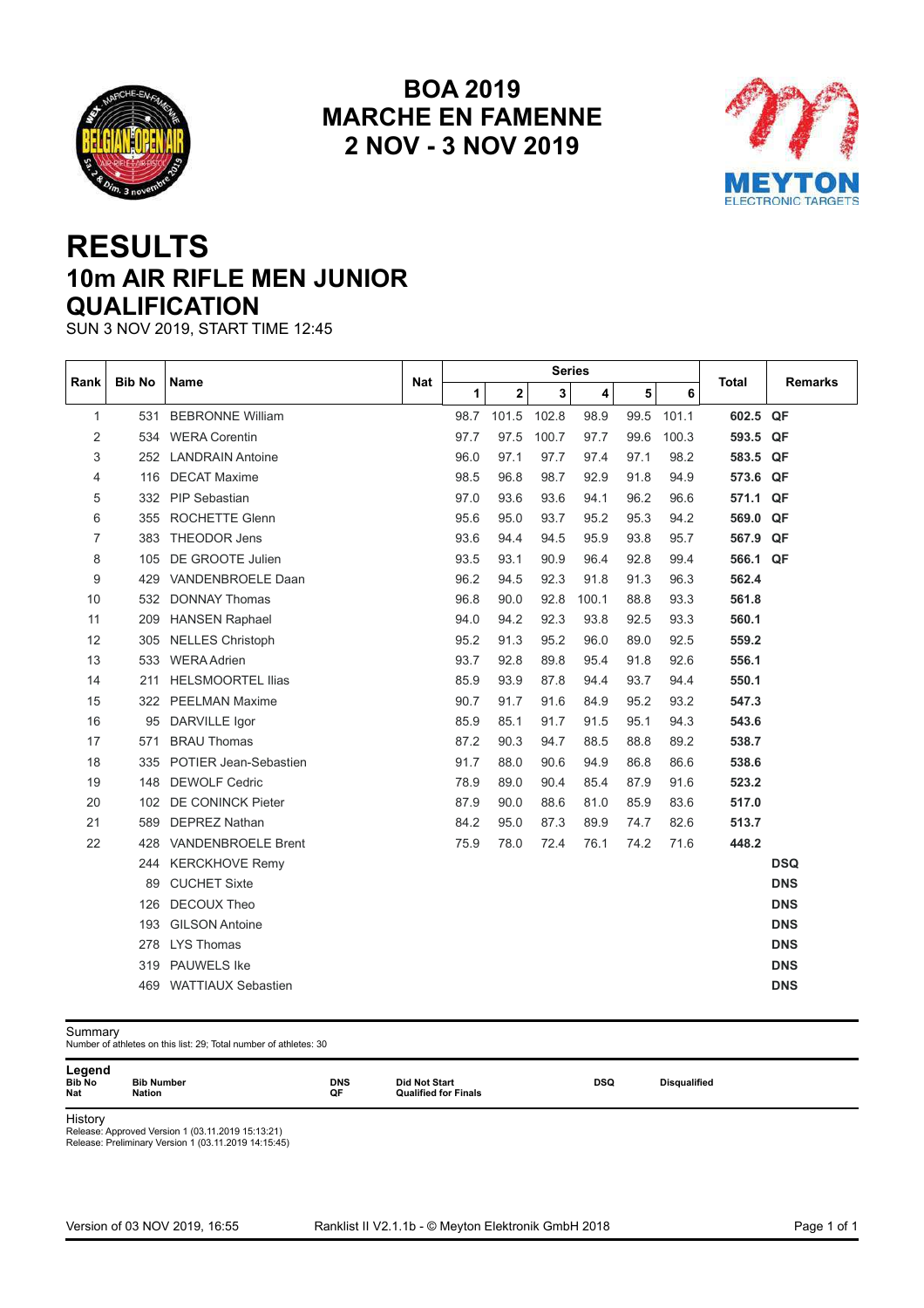<span id="page-29-0"></span>



## **RESULTS 10m AIR RIFLE MEN JUNIOR FINAL**

SUN 3 NOV 2019, START TIME 17:30

| Rank           | <b>Bib No</b> | Name                 | <b>Nat</b> | 1st Comp.<br><b>Stage</b>                 |                                             |                      |                            |                     |                       |                       | 2nd Competition Stage - Elimination |                      | <b>Total</b> | <b>Remarks</b> |
|----------------|---------------|----------------------|------------|-------------------------------------------|---------------------------------------------|----------------------|----------------------------|---------------------|-----------------------|-----------------------|-------------------------------------|----------------------|--------------|----------------|
| $\mathbf{1}$   |               | 252 LANDRAIN Antoine |            | 49.0<br>9.3<br>9.8<br>10.6<br>9.5<br>9.8  | 99.6<br>10.1<br>10.8<br>10.4<br>9.3<br>10.0 | 120.0<br>10.6<br>9.8 | 138.6<br>9.1<br>9.5        | 156.0<br>9.1<br>8.3 | 174.8<br>9.1<br>9.7   | 195.6<br>10.2<br>10.6 | 215.8<br>10.0<br>10.2               | 234.7<br>9.8<br>9.1  | 234.7        |                |
| 2              |               | 531 BEBRONNE William |            | 45.1<br>8.4<br>10.5<br>8.6<br>8.2<br>9.4  | 94.7<br>10.3<br>9.8<br>10.1<br>9.2<br>10.2  | 114.7<br>10.1<br>9.9 | 135.4<br>10.5<br>10.2      | 154.7<br>9.8<br>9.5 | 175.6<br>10.5<br>10.4 | 194.1<br>8.0<br>10.5  | 213.0<br>10.0<br>8.9                | 232.7<br>10.3<br>9.4 | 232.7        |                |
| 3              |               | 534 WERA Corentin    |            | 43.7<br>9.3<br>7.6<br>7.7<br>9.9<br>9.2   | 92.2<br>9.2<br>10.3<br>10.4<br>8.9<br>9.7   | 111.3<br>10.3<br>8.8 | 132.0<br>10.2<br>10.5      | 151.4<br>9.8<br>9.6 | 168.8<br>8.8<br>8.6   | 186.9<br>8.4<br>9.7   | 207.8<br>10.4<br>10.5               |                      | 207.8        |                |
| 4              |               | 355 ROCHETTE Glenn   |            | 46.9<br>9.4<br>8.8<br>8.2<br>10.2<br>10.3 | 95.5<br>9.4<br>10.7<br>9.5<br>10.0<br>9.0   | 115.1<br>9.2<br>10.4 | 133.0 149.8<br>9.5<br>8.4  | 7.5<br>9.3          | 168.4<br>9.7<br>8.9   | 186.3<br>8.9<br>9.0   |                                     |                      | 186.3        |                |
| 5              |               | 105 DE GROOTE Julien |            | 44.8<br>8.3<br>9.8<br>9.0<br>7.3<br>10.4  | 90.7<br>10.5<br>6.7<br>9.4<br>9.7<br>9.6    | 110.2<br>9.2<br>10.3 | 129.5 149.2<br>9.8<br>9.5  | 9.5<br>10.2         | 167.7<br>10.3<br>8.2  |                       |                                     |                      | 167.7        |                |
| 6              |               | 383 THEODOR Jens     |            | 45.7<br>9.6<br>9.8<br>8.9<br>8.8<br>8.6   | 93.1<br>10.0<br>8.7<br>8.8<br>9.3<br>10.6   | 110.3<br>9.8<br>7.4  | 130.0 148.4<br>9.2<br>10.5 | 9.2<br>9.2          |                       |                       |                                     |                      | 148.4        |                |
| $\overline{7}$ |               | 332 PIP Sebastian    |            | 45.3<br>10.2<br>7.2<br>9.4<br>9.6<br>8.9  | 91.2<br>9.8<br>9.6<br>8.5<br>8.7<br>9.3     | 110.7<br>9.8<br>9.7  | 127.7<br>8.3<br>8.7        |                     |                       |                       |                                     |                      | 127.7        |                |
| 8              |               | 116 DECAT Maxime     |            | 45.4<br>9.4<br>9.4<br>8.3<br>9.3<br>9.0   | 92.7<br>9.2<br>8.5<br>10.5<br>10.6<br>8.5   | 106.1<br>5.6<br>7.8  |                            |                     |                       |                       |                                     |                      | 106.1        |                |

**Legend**

**Bib No Bib Number Nat Nation**

History

Release: Approved Version 1 (03.11.2019 17:52:47)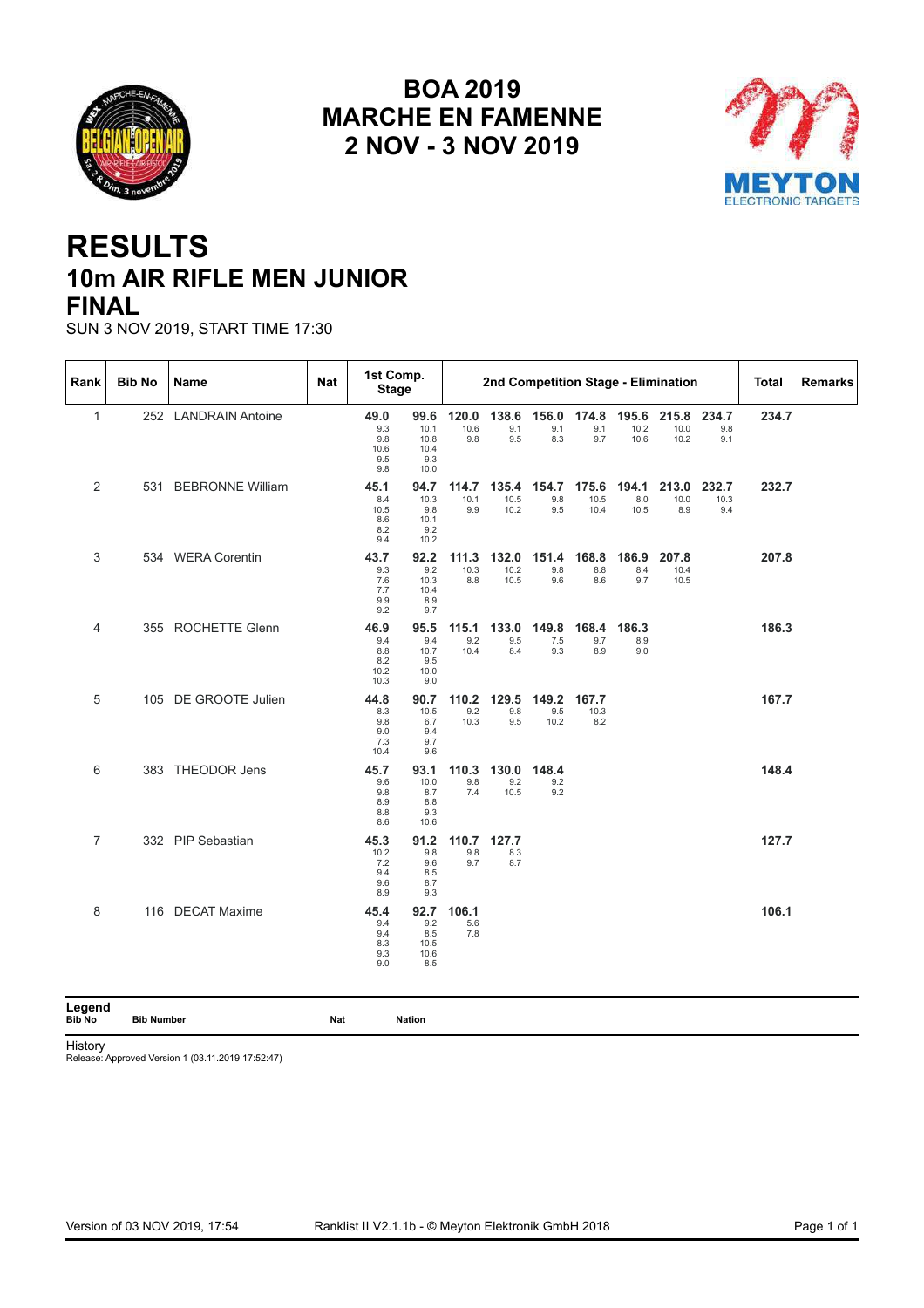<span id="page-30-0"></span>



## **RESULTS 10m AIR RIFLE MEN MV 10m AIR RIFLE WOMEN MV**

SUN 3 NOV 2019, START TIME 12:45

|                               | Bib No            | <b>Name</b>                                                       | <b>Nat</b>           |      |       | <b>Series</b> |       | <b>Total</b> | <b>Remarks</b> |          |            |
|-------------------------------|-------------------|-------------------------------------------------------------------|----------------------|------|-------|---------------|-------|--------------|----------------|----------|------------|
| Rank                          |                   |                                                                   |                      |      |       | 3             | 4     | 5            | 6              |          |            |
|                               |                   | 279 MABILE Thierry                                                |                      | 99.2 | 100.9 | 101.0         | 100.4 | 103.2 104.1  |                | 608.8 QF |            |
| 2                             |                   | 582 HABARU Lauanna                                                |                      | 97.7 | 93.8  | 96.3          | 96.0  | 93.2         | 94.4           | 571.4 QF |            |
|                               |                   | 546 DELBOVIER Nell                                                |                      |      |       |               |       |              |                |          | <b>DNS</b> |
|                               |                   |                                                                   |                      |      |       |               |       |              |                |          |            |
| Summary                       |                   |                                                                   |                      |      |       |               |       |              |                |          |            |
|                               |                   | Number of athletes on this list: 3; Total number of athletes: 140 |                      |      |       |               |       |              |                |          |            |
| Legend<br><b>Bib No</b><br>OF | <b>Bib Number</b> | <b>DNS</b><br><b>Qualified for Finals</b>                         | <b>Did Not Start</b> |      |       |               | Nat   |              | <b>Nation</b>  |          |            |

**History** 

Release: Approved Version 1 (03.11.2019 15:17:01)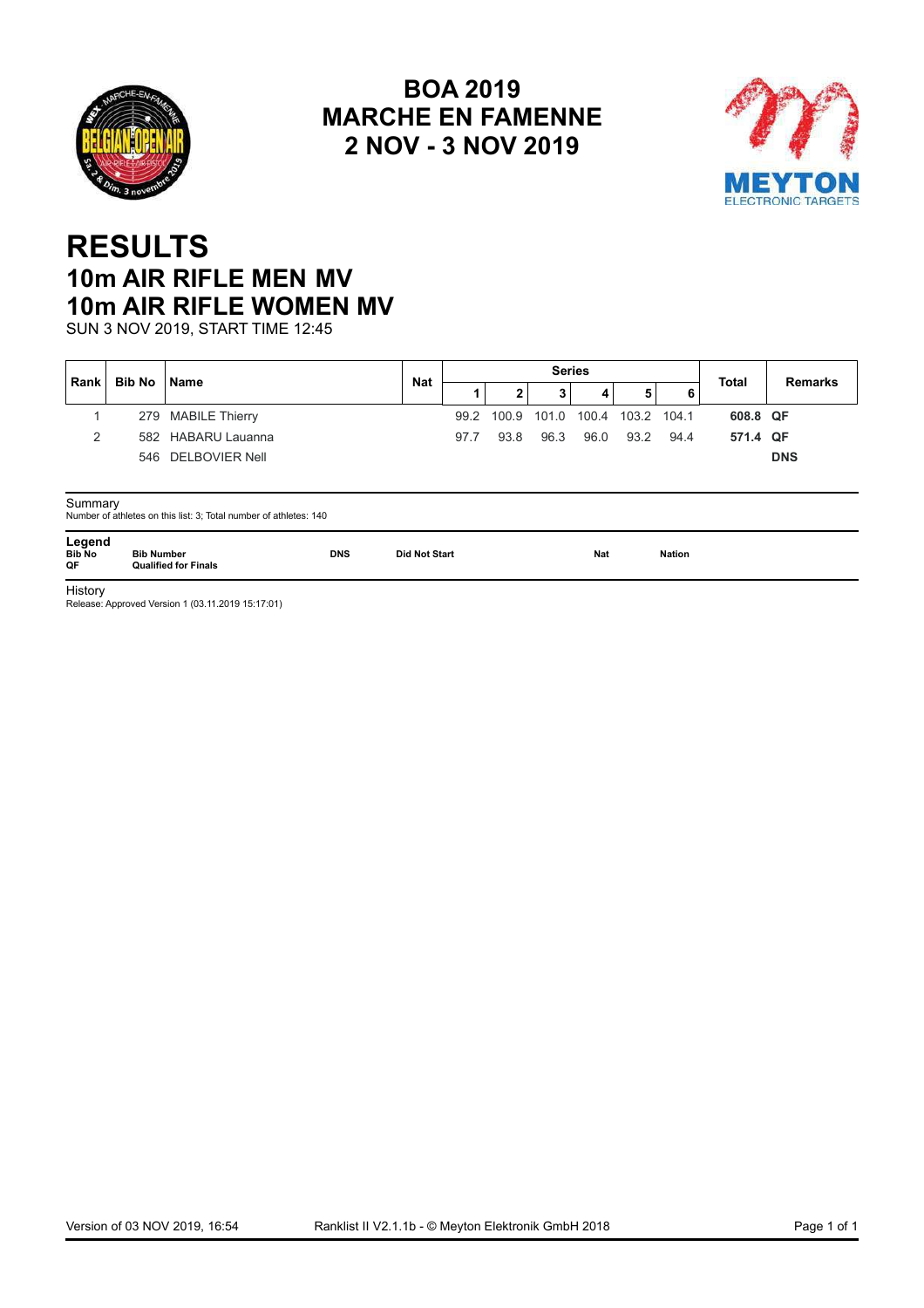<span id="page-31-0"></span>



## **RESULTS 10m AIR RIFLE WOMEN D1 QUALIFICATION**

SUN 3 NOV 2019, START TIME 10:45

|              |               |                              |            |       |       | <b>Series</b> |       |             |       |              |                |
|--------------|---------------|------------------------------|------------|-------|-------|---------------|-------|-------------|-------|--------------|----------------|
| Rank         | <b>Bib No</b> | Name                         | <b>Nat</b> | 1     | 2     | 3             | 4     | 5           | 6     | <b>Total</b> | <b>Remarks</b> |
| $\mathbf{1}$ |               | 242 KAPS Jessie              |            | 102.9 | 102.5 | 104.3         | 104.6 | 103.2 104.9 |       | 622.4 QF     |                |
| 2            | 451           | <b>VERHEYDEN Anneke</b>      |            | 102.7 | 103.6 | 102.3         | 104.7 | 102.0       | 101.8 | 617.1 QF     |                |
| 3            |               | 435 VANDEVYVERE Emma         |            | 102.5 | 103.1 | 102.6         | 102.3 | 103.3 102.8 |       | 616.6 QF     |                |
| 4            | 67            | <b>CLAESSENS Manon</b>       |            | 102.0 | 103.1 | 103.0         | 102.8 | 101.7       | 102.3 | 614.9        | QF             |
| 5            |               | 445 VERAART Hannelore        |            | 100.7 | 102.1 | 101.0         | 101.1 | 99.3        | 104.5 | 608.7 QF     |                |
| 6            | 454           | <b>VERSCHRAGEN Ine</b>       |            | 102.2 | 99.6  | 100.4         | 98.7  | 100.8       | 101.0 | 602.7 QF     |                |
| 7            |               | 456 VEUSKENS Lize            |            | 98.8  | 98.3  | 102.2         | 101.7 | 97.9        | 100.0 | 598.9 QF     |                |
| 8            | 369           | <b>SCHUL Alice</b>           |            | 100.3 | 100.8 | 98.1          | 100.1 | 96.6        | 100.4 | 596.3 QF     |                |
| 9            |               | 530 WALRAFF Lara             |            | 96.5  | 96.6  | 94.9          | 101.2 | 100.5       | 99.5  | 589.2        |                |
| 10           | 52            | <b>BRUST Daniela</b>         |            | 98.5  | 97.6  | 97.0          | 99.3  | 97.5        | 96.3  | 586.2        |                |
| 11           | 424           | <b>VAN RENGEN Laetitia</b>   |            | 97.8  | 95.6  | 99.2          | 95.5  | 97.9        | 95.2  | 581.2        |                |
| 12           | 433           | <b>VANDERPUTTTEN Kathrin</b> |            | 99.2  | 98.3  | 95.5          | 98.0  | 95.8        | 94.4  | 581.2        |                |
| 13           | 351           | RIJSSELAERE Wendy            |            | 94.5  | 94.4  | 93.9          | 97.6  | 98.1        | 98.0  | 576.5        |                |
| 14           | 237           | <b>JERUSALEM Bea</b>         |            | 95.7  | 98.3  | 96.2          | 91.1  | 94.8        | 94.5  | 570.6        |                |
| 15           | 97            | DE BLAUWE Gwendolyn          |            | 96.4  | 92.5  | 96.1          | 92.6  | 94.5        | 95.6  | 567.7        |                |
| 16           | 327           | <b>PIERRE Carolane</b>       |            | 90.3  | 90.3  | 97.0          | 90.9  | 92.4        | 87.1  | 548.0        |                |
| 17           | 523           | <b>CHARNET Sandrine</b>      |            | 90.7  | 89.1  | 91.2          | 92.9  | 95.3        | 86.6  | 545.8        |                |
| 18           | 155           | <b>DUBRULE</b> Ines          |            | 96.6  | 81.8  | 93.2          | 90.8  | 93.3        | 85.6  | 541.3        |                |
| 19           | 129           | <b>DEGROOTE Paulien</b>      |            | 70.3  | 80.3  | 87.7          | 78.9  | 79.7        | 80.4  | 477.3        |                |
| 20           | 82            | <b>CORNU Julie</b>           |            | 73.1  | 68.8  | 77.2          | 67.2  | 71.3        | 74.4  | 432.0        |                |
|              | 300           | <b>MOTTET Camille</b>        |            |       |       |               |       |             |       |              | <b>DNS</b>     |
|              | 303           | <b>MY Pauline</b>            |            |       |       |               |       |             |       |              | <b>DNS</b>     |
|              | 529           | <b>SPIESSENS Quelly</b>      |            |       |       |               |       |             |       |              | <b>DNS</b>     |
|              | 399           | VAN BELLE Ine                |            |       |       |               |       |             |       |              | <b>DNS</b>     |
|              |               | 432 VANDERMEULEN Lydie       |            |       |       |               |       |             |       |              | <b>DNS</b>     |
|              |               | 442 VEIDERS Hélène           |            |       |       |               |       |             |       |              | <b>DNS</b>     |
|              |               | 450 VERCRUSSE Stephanie      |            |       |       |               |       |             |       |              | <b>DNS</b>     |

| Summary                | Number of athletes on this list: 27; Total number of athletes: 39 |            |                      |            |               |  |
|------------------------|-------------------------------------------------------------------|------------|----------------------|------------|---------------|--|
| Legend<br>Bib No<br>ОF | <b>Bib Number</b><br><b>Qualified for Finals</b>                  | <b>DNS</b> | <b>Did Not Start</b> | <b>Nat</b> | <b>Nation</b> |  |
| $1.11 \pm 1.1$         |                                                                   |            |                      |            |               |  |

History Release: Approved Version 1 (03.11.2019 12:34:03) Release: Preliminary Version 1 (03.11.2019 12:16:50)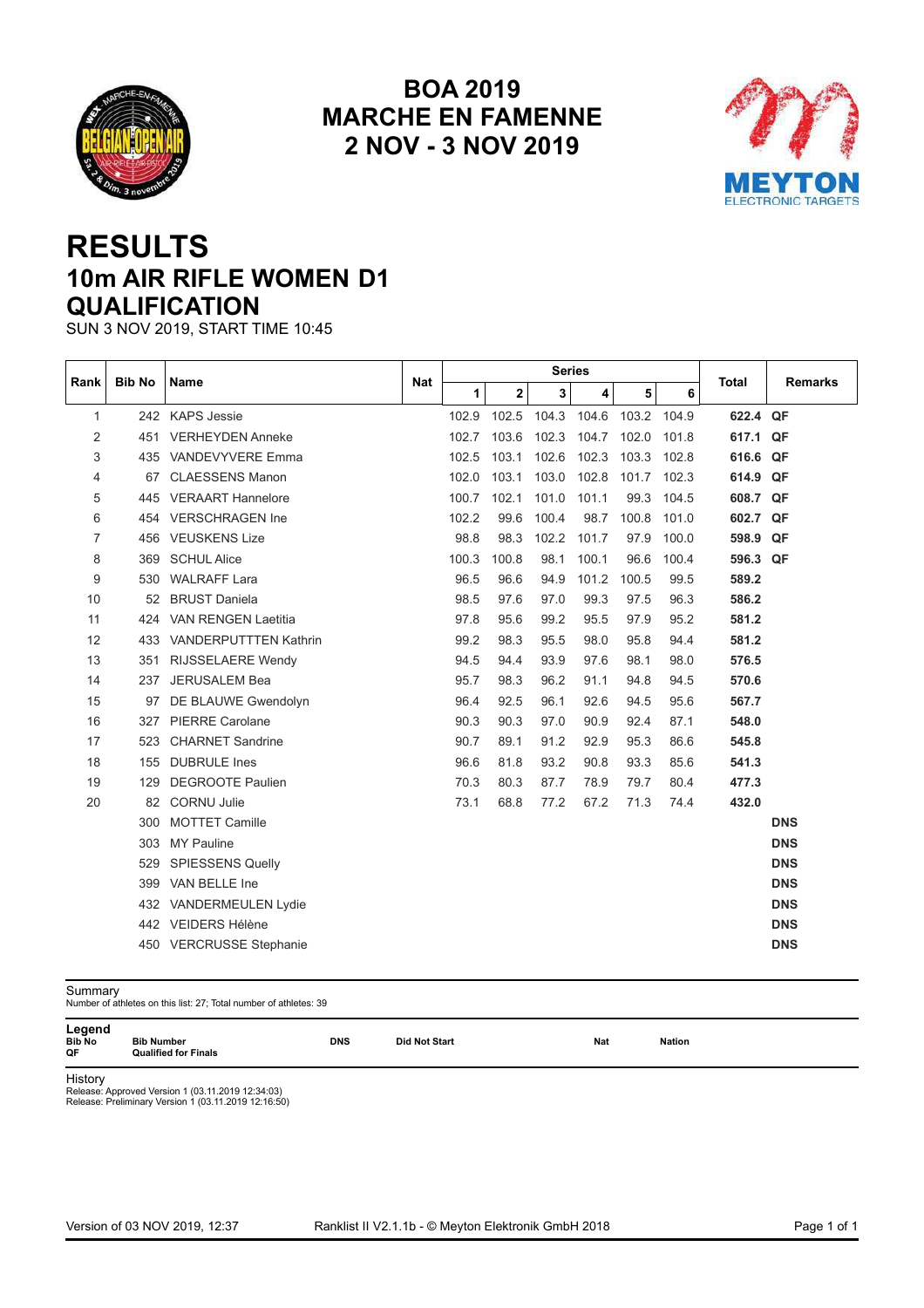<span id="page-32-0"></span>



## **RESULTS 10m AIR RIFLE WOMEN D1 FINAL**

SUN 3 NOV 2019, START TIME 15:30

| Rank                    | <b>Bib No</b>     | Name                    | <b>Nat</b> | 1st Comp.<br><b>Stage</b>                   |                                               |                       |                       | 2nd Competition Stage - Elimination |                       |                       |                       |                       | Total | Remarks |
|-------------------------|-------------------|-------------------------|------------|---------------------------------------------|-----------------------------------------------|-----------------------|-----------------------|-------------------------------------|-----------------------|-----------------------|-----------------------|-----------------------|-------|---------|
| $\mathbf{1}$            |                   | 242 KAPS Jessie         |            | 51.1<br>10.0<br>9.9<br>10.7<br>10.5<br>10.0 | 103.1<br>10.4<br>10.4<br>10.1<br>10.7<br>10.4 | 123.7<br>10.2<br>10.4 | 145.0<br>10.7<br>10.6 | 164.7<br>9.5<br>10.2                | 186.0<br>10.6<br>10.7 | 206.3<br>9.7<br>10.6  | 227.3<br>10.4<br>10.6 | 248.5<br>10.5<br>10.7 | 248.5 |         |
| 2                       |                   | 435 VANDEVYVERE<br>Emma |            | 49.7<br>10.2<br>10.5<br>9.2<br>10.0<br>9.8  | 101.3<br>10.2<br>10.4<br>10.6<br>10.6<br>9.8  | 121.7<br>10.3<br>10.1 | 142.0<br>10.6<br>9.7  | 162.2<br>10.0<br>10.2               | 181.7<br>9.4<br>10.1  | 202.3<br>10.0<br>10.6 | 222.9<br>10.4<br>10.2 | 243.3<br>10.4<br>10.0 | 243.3 |         |
| 3                       |                   | 451 VERHEYDEN Anneke    |            | 50.9<br>9.8<br>10.7<br>10.0<br>9.9<br>10.5  | 101.1<br>10.1<br>10.3<br>10.2<br>9.6<br>10.0  | 121.4<br>10.0<br>10.3 | 142.2<br>10.2<br>10.6 | 161.8<br>10.3<br>9.3                | 181.5<br>10.2<br>9.5  | 201.6<br>10.0<br>10.1 | 221.2<br>9.9<br>9.7   |                       | 221.2 |         |
| 4                       |                   | 67 CLAESSENS Manon      |            | 51.1<br>10.5<br>10.3<br>10.3<br>9.4<br>10.6 | 101.5<br>9.8<br>10.1<br>10.6<br>9.7<br>10.2   | 121.9<br>10.8<br>9.6  | 142.1<br>10.1<br>10.1 | 162.0<br>9.9<br>10.0                | 181.9<br>10.6<br>9.3  | 201.3<br>9.2<br>10.2  |                       |                       | 201.3 |         |
| 5                       |                   | 445 VERAART Hannelore   |            | 50.1<br>10.0<br>10.3<br>10.1<br>10.2<br>9.5 | 100.9<br>10.4<br>10.6<br>9.8<br>10.2<br>9.8   | 120.8<br>10.3<br>9.6  | 141.0<br>10.5<br>9.7  | 160.8<br>9.8<br>10.0                | 180.7<br>9.7<br>10.2  |                       |                       |                       | 180.7 |         |
| 6                       |                   | 454 VERSCHRAGEN Ine     |            | 50.9<br>10.5<br>9.3<br>10.2<br>10.3<br>10.6 | 101.1<br>9.0<br>10.3<br>9.5<br>10.7<br>10.7   | 120.5<br>10.1<br>9.3  | 140.6<br>9.3<br>10.8  | 158.3<br>9.5<br>8.2                 |                       |                       |                       |                       | 158.3 |         |
| $\overline{7}$          |                   | 456 VEUSKENS Lize       |            | 50.3<br>10.1<br>10.5<br>9.4<br>9.4<br>10.9  | 98.3<br>9.4<br>10.0<br>9.7<br>9.5<br>9.4      | 116.5<br>9.8<br>8.4   | 135.9<br>10.4<br>9.0  |                                     |                       |                       |                       |                       | 135.9 |         |
| 8                       |                   | 369 SCHUL Alice         |            | 48.5<br>10.4<br>9.1<br>8.9<br>9.9<br>10.2   | 97.8<br>9.2<br>9.9<br>10.1<br>10.1<br>10.0    | 112.7<br>8.2<br>6.7   |                       |                                     |                       |                       |                       |                       | 112.7 |         |
| Legend<br><b>Bib No</b> | <b>Bib Number</b> |                         | Nat        |                                             | <b>Nation</b>                                 |                       |                       |                                     |                       |                       |                       |                       |       |         |

History

Release: Approved Version 1 (03.11.2019 17:03:00)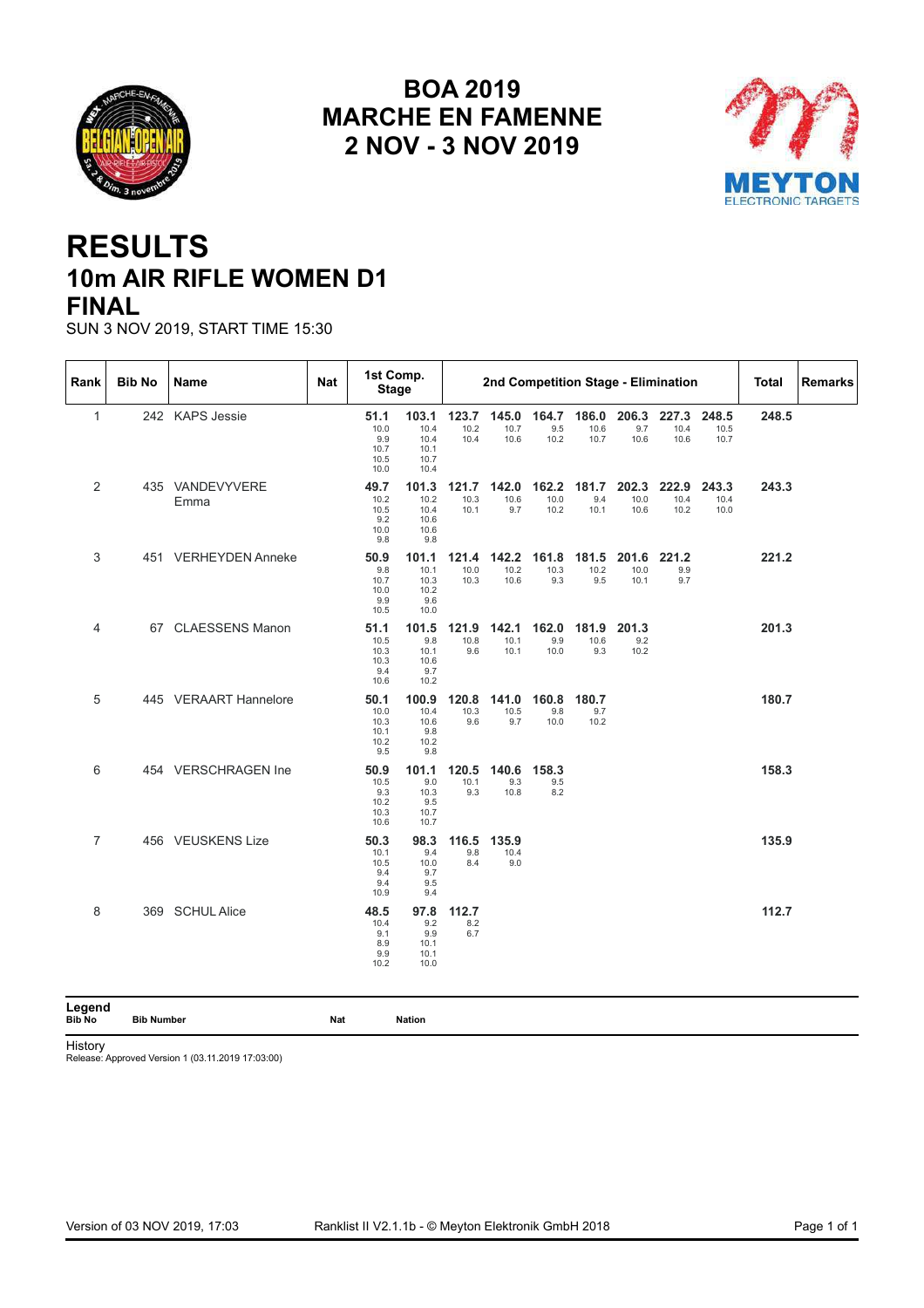<span id="page-33-0"></span>



## **RESULTS 10m AIR RIFLE WOMEN D2**

SUN 3 NOV 2019, START TIME 08:45

| Rank | Bib No | l Name               | <b>Nat</b> |       |      |       | <b>Series</b> |       |      | <b>Total</b> | <b>Remarks</b> |
|------|--------|----------------------|------------|-------|------|-------|---------------|-------|------|--------------|----------------|
|      |        |                      |            |       | z    | 3     | 4             | 5     | 6    |              |                |
|      | 311    | OLLEVIER Nadia       |            | 100.2 | 98.2 | 100.3 | 101.5         | 98.2  | 98.8 | 597.2        |                |
| 2    |        | 150 DIADORI Amalia   |            | 99.0  | 96.5 | 96.9  | 101.1         | 100.7 | 97.0 | 591.2        |                |
| 3    |        | 138 DEMUYDT Marieka  |            | 93.5  | 93.0 | 90.8  | 99.8          | 99.7  | 95.8 | 572.6        |                |
| 4    |        | 419 VAN HOYE Chantal |            | 93.7  | 91.2 | 91.5  | 95.1          | 90.8  | 90.9 | 553.2        |                |
| 5    | 127    | D'EER Anja           |            | 92.0  | 89.9 | 90.8  | 87.3          | 92.2  | 93.3 | 545.5        |                |
| 6    |        | 275 LOOSE Kristien   |            | 89.2  | 89.3 | 92.6  | 97.6          | 81.1  | 88.1 | 537.9        |                |
|      |        |                      |            |       |      |       |               |       |      |              |                |

Summary Number of athletes on this list: 6; Total number of athletes: 39 **Summary**<br>
Number of athletes on this list: 6; Total number of athletes: 39<br> **Legend**Bib No Bib Number Nation<br>
Bib No Bib Number

**Legend<br>Bib No Bib Number** 

History

Release: Approved Version 1 (03.11.2019 11:47:34) Release: Preliminary Version 1 (03.11.2019 10:18:44)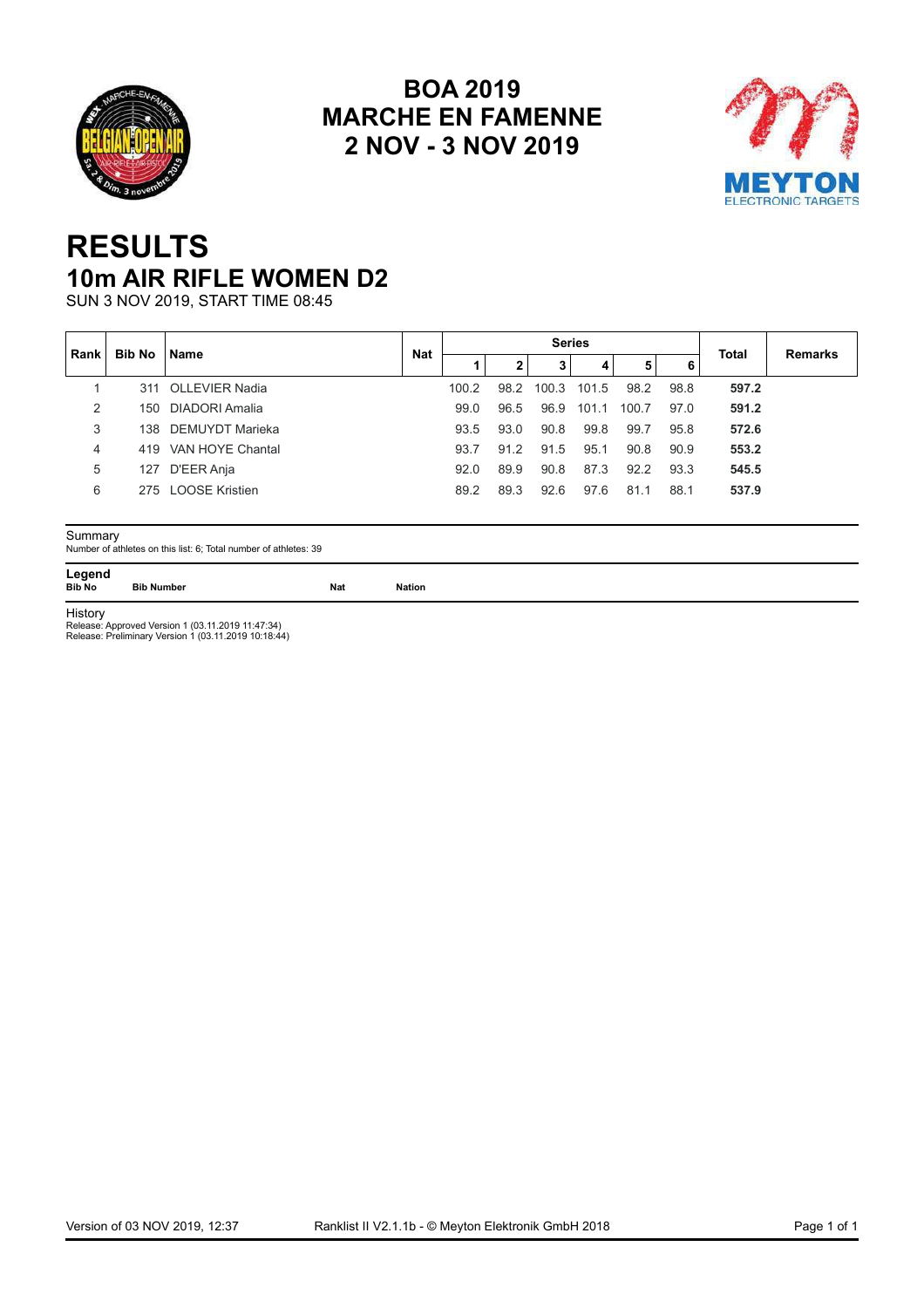<span id="page-34-0"></span>



## **RESULTS 10m AIR RIFLE WOMEN D3**

SUN 3 NOV 2019, START TIME 08:45

| ∣ Rank        | Bib No | <b>∣Name</b>           | <b>Nat</b> |      |              | <b>Series</b> |      |      |      | Total | <b>Remarks</b> |
|---------------|--------|------------------------|------------|------|--------------|---------------|------|------|------|-------|----------------|
|               |        |                        |            |      | $\mathbf{2}$ | 3             | 4    | 5    | 6    |       |                |
|               |        | 579 DECAMPS Martine    |            | 94.2 | 94.9         | 93.5          | 95.5 | 96.4 | 95.6 | 570.1 |                |
| $\mathcal{D}$ |        | 455 VERSLUYS Roos      |            | 96.3 | 93.2         | 95.1          | 93.2 | 97.9 | 89.9 | 565.6 |                |
| 3             |        | 343 RAMAN Martine      |            | 89.5 | 96.7         | 89.1          | 85.5 | 93.3 | 91.1 | 545.2 |                |
| 4             |        | 464 WAGEMAN Marie-Rose |            | 84.7 | 86.6         | 90.7          | 83.5 | 86.0 | 88.9 | 520.4 |                |

Summary Number of athletes on this list: 4; Total number of athletes: 39

Legend<br>Bib No Bib Number **Summary**<br>
Number of athletes on this list: 4; Total number of athletes: 39<br> **Legend**Bib No Bib Number Nation<br>
Bib No Bib Number

**History** 

Release: Approved Version 1 (03.11.2019 11:47:42) Release: Preliminary Version 1 (03.11.2019 10:18:52)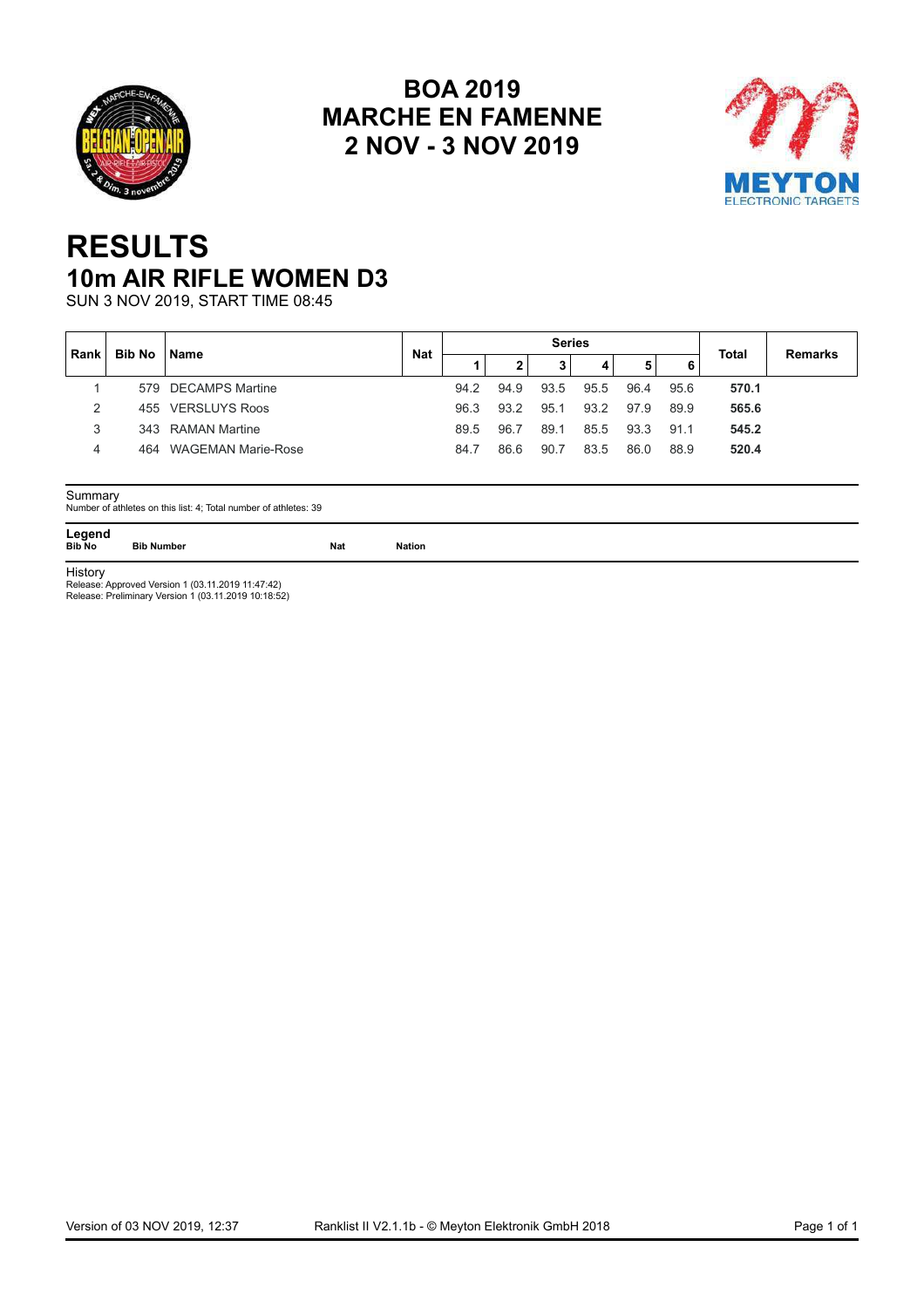<span id="page-35-0"></span>



## **RESULTS 10m AIR RIFLE MEN S1 QUALIFICATION**

SUN 3 NOV 2019, START TIME 10:45

| Rank           | <b>Bib No</b> | Name                                                                                 | Nat        |       |             |       | <b>Series</b> |       |       | Total    | Remarks     |
|----------------|---------------|--------------------------------------------------------------------------------------|------------|-------|-------------|-------|---------------|-------|-------|----------|-------------|
|                |               |                                                                                      |            | 1     | $\mathbf 2$ | 3     | 4             | 5     | 6     |          |             |
| $\mathbf{1}$   | 576           | <b>BRUNIN Maxime</b>                                                                 |            | 100.1 | 101.9       | 101.6 | 103.7 101.9   |       | 101.7 | 610.9 QF |             |
| 2              | 297           | MORBÉE Kenneth                                                                       |            | 99.6  | 102.8       | 101.6 | 102.5         | 102.3 | 101.3 | 610.1    | QF          |
| 3              | 578           | <b>SCHEPENS Nicolas</b>                                                              |            | 101.9 | 99.9        | 102.6 | 101.7         | 100.5 | 103.3 | 609.9 QF |             |
| 4              | 527           | <b>HODY Steve</b>                                                                    |            | 100.9 | 101.1       | 97.7  | 101.8         | 102.1 | 102.6 | 606.2 QF |             |
| 5              | 98            | DE CAUWER Simon                                                                      |            | 101.4 | 100.6       | 100.6 | 100.7         | 100.4 | 102.5 | 606.2 QF |             |
| 6              | 88            | <b>CROSIERS Gert</b>                                                                 |            | 99.3  | 100.8       | 100.4 | 99.2          | 101.9 | 100.1 | 601.7 QF |             |
| $\overline{7}$ |               | 392 ULBRICH Dylan                                                                    |            | 102.1 | 98.6        | 101.7 | 97.9          | 100.6 | 98.7  | 599.6 QF |             |
| 8              |               | 316 PALLEN Peter                                                                     |            | 99.6  | 95.9        | 100.8 | 101.0         | 101.2 | 99.7  | 598.2 QF |             |
| 9              | 277.          | <b>LYBEER Thomas</b>                                                                 |            | 98.3  | 98.3        | 101.3 | 99.7          | 100.1 | 99.9  | 597.6    |             |
| 10             | 587           | <b>PORIAU Dirk</b>                                                                   |            | 100.6 | 98.7        | 98.1  | 100.6         | 98.1  | 99.5  | 595.6    |             |
| 11             | 166           | <b>FLAMMANG Steve</b>                                                                |            | 98.8  | 101.4       | 100.7 | 96.1          | 99.9  | 98.6  | 595.5    |             |
| 12             | 226           | <b>JACOBS Bert</b>                                                                   |            | 97.5  | 99.1        | 100.9 | 100.1         | 99.8  | 97.0  | 594.4    |             |
| 13             | 214           | <b>HERMANS Jan</b>                                                                   |            | 97.9  | 99.6        | 98.8  | 100.1         | 98.5  | 98.6  | 593.5    |             |
| 14             | 475           | <b>WILLEMSENS Jente</b>                                                              |            | 97.9  | 98.1        | 101.6 | 98.0          | 96.1  | 99.9  | 591.6    |             |
| 15             | 251           | <b>LAMON Alexandre</b>                                                               |            | 99.8  | 96.9        | 97.3  | 99.5          | 97.1  | 100.9 | 591.5    |             |
| 16             | 91            | <b>CURTZ Sébastien</b>                                                               |            | 95.0  | 99.3        | 98.7  | 98.8          | 99.2  | 99.3  | 590.3    |             |
| 17             | 108           | DE NIL Sven                                                                          |            | 99.9  | 100.3       | 98.1  | 98.4          | 98.5  | 95.0  | 590.2    |             |
| 18             | 14            | <b>BAERT Bram</b>                                                                    |            | 98.5  | 97.0        | 96.3  | 96.7          | 98.4  | 100.4 | 587.3    |             |
| 19             | 48            | <b>BRACQ Florian</b>                                                                 | <b>FRA</b> | 97.4  | 93.4        | 98.3  | 98.1          | 102.6 | 95.7  | 585.5    |             |
| 20             | 293           | <b>MEYFROIDT Kris</b>                                                                |            | 96.5  | 99.2        | 96.3  | 97.8          | 99.8  | 95.3  | 584.9    |             |
| 21             | 274           | <b>LION Xavier</b>                                                                   |            | 94.1  | 98.1        | 95.8  | 99.0          | 99.4  | 97.1  | 583.5    |             |
| 22             | 526           | <b>FRANSSEN Louis</b>                                                                |            | 93.8  | 95.2        | 99.5  | 98.4          | 100.4 | 95.3  | 582.6    |             |
| 23             | 427           | VANDE MEULEBROECKE Nico                                                              |            | 95.4  | 99.2        | 94.1  | 99.9          | 94.4  | 99.1  | 582.1    |             |
| 24             | 140           | <b>DENRUYTER Michel</b>                                                              |            | 98.3  | 93.9        | 99.3  | 97.6          | 98.2  | 94.4  | 581.7    |             |
| 25             | 53            | <b>BUCKENS Nicola</b>                                                                |            | 94.9  | 97.1        | 98.7  | 96.6          | 98.6  | 94.4  | 580.3    |             |
| 26             | 418           | VAN HERREWEGHE Bart                                                                  |            | 93.0  | 95.0        | 97.1  | 97.0          | 97.3  | 98.1  | 577.5    |             |
| 27             | 12            | <b>BACH Rainer</b>                                                                   |            | 92.7  | 94.8        | 96.3  | 97.9          | 101.0 | 94.5  | 577.2    |             |
| 28             | 238           | <b>JERUSALEM Ben</b>                                                                 |            | 97.6  | 95.8        | 97.4  | 94.7          | 95.2  | 93.9  | 574.6    |             |
| 29             | 55            | <b>BUYCK Wouter</b>                                                                  |            | 92.8  | 91.6        | 97.3  | 96.4          | 94.1  | 98.3  | 570.5    |             |
| 30             | 111           | DE SCHINCKEL Jethro                                                                  |            | 94.3  | 99.2        | 94.0  | 93.2          | 90.3  | 96.1  | 567.1    |             |
| 31             | 196           | GODRY Ingmar                                                                         |            | 92.0  | 87.1        | 98.2  | 96.6          | 93.6  | 95.2  | 562.7    |             |
| 32             | 25            | <b>BERLEZ Cédric</b>                                                                 |            | 90.7  | 89.6        | 95.2  | 94.8          | 94.9  | 96.7  | 561.9    |             |
| 33             |               | 179 GEERINCKX Frederik                                                               |            | 91.8  | 93.6        | 92.9  | 92.1          | 97.2  | 91.3  | 558.9    |             |
| 34             |               | 381 TANGHE Jeffrey                                                                   |            | 93.4  | 97.3        | 89.5  | 93.2          | 93.3  | 92.1  | 558.8    |             |
| 35             |               | 151 DIERICKX Glenn                                                                   |            | 92.7  | 97.1        | 89.5  | 92.8          | 94.7  | 88.7  | 555.5    |             |
| 36             |               | 61 CALLEWAERT Lieven                                                                 |            | 91.4  | 92.9        | 95.2  | 89.5          | 94.5  | 90.8  | 554.3    |             |
| 37             |               | 180 GEERS Nico                                                                       |            | 90.7  | 91.7        | 89.2  | 90.9          | 96.6  | 90.9  | 550.0    |             |
| 38             |               | 223 HUYLEBROECK Jean-Marie                                                           |            | 85.6  | 86.8        | 86.5  | 94.5          | 88.2  | 98.1  | 539.7    |             |
| 39             |               | 483 ZUROWSKI Karol                                                                   |            | 88.1  | 83.8        | 91.6  | 84.0          | 97.8  | 90.8  | 536.1    |             |
|                |               | Version of 03 NOV 2019, 12:36<br>Ranklist II V2.1.1b - © Meyton Elektronik GmbH 2018 |            |       |             |       |               |       |       |          | Page 1 of 2 |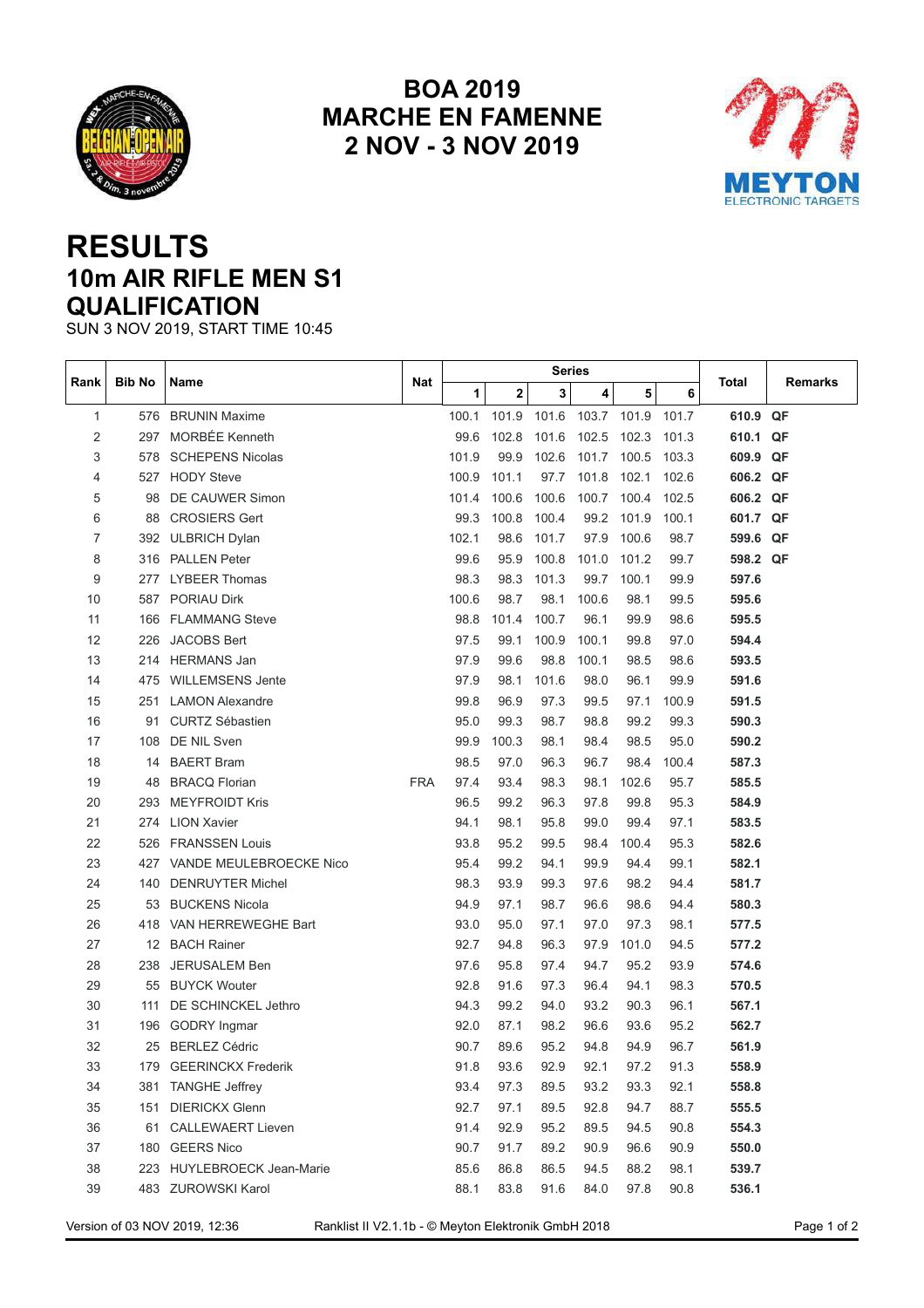|                               |                   |                                                                    |                      |      |              | <b>Series</b> |      |      |               |              |                |
|-------------------------------|-------------------|--------------------------------------------------------------------|----------------------|------|--------------|---------------|------|------|---------------|--------------|----------------|
| Rank                          | <b>Bib No</b>     | <b>Name</b>                                                        | <b>Nat</b>           | 1    | $\mathbf{2}$ | 3             | 4    | 5    | 6             | <b>Total</b> | <b>Remarks</b> |
| 40                            | 119               | <b>DECLERCK Tom</b>                                                |                      | 85.5 | 88.2         | 95.3          | 87.6 | 89.9 | 85.6          | 532.1        |                |
| 41                            | 378               | <b>STUMP Pascal</b>                                                |                      | 83.7 | 87.9         | 88.5          | 86.8 | 89.3 | 94.7          | 530.9        |                |
| 42                            | 185               | <b>GEORGES Emilien</b>                                             |                      | 90.5 | 89.3         | 91.6          | 88.3 | 85.9 | 82.1          | 527.7        |                |
| 43                            | 525               | <b>COURTOIS Didier</b>                                             |                      | 79.5 | 79.1         | 91.0          | 85.3 | 79.7 | 93.3          | 507.9        |                |
| 44                            |                   | 524 ROEMERS Nicolas                                                |                      | 89.4 | 86.9         | 86.5          | 73.5 | 79.0 | 86.8          | 502.1        |                |
| 45                            | 156               | <b>DURIEU Bart</b>                                                 |                      | 78.0 | 84.4         | 74.6          | 81.3 | 91.7 | 91.3          | 501.3        |                |
|                               | 21                | <b>BATENS Maarten</b>                                              |                      |      |              |               |      |      |               |              | <b>DNS</b>     |
|                               | 24                | <b>BERLEZ Bram</b>                                                 |                      |      |              |               |      |      |               |              | <b>DNS</b>     |
|                               | 146               | <b>DEWACHTER Gianni</b>                                            |                      |      |              |               |      |      |               |              | <b>DNS</b>     |
|                               | 147               | <b>DEWACHTER Giovanni</b>                                          |                      |      |              |               |      |      |               |              | <b>DNS</b>     |
|                               | 201               | <b>GUEVORKIAN David</b>                                            |                      |      |              |               |      |      |               |              | <b>DNS</b>     |
|                               | 232               | <b>JANSEGERS Brett</b>                                             |                      |      |              |               |      |      |               |              | <b>DNS</b>     |
|                               | 294               | <b>MEYFROIDT Kurt</b>                                              |                      |      |              |               |      |      |               |              | <b>DNS</b>     |
|                               | 313               | <b>OPBROUCK Steven</b>                                             |                      |      |              |               |      |      |               |              | <b>DNS</b>     |
|                               | 449               | <b>VERCAUTEREN Tommy</b>                                           |                      |      |              |               |      |      |               |              | <b>DNS</b>     |
|                               | 465               | <b>WAKKAS Wesam</b>                                                |                      |      |              |               |      |      |               |              | <b>DNS</b>     |
| Summary                       |                   | Number of athletes on this list: 55; Total number of athletes: 101 |                      |      |              |               |      |      |               |              |                |
| Legend<br><b>Bib No</b><br>QF | <b>Bib Number</b> | <b>DNS</b><br><b>Qualified for Finals</b>                          | <b>Did Not Start</b> |      |              |               | Nat  |      | <b>Nation</b> |              |                |

History Release: Approved Version 1 (03.11.2019 12:33:34) Release: Preliminary Version 1 (03.11.2019 12:17:56)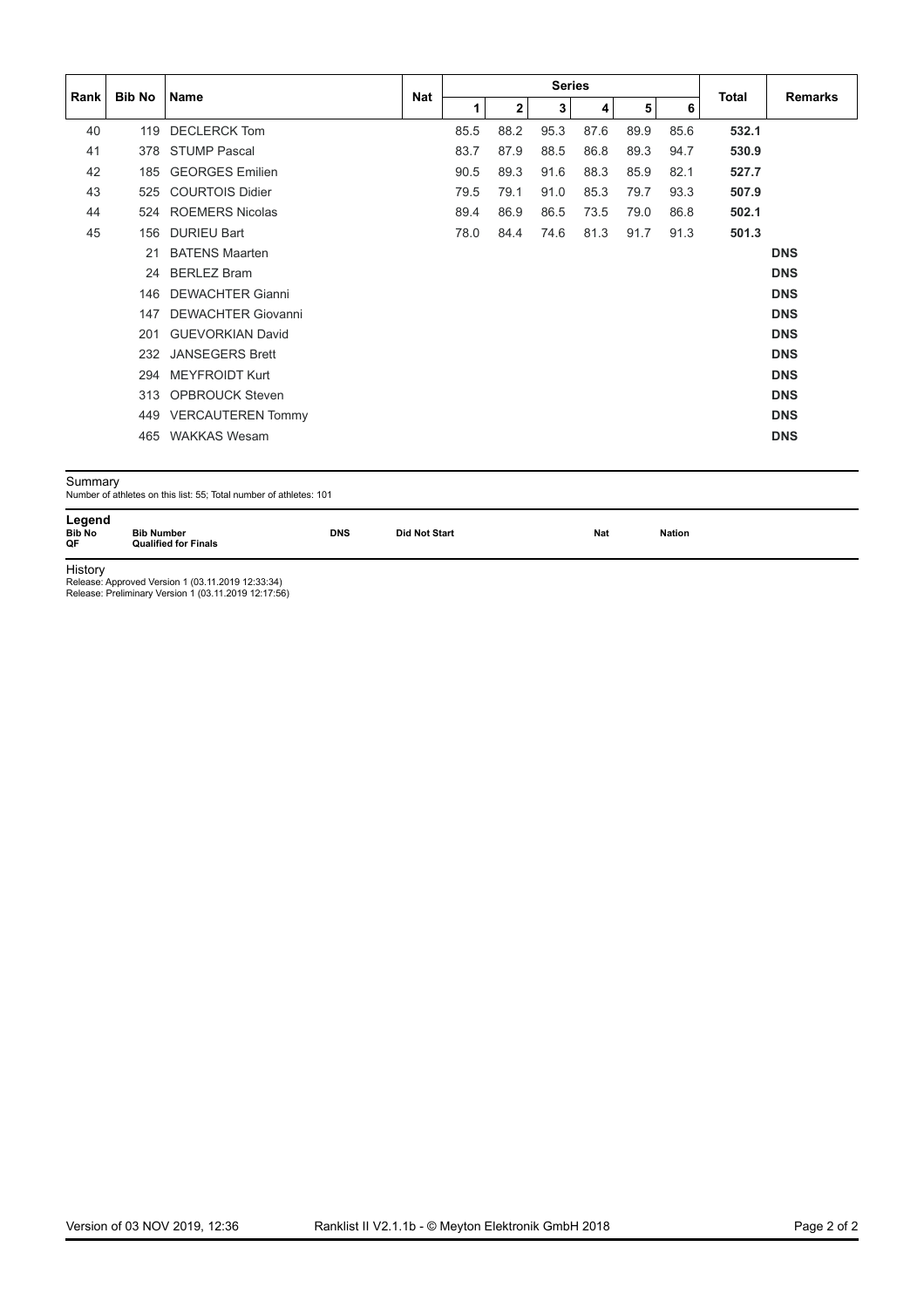<span id="page-37-0"></span>



## **RESULTS 10m AIR RIFLE MEN S1 FINAL**

SUN 3 NOV 2019, START TIME 16:30

| Rank             | <b>Bib No</b>     | Name                 | Nat |                                             | 1st Comp.<br><b>Stage</b>                    |                       |                       |                                  |                             |                       | 2nd Competition Stage - Elimination |                      | Total | Remarks |
|------------------|-------------------|----------------------|-----|---------------------------------------------|----------------------------------------------|-----------------------|-----------------------|----------------------------------|-----------------------------|-----------------------|-------------------------------------|----------------------|-------|---------|
| $\mathbf{1}$     |                   | 297 MORBÉE Kenneth   |     | 48.7<br>9.8<br>9.1<br>10.6<br>10.5<br>8.7   | 98.6<br>9.1<br>10.1<br>10.1<br>10.1<br>10.5  | 119.7<br>10.2<br>10.9 | 140.4<br>10.8<br>9.9  | 160.4<br>10.7<br>9.3             | 180.8 201.9<br>10.4<br>10.0 | 10.6<br>10.5          | 221.6<br>10.2<br>9.5                | 241.4<br>10.4<br>9.4 | 241.4 |         |
| 2                |                   | 576 BRUNIN Maxime    |     | 50.8<br>10.4<br>10.3<br>10.1<br>9.8<br>10.2 | 100.4<br>9.1<br>10.0<br>10.1<br>10.1<br>10.3 | 120.6<br>10.7<br>9.5  | 140.4<br>9.8<br>10.0  | 160.8<br>10.0<br>10.4            | 181.5<br>10.2<br>10.5       | 201.6<br>10.1<br>10.0 | 221.4<br>9.7<br>10.1                | 240.5<br>8.8<br>10.3 | 240.5 |         |
| 3                |                   | 578 SCHEPENS Nicolas |     | 47.7<br>9.9<br>9.4<br>9.0<br>10.0<br>9.4    | 97.8<br>9.5<br>9.4<br>9.8<br>10.7<br>10.7    | 118.9<br>10.5<br>10.6 | 139.9<br>10.3<br>10.7 | 161.0<br>10.3<br>10.8            | 180.8<br>10.6<br>9.2        | 201.1<br>10.6<br>9.7  | 218.8<br>7.8<br>9.9                 |                      | 218.8 |         |
| 4                |                   | 316 PALLEN Peter     |     | 49.0<br>9.1<br>10.4<br>9.9<br>10.0<br>9.6   | 100.4<br>10.4<br>10.3<br>9.7<br>10.2<br>10.8 | 119.7<br>10.1<br>9.2  | 138.4<br>9.0<br>9.7   | 157.8<br>10.8<br>8.6             | 177.3<br>9.7<br>9.8         | 195.2<br>9.5<br>8.4   |                                     |                      | 195.2 |         |
| 5                |                   | 98 DE CAUWER Simon   |     | 48.7<br>9.3<br>9.3<br>9.5<br>10.0<br>10.6   | 98.6<br>10.1<br>9.9<br>10.1<br>9.9<br>9.9    | 118.2<br>9.1<br>10.5  | 9.2<br>9.8            | 137.2 156.3 176.1<br>10.1<br>9.0 | 10.2<br>9.6                 |                       |                                     |                      | 176.1 |         |
| 6                |                   | 88 CROSIERS Gert     |     | 48.5<br>8.7<br>9.9<br>10.4<br>9.5<br>10.0   | 98.8<br>9.7<br>9.7<br>9.8<br>10.3<br>10.8    | 118.5<br>9.4<br>10.3  | 136.8<br>8.4<br>9.9   | 156.1<br>8.8<br>10.5             |                             |                       |                                     |                      | 156.1 |         |
| $\overline{7}$   |                   | 527 HODY Steve       |     | 47.9<br>10.5<br>10.4<br>9.1<br>10.2<br>7.7  | 95.7<br>9.9<br>10.4<br>9.8<br>7.7<br>10.0    | 116.0<br>10.2<br>10.1 | 135.7<br>9.8<br>9.9   |                                  |                             |                       |                                     |                      | 135.7 |         |
| 8                |                   | 392 ULBRICH Dylan    |     | 47.2<br>8.0<br>9.9<br>10.3<br>10.1<br>8.9   | 96.1<br>9.6<br>10.1<br>9.1<br>9.8<br>10.3    | 114.7<br>9.1<br>9.5   |                       |                                  |                             |                       |                                     |                      | 114.7 |         |
| Legend<br>Bib No | <b>Bib Number</b> |                      | Nat |                                             | <b>Nation</b>                                |                       |                       |                                  |                             |                       |                                     |                      |       |         |

History

Release: Approved Version 1 (03.11.2019 17:02:17)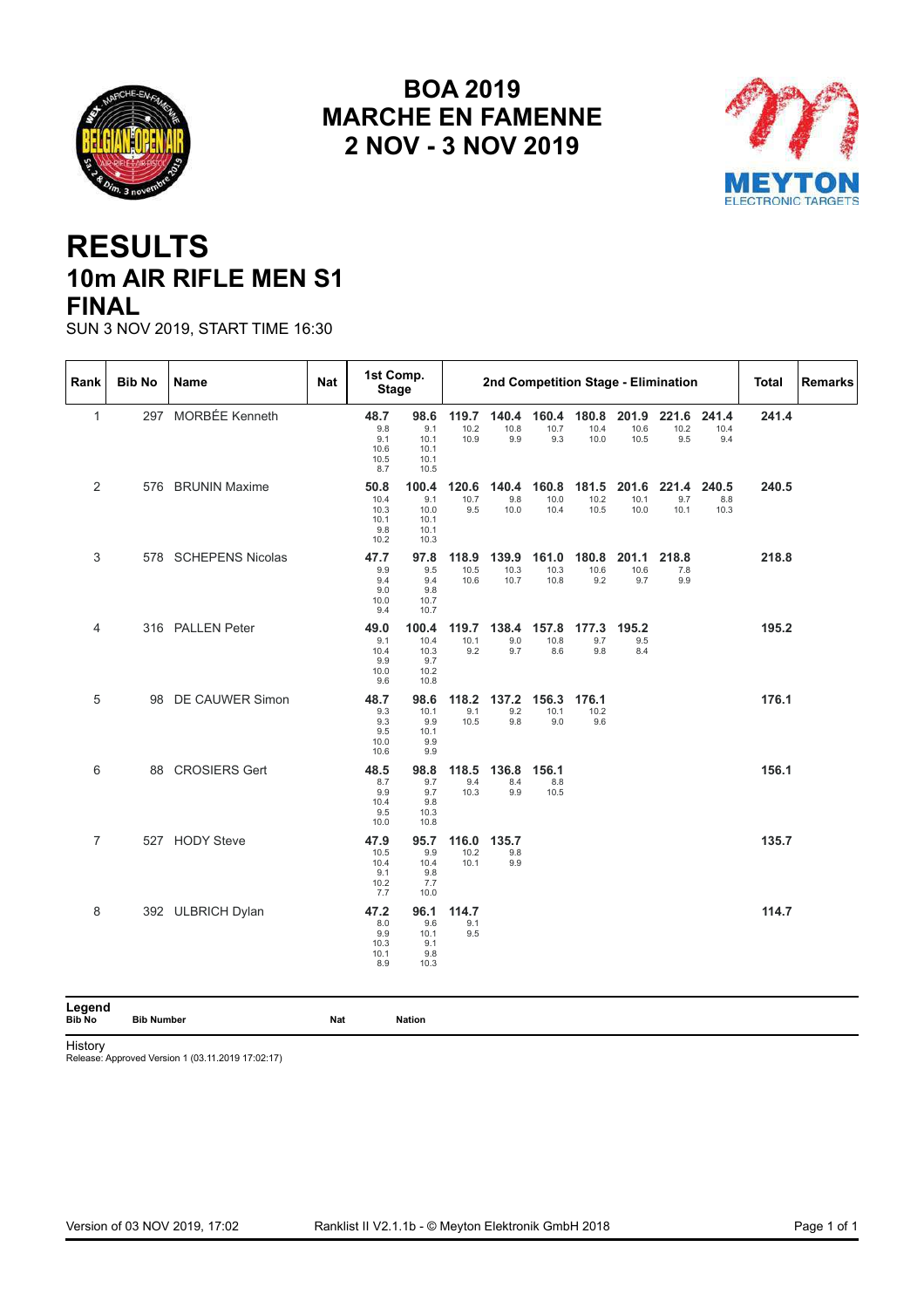<span id="page-38-0"></span>



## **RESULTS 10m AIR RIFLE MEN S2**

SUN 3 NOV 2019, START TIME 08:45

| Rank           | <b>Bib No</b> | <b>Name</b>            | <b>Nat</b> |      |              | <b>Series</b> |       |       |      | <b>Total</b> | <b>Remarks</b> |
|----------------|---------------|------------------------|------------|------|--------------|---------------|-------|-------|------|--------------|----------------|
|                |               |                        |            | 1.   | $\mathbf{2}$ | 3             | 4     | 5     | 6    |              |                |
| 1              | 281           | <b>MAHAUT Claudy</b>   |            | 97.4 | 98.7         | 100.6         | 102.9 | 100.7 | 99.2 | 599.5        |                |
| $\overline{2}$ | 72            | <b>COLIN David</b>     |            | 96.7 | 95.8         | 96.8          | 97.4  | 98.4  | 98.4 | 583.5        |                |
| 3              | 406           | VAN DE VEN Jan         |            | 94.3 | 97.5         | 100.9         | 96.1  | 97.4  | 95.9 | 582.1        |                |
| 4              | 167           | <b>FRANCOIS Pascal</b> |            | 93.5 | 94.2         | 98.2          | 99.5  | 96.4  | 97.2 | 579.0        |                |
| 5              | 92            | <b>CUYPERS Dirk</b>    |            | 95.3 | 100.7        | 95.8          | 94.9  | 90.6  | 97.3 | 574.6        |                |
| 6              | 421           | VAN NIEUWENHOVE Bruno  |            | 94.5 | 94.3         | 91.0          | 95.4  | 98.9  | 98.2 | 572.3        |                |
| $\overline{7}$ | 100           | DE CEUSTER Daniel      |            | 94.5 | 97.6         | 95.4          | 98.7  | 86.6  | 96.5 | 569.3        |                |
| 8              | 416           | VAN EECKHAUTE Roger    |            | 92.8 | 89.8         | 95.4          | 90.5  | 95.4  | 98.2 | 562.1        |                |
| 9              | 457           | <b>VIAENE Alain</b>    |            | 96.5 | 91.2         | 90.4          | 91.7  | 89.6  | 88.1 | 547.5        |                |
| 10             | 7             | <b>ANCIAUX Michel</b>  |            | 93.6 | 89.9         | 89.1          | 91.1  | 92.1  | 91.1 | 546.9        |                |
| 11             | 304           | <b>NEIRINCK Hubert</b> |            | 90.6 | 90.1         | 92.0          | 96.0  | 85.5  | 91.9 | 546.1        |                |
| 12             | 71            | <b>CODUTI Carmine</b>  |            | 84.9 | 82.0         | 89.7          | 89.5  | 88.7  | 90.9 | 525.7        |                |
| 13             | 398           | VAN BELLE Bart         |            | 78.7 | 76.6         | 86.6          | 84.6  | 92.5  | 86.2 | 505.2        |                |
| 14             | 19            | <b>BARBIEUX Eric</b>   |            | 72.4 | 78.5         | 79.2          | 85.7  | 85.5  | 76.3 | 477.6        |                |
| 15             | 101           | <b>DE CONINCK Marc</b> |            | 69.9 | 72.6         | 83.6          | 82.6  | 87.2  | 78.9 | 474.8        |                |
| 16             | 118           | <b>DECLERCK John</b>   |            | 75.2 | 72.6         | 89.6          | 69.3  | 69.3  | 63.8 | 439.8        |                |
|                | 224           | <b>HUYSMAN Jan</b>     |            |      |              |               |       |       |      |              | <b>DNS</b>     |

Summary Number of athletes on this list: 17; Total number of athletes: 101

**Legend<br>Bib No Bib Number Bummary**<br>Number of athletes on this list: 17; Total number of athletes: 101<br>**Legend** Bib No Bib Number DNS Did Not Start Nation<br>Bib No Bib Number

History

Release: Approved Version 1 (03.11.2019 11:47:19) Release: Preliminary Version 1 (03.11.2019 10:18:03)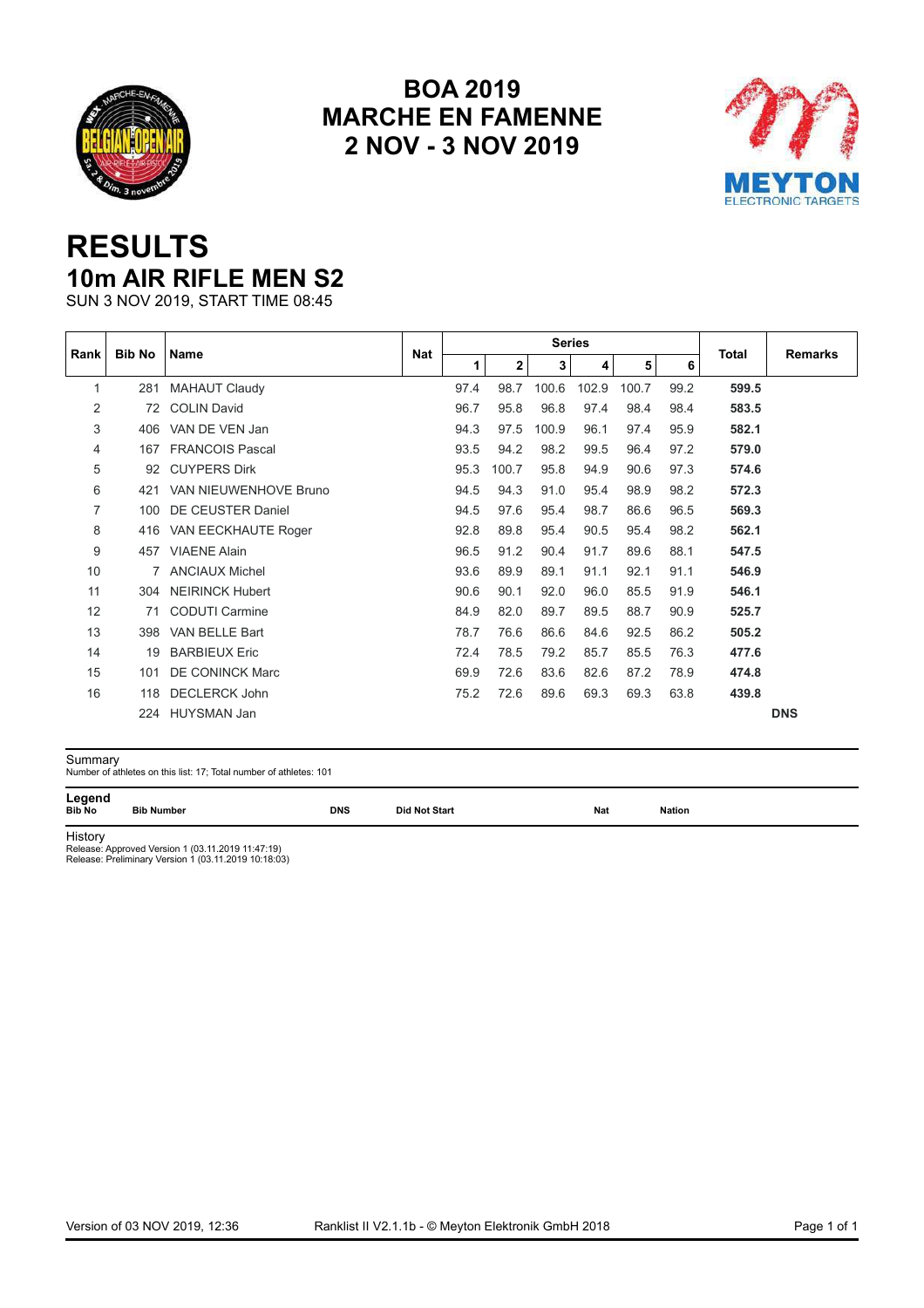<span id="page-39-0"></span>



## **RESULTS 10m AIR RIFLE MEN S3**

SUN 3 NOV 2019, START TIME 08:45

|                |               |                               |            |      |      | <b>Series</b> |       |      |      |              |                |
|----------------|---------------|-------------------------------|------------|------|------|---------------|-------|------|------|--------------|----------------|
| Rank           | <b>Bib No</b> | Name                          | <b>Nat</b> | 1    | 2    | 3             | 4     | 5    | 6    | <b>Total</b> | <b>Remarks</b> |
| $\mathbf{1}$   |               | 439 VANOVERBERGHE Bernard     |            | 97.3 | 97.7 | 94.3          | 99.6  | 97.4 | 97.8 | 584.1        |                |
| 2              | 269           | LIBERT André                  |            | 94.6 | 96.9 | 98.1          | 98.1  | 98.3 | 96.4 | 582.4        |                |
| 3              | 267           | <b>LHEUREUX Yves</b>          |            | 98.5 | 98.6 | 95.2          | 94.9  | 98.3 | 92.9 | 578.4        |                |
| 4              | 83            | <b>COSTROP François</b>       |            | 95.5 | 95.0 | 97.3          | 94.8  | 96.7 | 94.7 | 574.0        |                |
| 5              | 388           | <b>THIRION Paul</b>           |            | 98.0 | 95.6 | 97.6          | 95.4  | 91.3 | 95.1 | 573.0        |                |
| 6              |               | 10 ARENS Frank                |            | 93.0 | 94.9 | 96.3          | 100.1 | 93.0 | 95.6 | 572.9        |                |
| $\overline{7}$ | 422           | VAN PRAET Urbain              |            | 98.3 | 85.2 | 95.2          | 99.5  | 94.4 | 95.2 | 567.8        |                |
| 8              | 145           | <b>DEVROUW Christian</b>      |            | 93.0 | 98.2 | 91.8          | 93.3  | 92.1 | 99.3 | 567.7        |                |
| 9              | 367           | <b>SCHOLLAERT Carlo</b>       |            | 96.3 | 91.9 | 92.8          | 91.1  | 93.1 | 87.8 | 553.0        |                |
| 10             | 113           | DE WIT Luc                    |            | 90.1 | 95.2 | 89.1          | 97.0  | 94.8 | 86.8 | 553.0        |                |
| 11             |               | 341 PUTTEMAN Dirk             |            | 88.7 | 87.2 | 92.9          | 94.3  | 94.0 | 94.0 | 551.1        |                |
| 12             | 66            | <b>CHRISTIAENS Jean Marie</b> |            | 94.6 | 92.6 | 87.0          | 85.4  | 94.3 | 92.3 | 546.2        |                |
| 13             | 178           | <b>GEERINCKX Erik</b>         |            | 93.7 | 86.4 | 86.9          | 89.1  | 94.0 | 88.3 | 538.4        |                |
| 14             | 256           | <b>LAUWERS Willy</b>          |            | 90.7 | 85.8 | 89.0          | 87.7  | 92.8 | 92.1 | 538.1        |                |
| 15             | 217           | <b>HOFFMANN Richard</b>       |            | 89.9 | 89.9 | 88.4          | 85.4  | 85.1 | 93.1 | 531.8        |                |
| 16             | 366           | <b>SCHOENAERS Jef</b>         |            | 89.7 | 90.1 | 84.0          | 88.1  | 86.5 | 92.7 | 531.1        |                |
| 17             | 441           | VANWASSENHOVE Geert           |            | 90.7 | 90.3 | 85.6          | 83.9  | 86.8 | 79.5 | 516.8        |                |
| 18             |               | 323 PEERSMAN Eddy             |            | 79.8 | 85.2 | 87.7          | 84.4  | 89.2 | 86.3 | 512.6        |                |
| 19             | 51            | <b>BRUGGEMAN Lucas</b>        |            | 82.6 | 86.7 | 78.6          | 88.8  | 90.8 | 83.3 | 510.8        |                |
| 20             | 395           | UYTTERHAEGEN Jean-Marie       |            | 72.0 | 82.2 | 87.2          | 88.1  | 88.1 | 85.1 | 502.7        |                |
| 21             | 94            | <b>DANSSAERT Paul</b>         |            | 82.8 | 80.8 | 78.8          | 76.5  | 80.8 | 85.2 | 484.9        |                |
| 22             | 325           | <b>PERILLEUX Eric</b>         |            | 73.9 | 75.6 | 77.2          | 81.3  | 84.3 | 81.2 | 473.5        |                |
| 23             | 528           | <b>COURTOIS Marc</b>          |            | 79.4 | 80.5 | 83.4          | 74.6  | 81.9 | 69.6 | 469.4        |                |
| 24             | 342           | <b>RAES François</b>          |            | 70.7 | 84.1 | 75.4          | 76.4  | 73.7 | 78.0 | 458.3        |                |
|                | 36            | <b>BODART Francis</b>         |            |      |      |               |       |      |      |              | <b>DNS</b>     |
|                | 96            | DE BACKER Ignace              |            |      |      |               |       |      |      |              | <b>DNS</b>     |
|                | 187           | <b>GERARD Guy</b>             |            |      |      |               |       |      |      |              | <b>DNS</b>     |
|                | 213           | <b>HERBILLON Paul</b>         |            |      |      |               |       |      |      |              | <b>DNS</b>     |

**Legend**<br>Bib No Bib Number

Summary Number of athletes on this list: 28; Total number of athletes: 101 **Bummary**<br>Number of athletes on this list: 28; Total number of athletes: 101<br>**Legend** Bib No Bib Number DNS Did Not Start Nation<br>Bib No Bib Number

History

Release: Approved Version 1 (03.11.2019 11:47:26) Release: Preliminary Version 1 (03.11.2019 10:18:11)